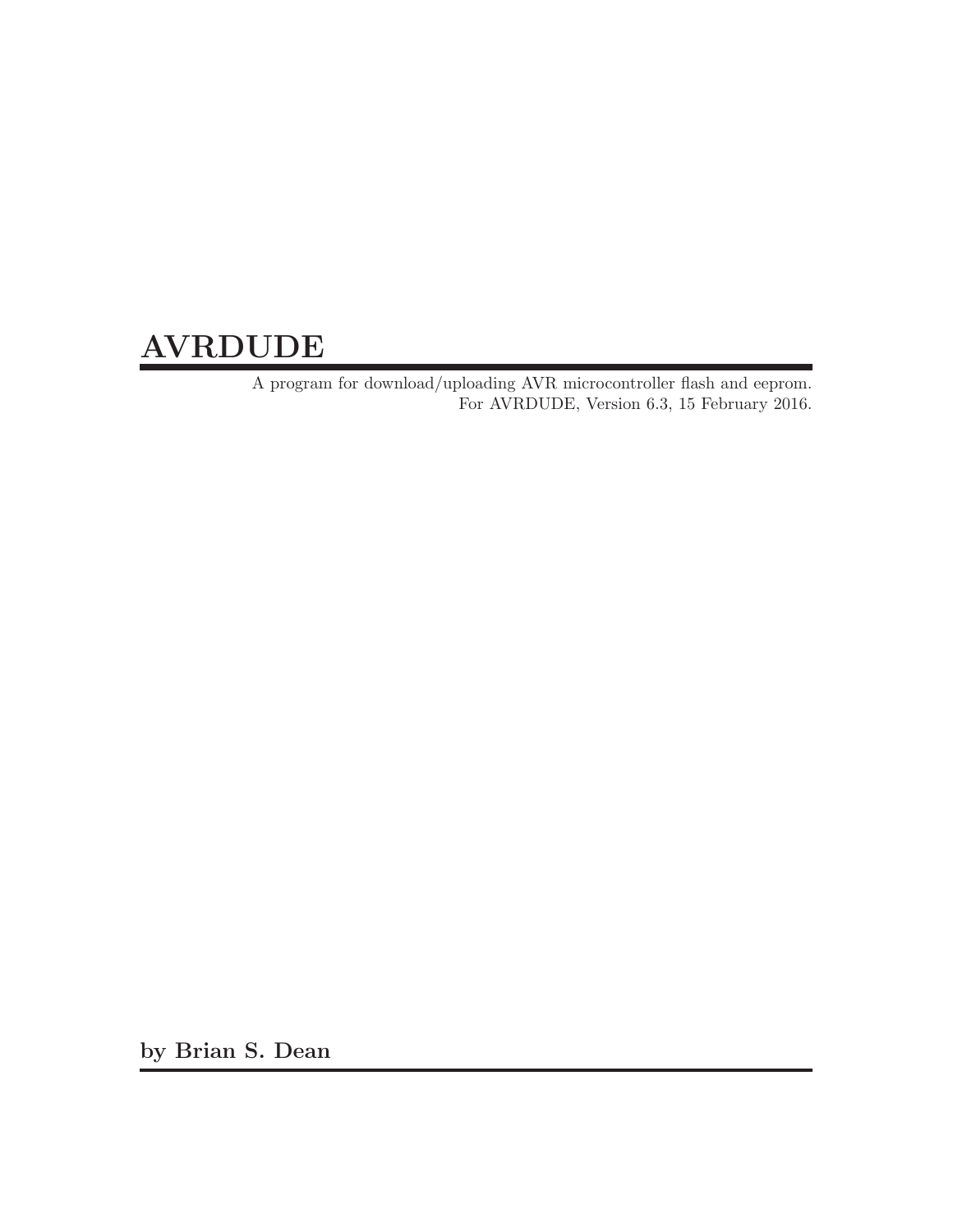Send comments on AVRDUDE to [avrdude-dev@nongnu.org](mailto:avrdude-dev@nongnu.org).

Use <http://savannah.nongnu.org/bugs/?group=avrdude> to report bugs.

Copyright (c) 2003, 2005 Brian S. Dean

Copyright  $\odot$  2006 - 2013 Jörg Wunsch

Permission is granted to make and distribute verbatim copies of this manual provided the copyright notice and this permission notice are preserved on all copies.

Permission is granted to copy and distribute modified versions of this manual under the conditions for verbatim copying, provided that the entire resulting derived work is distributed under the terms of a permission notice identical to this one.

Permission is granted to copy and distribute translations of this manual into another language, under the above conditions for modified versions, except that this permission notice may be stated in a translation approved by the Free Software Foundation.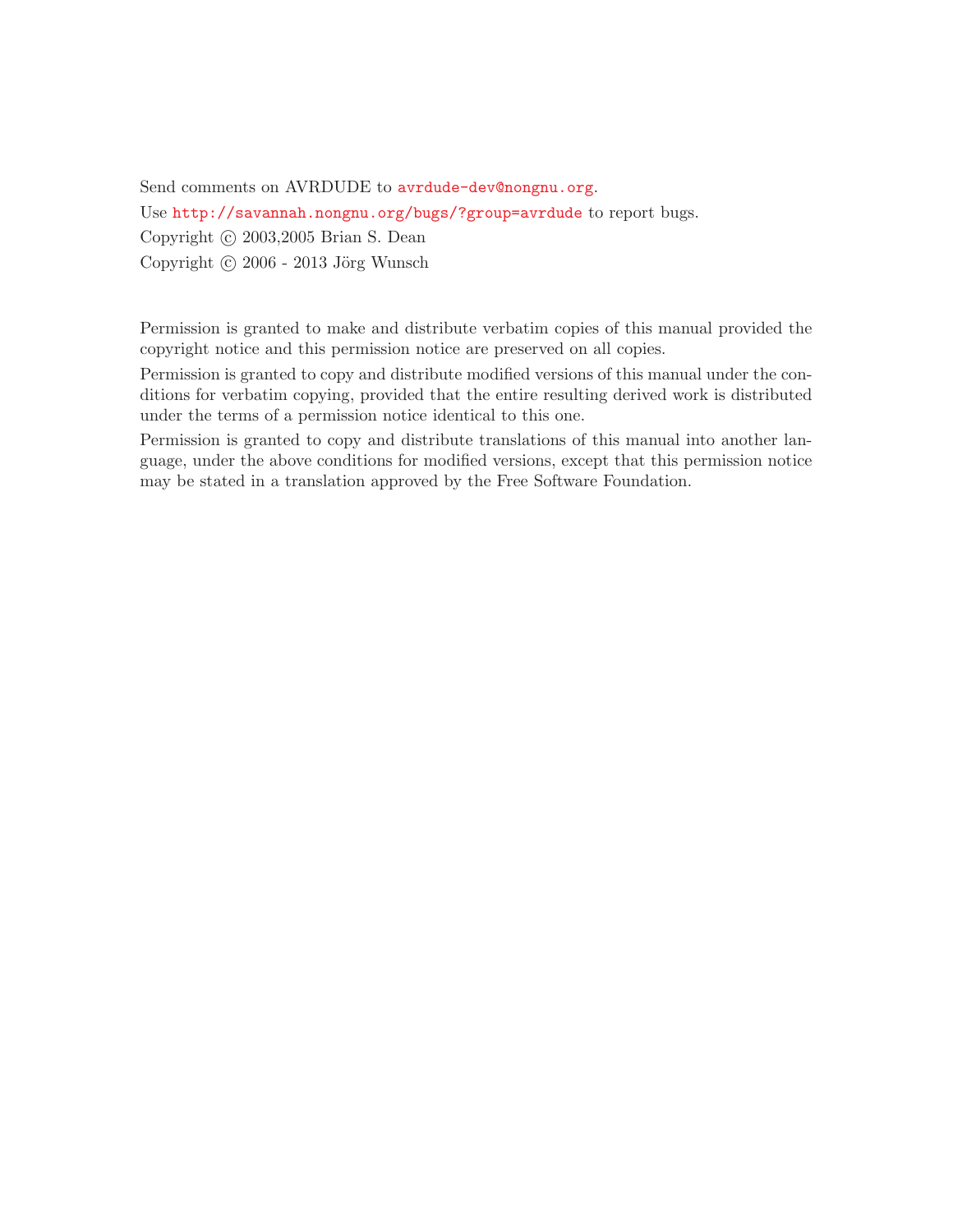# Table of Contents

| 1              |                                                          |          |
|----------------|----------------------------------------------------------|----------|
|                | 1.1                                                      |          |
| 2 <sup>1</sup> |                                                          |          |
|                | 2.1                                                      |          |
|                | 2.2                                                      |          |
|                | 2.3                                                      |          |
| 3 <sup>1</sup> |                                                          |          |
|                | 3.1                                                      |          |
|                | 3.2                                                      |          |
| $\overline{4}$ |                                                          |          |
|                | 4.1                                                      |          |
|                | 4.2                                                      |          |
|                | 4.3                                                      |          |
|                |                                                          |          |
|                |                                                          |          |
|                |                                                          |          |
|                |                                                          |          |
| $\overline{5}$ | Programmer Specific Information 30                       |          |
|                | 5.1                                                      |          |
|                | 5.2                                                      |          |
|                | Appendix A Platform Dependent Information                |          |
|                |                                                          |          |
|                |                                                          |          |
|                |                                                          |          |
|                | A.1.1.1                                                  |          |
|                |                                                          |          |
|                |                                                          |          |
|                |                                                          |          |
|                | A.1.2.2                                                  |          |
|                | A.1.3                                                    |          |
|                | A.1.4                                                    | 35       |
|                | A.2                                                      | 35<br>35 |
|                | A.2.1<br>A.2.2                                           | 36       |
|                | A.2.2.1                                                  | 36       |
|                | How AVRDUDE finds the configuration files. 36<br>A.2.2.2 |          |
|                | A.2.3                                                    |          |
|                |                                                          |          |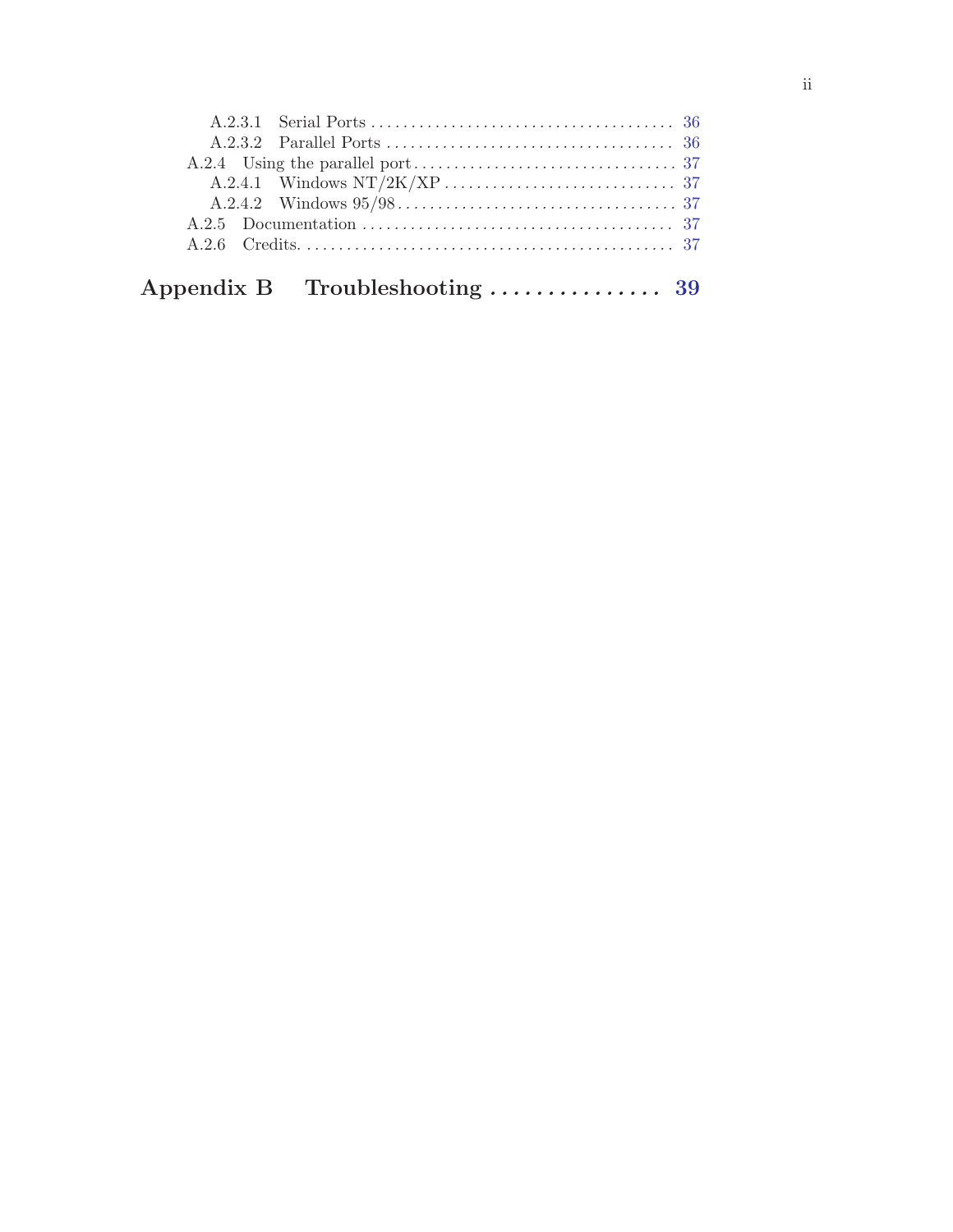# <span id="page-4-0"></span>1 Introduction

AVRDUDE - AVR Downloader Uploader - is a program for downloading and uploading the on-chip memories of Atmel's AVR microcontrollers. It can program the Flash and EEPROM, and where supported by the serial programming protocol, it can program fuse and lock bits. AVRDUDE also supplies a direct instruction mode allowing one to issue any programming instruction to the AVR chip regardless of whether AVRDUDE implements that specific feature of a particular chip.

AVRDUDE can be used effectively via the command line to read or write all chip memory types (eeprom, flash, fuse bits, lock bits, signature bytes) or via an interactive (terminal) mode. Using AVRDUDE from the command line works well for programming the entire memory of the chip from the contents of a file, while interactive mode is useful for exploring memory contents, modifying individual bytes of eeprom, programming fuse/lock bits, etc.

AVRDUDE supports the following basic programmer types: Atmel's STK500, Atmel's AVRISP and AVRISP mkII devices, Atmel's STK600, Atmel's JTAG ICE (the original one, mkII, and 3, the latter two also in ISP mode), appnote avr910, appnote avr109 (including the AVR Butterfly), serial bit-bang adapters, and the PPI (parallel port interface). PPI represents a class of simple programmers where the programming lines are directly connected to the PC parallel port. Several pin configurations exist for several variations of the PPI programmers, and AVRDUDE can be configured to work with them by either specifying the appropriate programmer on the command line or by creating a new entry in its configuration file. All that's usually required for a new entry is to tell AVRDUDE which pins to use for each programming function.

A number of equally simple bit-bang programming adapters that connect to a serial port are supported as well, among them the popular Ponyprog serial adapter, and the DASA and DASA3 adapters that used to be supported by uisp(1). Note that these adapters are meant to be attached to a physical serial port. Connecting to a serial port emulated on top of USB is likely to not work at all, or to work abysmally slow.

If you happen to have a Linux system with at least 4 hardware GPIOs available (like almost all embedded Linux boards) you can do without any additional hardware - just connect them to the MOSI, MISO, RESET and SCK pins on the AVR and use the linuxgpio programmer type. It bitbangs the lines using the Linux sysfs GPIO interface. Of course, care should be taken about voltage level compatibility. Also, although not strictly required, it is strongly advisable to protect the GPIO pins from overcurrent situations in some way. The simplest would be to just put some resistors in series or better yet use a 3-state buffer driver like the 74HC244. Have a look at http://kolev.info/avrdude-linuxgpio for a more detailed tutorial about using this programmer type.

The STK500, JTAG ICE, avr910, and avr109/butterfly use the serial port to communicate with the PC. The STK600, JTAG ICE mkII/3, AVRISP mkII, USBasp, avrftdi (and derivatives), and USBtinyISP programmers communicate through the USB, using libusb as a platform abstraction layer. The avrftdi adds support for the FT2232C/D, FT2232H, and FT4232H devices. These all use the MPSSE mode, which has a specific pin mapping. Bit 1 (the lsb of the byte in the config file) is SCK. Bit 2 is MOSI, and Bit 3 is MISO. Bit 4 usually reset. The 2232C/D parts are only supported on interface A, but the H parts can be either A or B (specified by the usbdev config parameter). The STK500, STK600, JTAG ICE, and avr910 contain on-board logic to control the programming of the target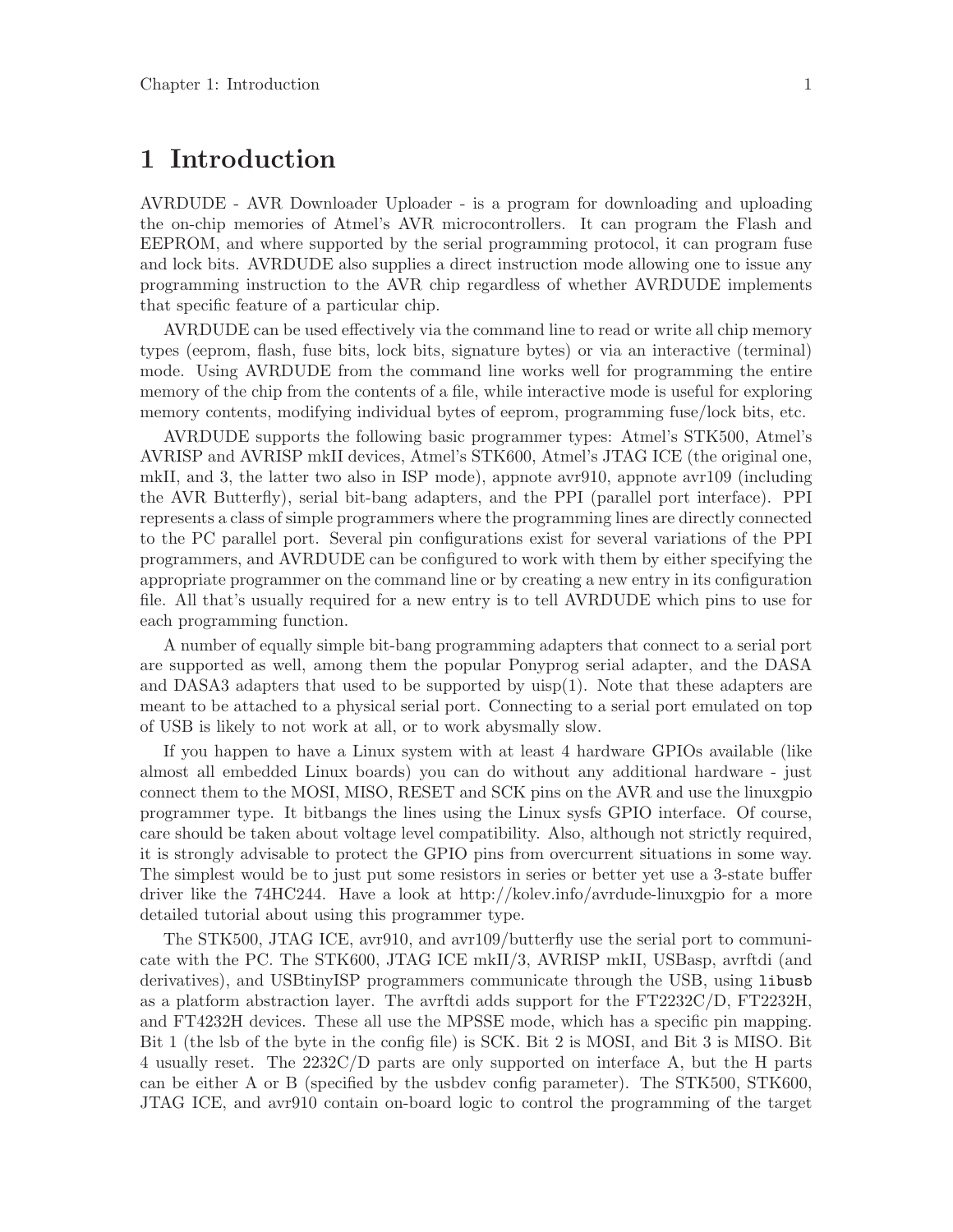device. The avr109 bootloader implements a protocol similar to avr910, but is actually implemented in the boot area of the target's flash ROM, as opposed to being an external device. The fundamental difference between the two types lies in the protocol used to control the programmer. The avr910 protocol is very simplistic and can easily be used as the basis for a simple, home made programmer since the firmware is available online. On the other hand, the STK500 protocol is more robust and complicated and the firmware is not openly available. The JTAG ICE also uses a serial communication protocol which is similar to the STK500 firmware version 2 one. However, as the JTAG ICE is intended to allow onchip debugging as well as memory programming, the protocol is more sophisticated. (The JTAG ICE mkII protocol can also be run on top of USB.) Only the memory programming functionality of the JTAG ICE is supported by AVRDUDE. For the JTAG ICE mkII/3, JTAG, debugWire and ISP mode are supported, provided it has a firmware revision of at least 4.14 (decimal). See below for the limitations of debugWire. For ATxmega devices, the JTAG ICE mkII/3 is supported in PDI mode, provided it has a revision 1 hardware and firmware version of at least 5.37 (decimal).

The Atmel-ICE (ARM/AVR) is supported (JTAG, PDI for Xmega, debugWIRE, ISP modes).

Atmel's XplainedPro boards, using EDBG protocol (CMSIS-DAP compliant), are supported by the "jtag3" programmer type.

Atmel's XplainedMini boards, using mEDBG protocol, are also supported by the "jtag3" programmer type.

The AVR Dragon is supported in all modes (ISP, JTAG, PDI, HVSP, PP, debugWire). When used in JTAG and debugWire mode, the AVR Dragon behaves similar to a JTAG ICE mkII, so all device-specific comments for that device will apply as well. When used in ISP and PDI mode, the AVR Dragon behaves similar to an AVRISP mkII (or JTAG ICE mkII in ISP mode), so all device-specific comments will apply there. In particular, the Dragon starts out with a rather fast ISP clock frequency, so the  $-B$  bitclock option might be required to achieve a stable ISP communication. For ATxmega devices, the AVR Dragon is supported in PDI mode, provided it has a firmware version of at least 6.11 (decimal).

Wiring boards are supported, utilizing STK500 V2.x protocol, but a simple DTR/RTS toggle to set the boards into programming mode. The programmer type is "wiring".

The Arduino (which is very similar to the STK500 1.x) is supported via its own programmer type specification "arduino".

The BusPirate is a versatile tool that can also be used as an AVR programmer. A single BusPirate can be connected to up to 3 independent AVRs. See the section on *extended* parameters below for details.

The USBasp ISP and USBtinyISP adapters are also supported, provided AVRDUDE has been compiled with libusb support. They both feature simple firmware-only USB implementations, running on an ATmega8 (or ATmega88), or ATtiny2313, respectively.

The Atmel DFU bootloader is supported in both, FLIP protocol version 1 (AT90USB\* and  $ATmega*U*$  devices), as well as version 2 (Xmega devices). See below for some hints about FLIP version 1 protocol behaviour.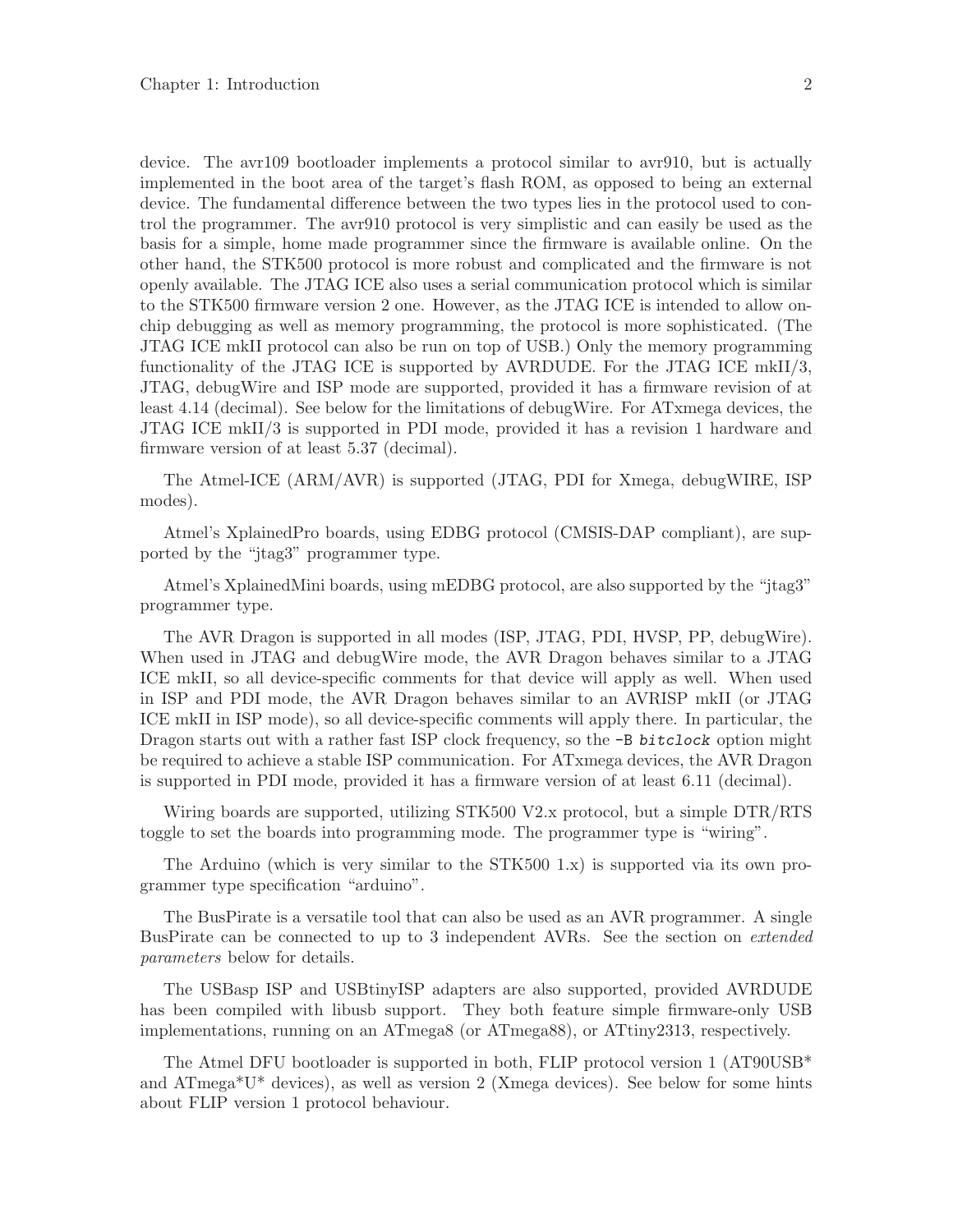# <span id="page-6-0"></span>1.1 History and Credits

AVRDUDE was written by Brian S. Dean under the name of AVRPROG to run on the FreeBSD Operating System. Brian renamed the software to be called AVRDUDE when interest grew in a Windows port of the software so that the name did not conflict with AVRPROG.EXE which is the name of Atmel's Windows programming software.

The AVRDUDE source now resides in the public CVS repository on savannah.gnu.org (<http://savannah.gnu.org/projects/avrdude/>), where it continues to be enhanced and ported to other systems. In addition to FreeBSD, AVRDUDE now runs on Linux and Windows. The developers behind the porting effort primarily were Ted Roth, Eric Weddington, and Joerg Wunsch.

And in the spirit of many open source projects, this manual also draws on the work of others. The initial revision was composed of parts of the original Unix manual page written by Joerg Wunsch, the original web site documentation by Brian Dean, and from the comments describing the fields in the AVRDUDE configuration file by Brian Dean. The texi formatting was modeled after that of the Simulavr documentation by Ted Roth.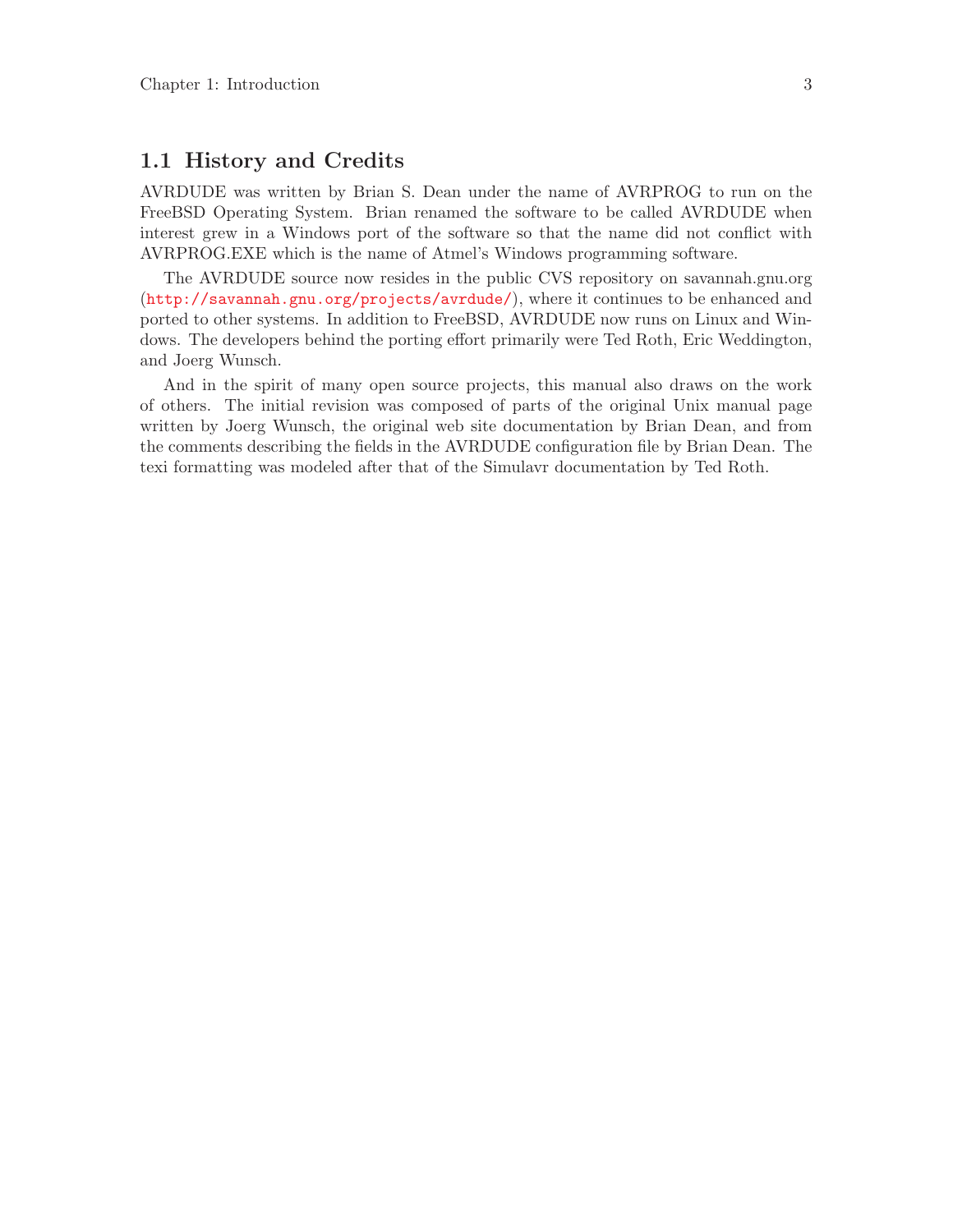# <span id="page-7-0"></span>2 Command Line Options

# 2.1 Option Descriptions

AVRDUDE is a command line tool, used as follows:

avrdude -p partno options ...

Command line options are used to control AVRDUDE's behaviour. The following options are recognized:

#### -p partno

This is the only mandatory option and it tells AVRDUDE what type of part (MCU) that is connected to the programmer. The partno parameter is the part's id listed in the configuration file. Specify -p ? to list all parts in the configuration file. If a part is unknown to AVRDUDE, it means that there is no config file entry for that part, but it can be added to the configuration file if you have the Atmel datasheet so that you can enter the programming specifications. Currently, the following MCU types are understood:

| uc3a0512     | AT32UC3A0512         |
|--------------|----------------------|
| c128         | AT90CAN128           |
| c32          | AT90CAN32            |
| c64          | AT90CAN64            |
| pwm2         | AT90PWM2             |
| pwm216       | AT90PWM216           |
| pwm2b        | AT90PWM2B            |
| pwm3         | AT90PWM3             |
| pwm316       | AT90PWM316           |
| pwm3b        | AT90PWM3B            |
| 1200         | AT90S1200 (****)     |
| 2313         | AT90S2313            |
| 2333         | AT90S2333            |
| 2343         | AT90S2343 (*)        |
| 4414         | AT90S4414            |
| 4433         | AT90S4433            |
| 4434         | AT90S4434            |
| 8515         | AT90S8515            |
| 8535         | AT90S8535            |
| usb1286      | AT90USB1286          |
| usb1287      | AT90USB1287          |
| $u$ sb $162$ | AT90USB162           |
| usb646       | AT90USB646           |
| usb647       | AT90USB647           |
| $u$ s $b82$  | AT90USB82            |
| m103         | ATmega103            |
| m128         | ATmag <sub>128</sub> |
| m1280        | ATmega1280           |
| m1281        | ATmega1281           |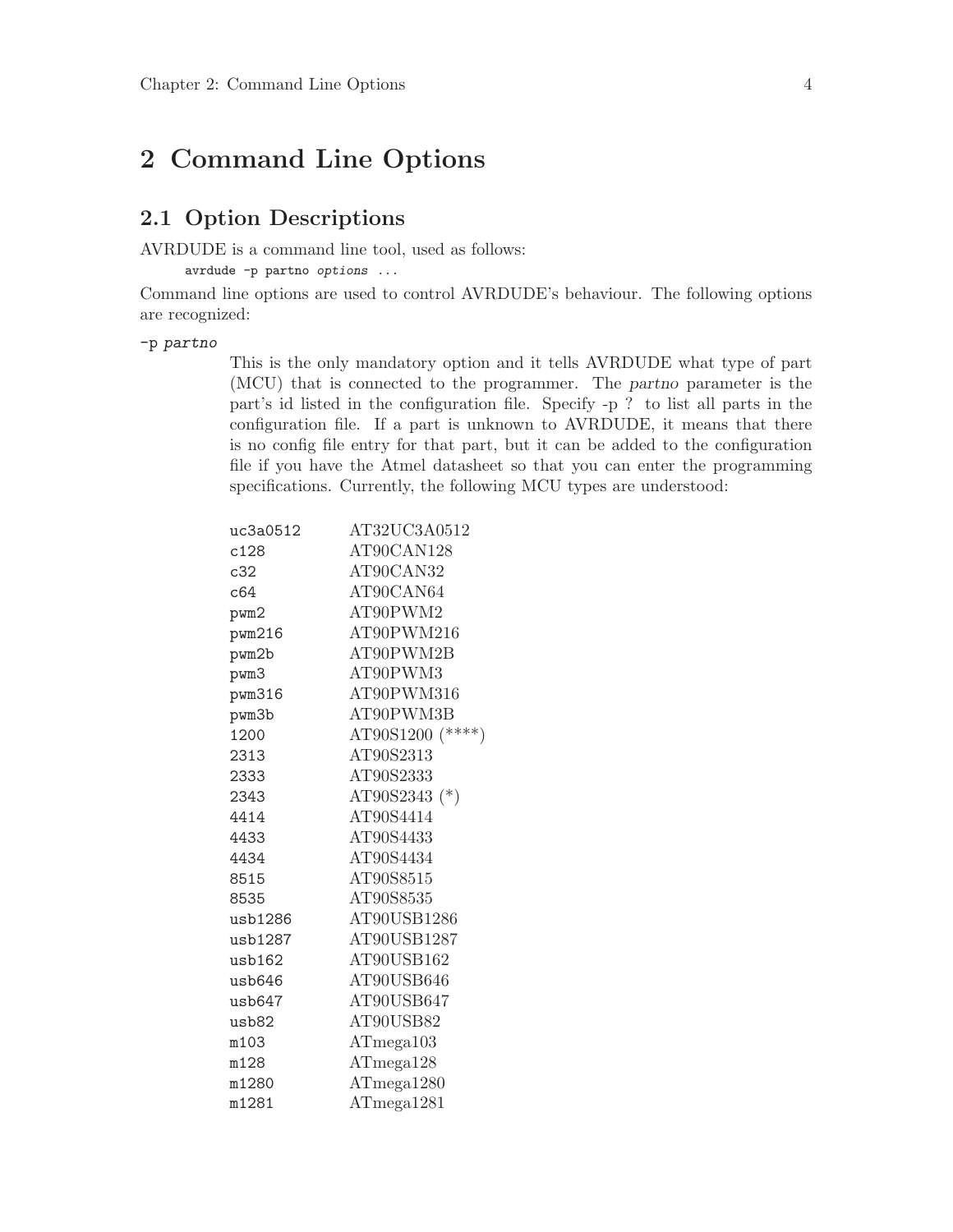| m1284           | ATmega1284        |
|-----------------|-------------------|
| m1284p          | ATmega1284P       |
| $m1284$ rfr $2$ | ATmega1284RFR2    |
| m128rfa1        | ATmega128RFA1     |
| $m128$ rfr $2$  | ATmega128RFR2     |
| m16             | ATmega16          |
| m161            | ATmega161         |
| m162            | ATmega162         |
| m163            | ATmega163         |
| m164p           | ATmega164P        |
| m168            | ATmega168         |
| m168p           | ATmega168P        |
| m168pb          | ATmega168PB       |
| m169            | ATmega169         |
| m16u2           | ATmega16U2        |
| m2560           | ATmega2560 $(**)$ |
| m2561           | ATmega2561 $(**)$ |
| m2564rfr2       | ATmega2564RFR2    |
| m256rfr2        | ATmega256RFR2     |
| m32             | ATmega32          |
| m324p           | ATmega324P        |
| m324pa          | ATmega324PA       |
| m325            | ATmega325         |
| m3250           | ATmega3250        |
| m328            | ATmega328         |
| m328p           | ATmega328P        |
| m329            | ATmega329         |
| m3290           | ATmega3290        |
| m3290p          | ATmega3290P       |
| m329p           | ATmega329P        |
| m32m1           | ATmega32M1        |
| m32u2           | ATmega32U2        |
| m32u4           | ATmega32U4        |
| m406            | ATMEGA406         |
| m48             | ATmega48          |
| m48p            | ATmega48P         |
| m48pb           | ATmega48PB        |
| m64             | $AT$ mega $64$    |
| m640            | ATmega640         |
| m644            | $AT$ mega $644$   |
| m644p           | ATmega644P        |
| $m644$ rfr $2$  | ATmega644RFR2     |
| m645            | ATmega645         |
| m6450           | $AT$ mega $6450$  |
| m649            | ATmega649         |
| m6490           | ATmega6490        |
| m64rfr2         | ATmega64RFR2      |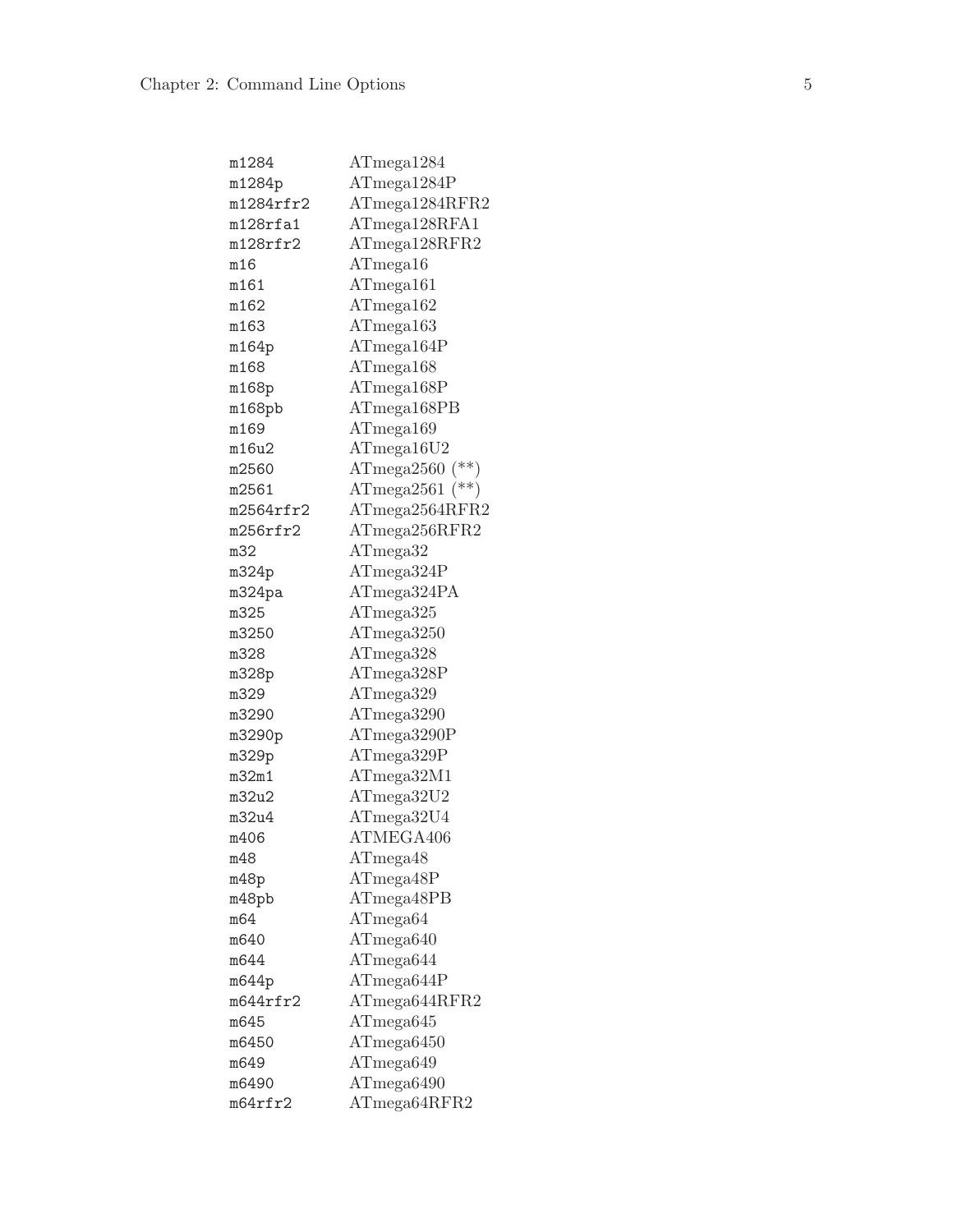| m8             | ATmega8              |
|----------------|----------------------|
| m8515          | ATmega8515           |
| m8535          | ATmega8535           |
| m88            | ATmega88             |
| m88p           | ATmega88P            |
| m88pb          | ATmega88PB           |
| m8u2           | ATmega8U2            |
| t10            | ATtiny10             |
| t11            | ATtiny11             |
| t12            | ATtiny12             |
| t13            | ATtiny13             |
| t15            | ATtiny15             |
| t1634          | ATtiny1634           |
| t20            | ATtiny20             |
| t2313          | ATtiny2313           |
| t24            | ATtiny24             |
| t25            | ATtiny25             |
| t26            | ATtiny26             |
| t261           | ATtiny261            |
| t28            | ATtiny28             |
| t4             | ATtiny4              |
| t40            | ATtiny40             |
| t4313          | ATtiny4313           |
| t43u           | ATtiny43u            |
| t44            | ATtiny44             |
| t45            | ATtiny45             |
| t461           | ATtiny461            |
| t <sub>5</sub> | ATtiny <sub>5</sub>  |
| t84            | ATtiny <sub>84</sub> |
| t85            | ATtiny <sub>85</sub> |
| t861           | ATtiny861            |
| t88            | ATtiny88             |
| t9             | ATtiny9              |
| x128a1         | ATxmega128A1         |
| x128a1d        | ATxmega128A1revD     |
| x128a1u        | ATxmega128A1U        |
| x128a3         | ATxmega128A3         |
| x128a3u        | ATxmega128A3U        |
| x128a4         | ATxmega128A4         |
| x128a4u        | ATxmega128A4U        |
| x128b1         | ATxmega128B1         |
| x128b3         | ATxmega128B3         |
| x128c3         | ATxmega128C3         |
| x128d3         | ATxmega128D3         |
| x128d4         | ATxmega128D4         |
| x16a4          | ATxmega16A4          |
| x16a4u         | ATxmega16A4U         |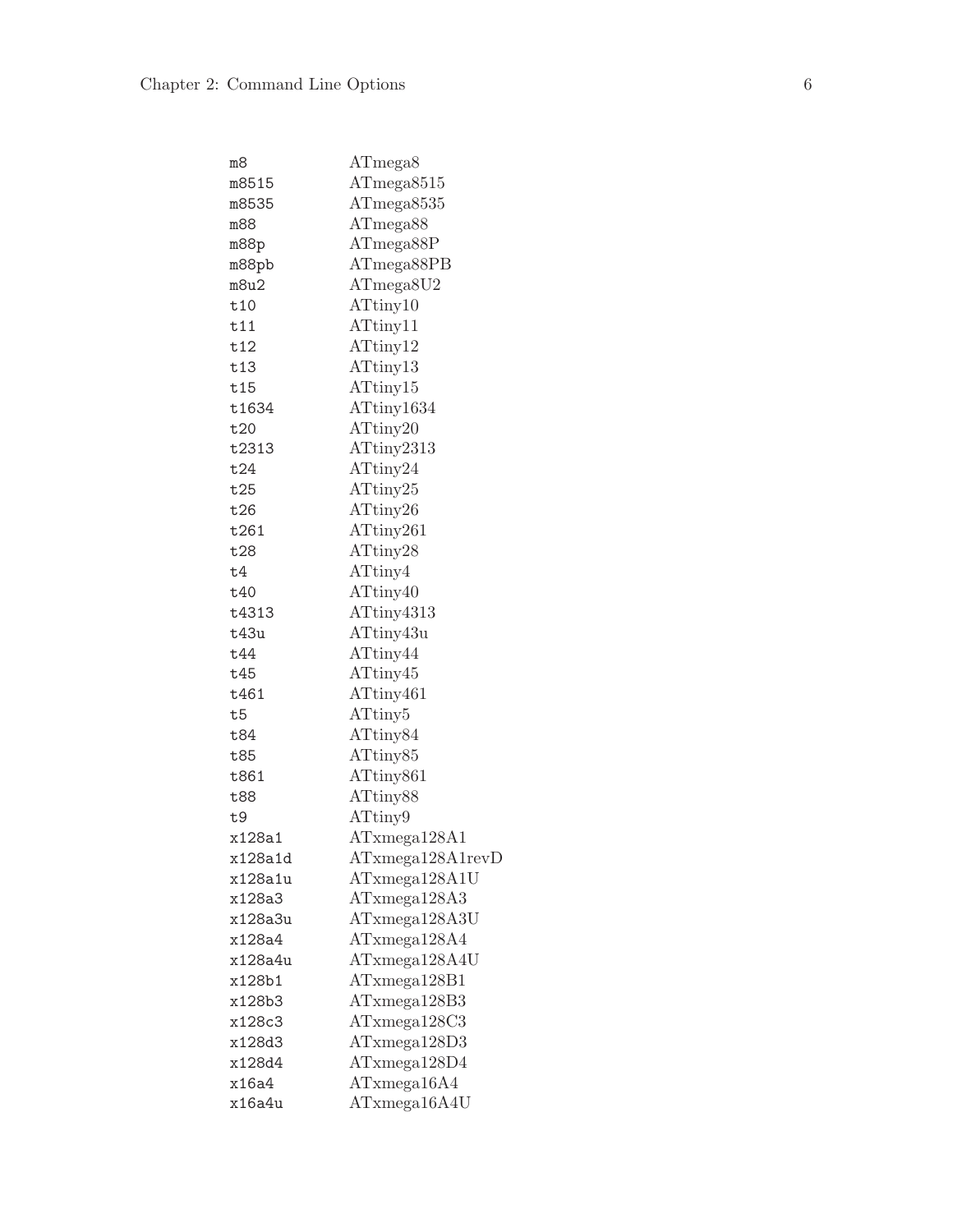| x16c4    | ATxmega16C4    |
|----------|----------------|
| x16d4    | ATxmega16D4    |
| x16e5    | ATxmega16E5    |
| x192a1   | ATxmega192A1   |
| x192a3   | ATxmega192A3   |
| x192a3u  | ATxmega192A3U  |
| x192c3   | ATxmega192C3   |
| x192d3   | ATxmega192D3   |
| x256a1   | ATxmega256A1   |
| x256a3   | ATxmega256A3   |
| x256a3b  | ATxmega256A3B  |
| x256a3bu | ATxmega256A3BU |
| x256a3u  | ATxmega256A3U  |
| x256c3   | ATxmega256C3   |
| x256d3   | ATxmega256D3   |
| x32a4    | ATxmega32A4    |
| x32a4u   | ATxmega32A4U   |
| x32c4    | ATxmega32C4    |
| x32d4    | ATxmega32D4    |
| x32e5    | ATxmega32E5    |
| x384c3   | ATxmega384C3   |
| x384d3   | ATxmega384D3   |
| x64a1    | ATxmega64A1    |
| x64a1u   | ATxmega64A1U   |
| x64a3    | ATxmega64A3    |
| x64a3u   | ATxmega64A3U   |
| x64a4    | ATxmega64A4    |
| x64a4u   | ATxmega64A4U   |
| x64b1    | ATxmega64B1    |
| x64b3    | ATxmega64B3    |
| x64c3    | ATxmega64C3    |
| x64d3    | ATxmega64D3    |
| x64d4    | ATxmega64D4    |
| x8e5     | ATxmega8E5     |
| ucr2     | deprecated,    |

(\*) The AT90S2323 and ATtiny22 use the same algorithm.

(\*\*) Flash addressing above 128 KB is not supported by all programming hardware. Known to work are jtag2, stk500v2, and bit-bang programmers.

(\*\*\*) The ATtiny11 can only be programmed in high-voltage serial mode.

(\*\*\*\*) The ISP programming protocol of the AT90S1200 differs in subtle ways from that of other AVRs. Thus, not all programmers support this device. Known to work are all direct bitbang programmers, and all programmers talking the STK500v2 protocol.

#### -b baudrate

Override the RS-232 connection baud rate specified in the respective programmer's entry of the configuration file.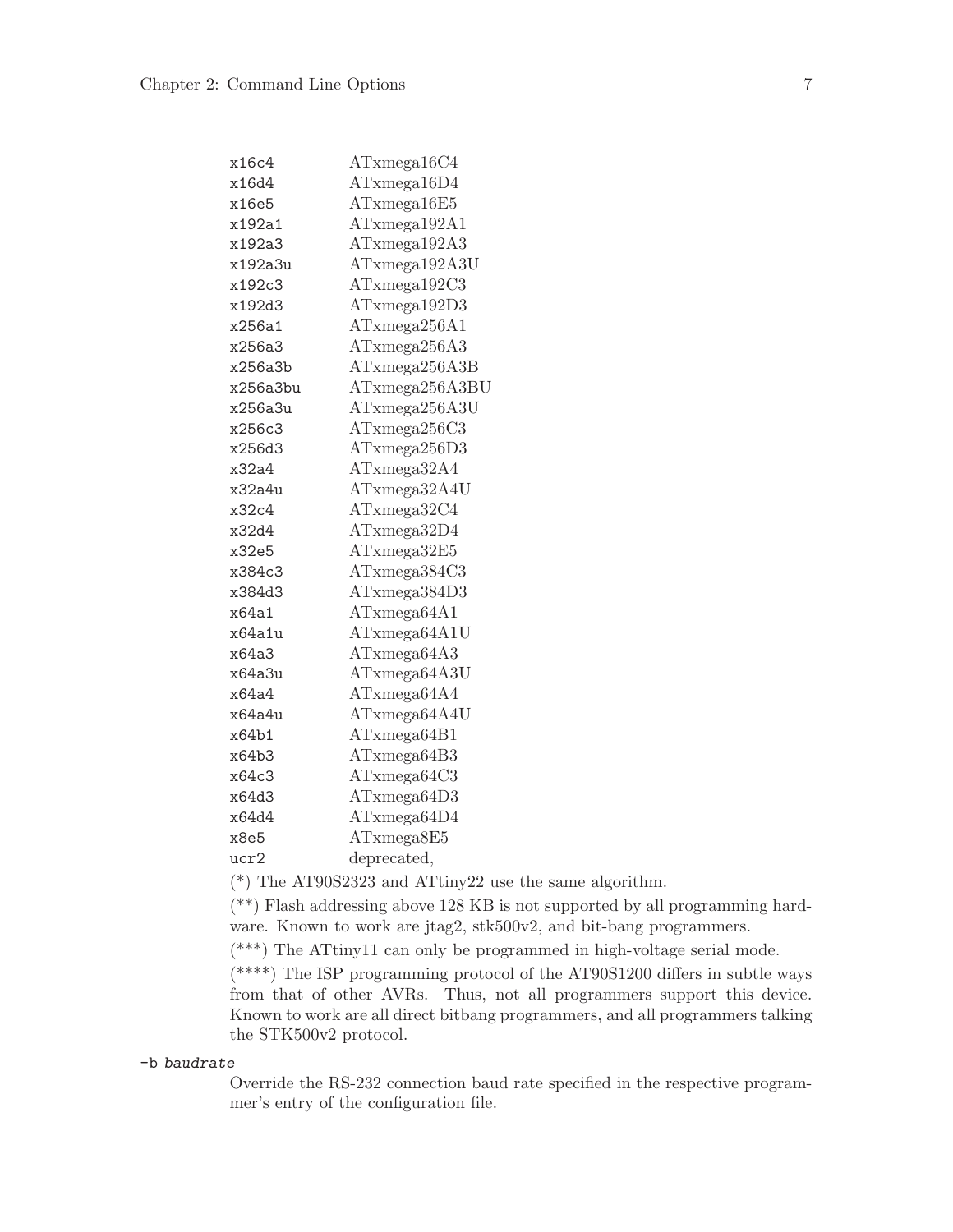#### -B bitclock

Specify the bit clock period for the JTAG interface or the ISP clock (JTAG ICE only). The value is a floating-point number in microseconds. Alternatively, the value might be suffixed with "Hz", "kHz", or "MHz", in order to specify the bit clock frequency, rather than a period. The default value of the JTAG ICE results in about 1 microsecond bit clock period, suitable for target MCUs running at 4 MHz clock and above. Unlike certain parameters in the STK500, the JTAG ICE resets all its parameters to default values when the programming software signs off from the ICE, so for MCUs running at lower clock speeds, this parameter must be specified on the command-line. It can also be set in the configuration file by using the 'default bitclock' keyword.

#### -c programmer-id

Specify the programmer to be used. AVRDUDE knows about several common programmers. Use this option to specify which one to use. The programmer-id parameter is the programmer's id listed in the configuration file. Specify -c ? to list all programmers in the configuration file. If you have a programmer that is unknown to AVRDUDE, and the programmer is controlled via the PC parallel port, there's a good chance that it can be easily added to the configuration file without any code changes to AVRDUDE. Simply copy an existing entry and change the pin definitions to match that of the unknown programmer. Currently, the following programmer ids are understood and supported:

#### -C config-file

Use the specified config file for configuration data. This file contains all programmer and part definitions that AVRDUDE knows about. If not specified, AVRDUDE reads the configuration file from /usr/local/etc/avrdude.conf (FreeBSD and Linux). See Appendix A for the method of searching for the configuration file for Windows.

If config-file is written as +filename then this file is read after the system wide and user configuration files. This can be used to add entries to the configuration without patching your system wide configuration file. It can be used several times, the files are read in same order as given on the command line.

- -D Disable auto erase for flash. When the -U option with flash memory is specified, avrdude will perform a chip erase before starting any of the programming operations, since it generally is a mistake to program the flash without performing an erase first. This option disables that. Auto erase is not used for ATxmega devices as these devices can use page erase before writing each page so no explicit chip erase is required. Note however that any page not affected by the current operation will retain its previous contents.
- -e Causes a chip erase to be executed. This will reset the contents of the flash ROM and EEPROM to the value '0xff', and clear all lock bits. Except for ATxmega devices which can use page erase, it is basically a prerequisite command before the flash ROM can be reprogrammed again. The only exception would be if the new contents would exclusively cause bits to be programmed from the value '1' to '0'. Note that in order to reprogram EERPOM cells, no explicit prior chip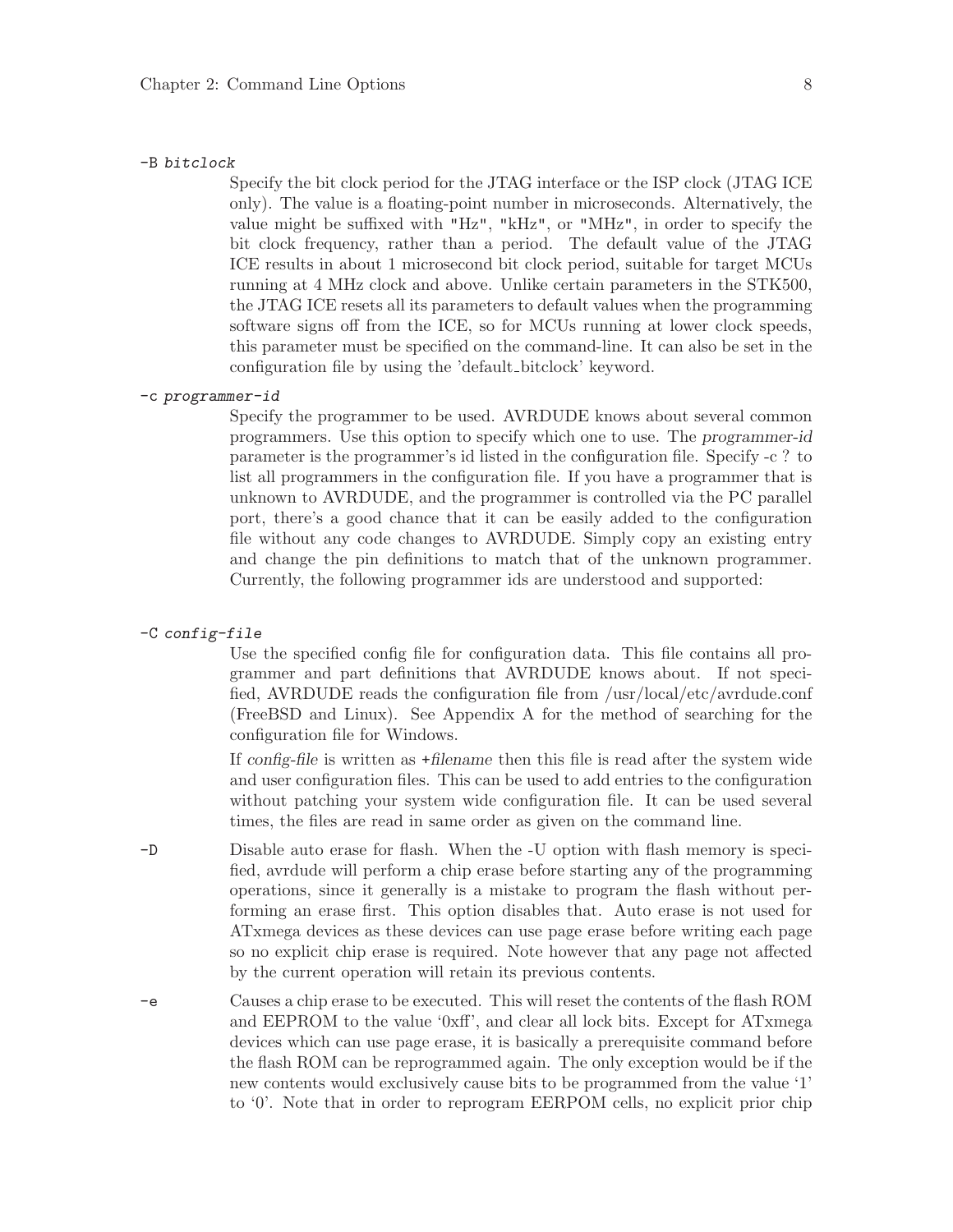erase is required since the MCU provides an auto-erase cycle in that case before programming the cell.

-E exitspec[,...]

By default, AVRDUDE leaves the parallel port in the same state at exit as it has been found at startup. This option modifies the state of the '/RESET' and 'Vcc' lines the parallel port is left at, according to the exitspec arguments provided, as follows:

- reset The '/RESET' signal will be left activated at program exit, that is it will be held low, in order to keep the MCU in reset state afterwards. Note in particular that the programming algorithm for the AT90S1200 device mandates that the '/RESET' signal is active before powering up the MCU, so in case an external power supply is used for this MCU type, a previous invocation of AVRDUDE with this option specified is one of the possible ways to guarantee this condition.
- noreset The '/RESET' line will be deactivated at program exit, thus allowing the MCU target program to run while the programming hardware remains connected.
- vcc This option will leave those parallel port pins active (i. e. high) that can be used to supply 'Vcc' power to the MCU.
- novcc This option will pull the 'Vcc' pins of the parallel port down at program exit.
- d\_high This option will leave the 8 data pins on the parallel port active (i. e. high).
- d\_low This option will leave the 8 data pins on the parallel port inactive (i. e. low).

Multiple exitspec arguments can be separated with commas.

- -F Normally, AVRDUDE tries to verify that the device signature read from the part is reasonable before continuing. Since it can happen from time to time that a device has a broken (erased or overwritten) device signature but is otherwise operating normally, this options is provided to override the check. Also, for programmers like the Atmel STK500 and STK600 which can adjust parameters local to the programming tool (independent of an actual connection to a target controller), this option can be used together with  $\div \div$  to continue in terminal mode.
- -i delay For bitbang-type programmers, delay for approximately delay microseconds between each bit state change. If the host system is very fast, or the target runs off a slow clock (like a 32 kHz crystal, or the 128 kHz internal RC oscillator), this can become necessary to satisfy the requirement that the ISP clock frequency must not be higher than  $1/4$  of the CPU clock frequency. This is implemented as a spin-loop delay to allow even for very short delays. On Unix-style operating systems, the spin loop is initially calibrated against a system timer, so the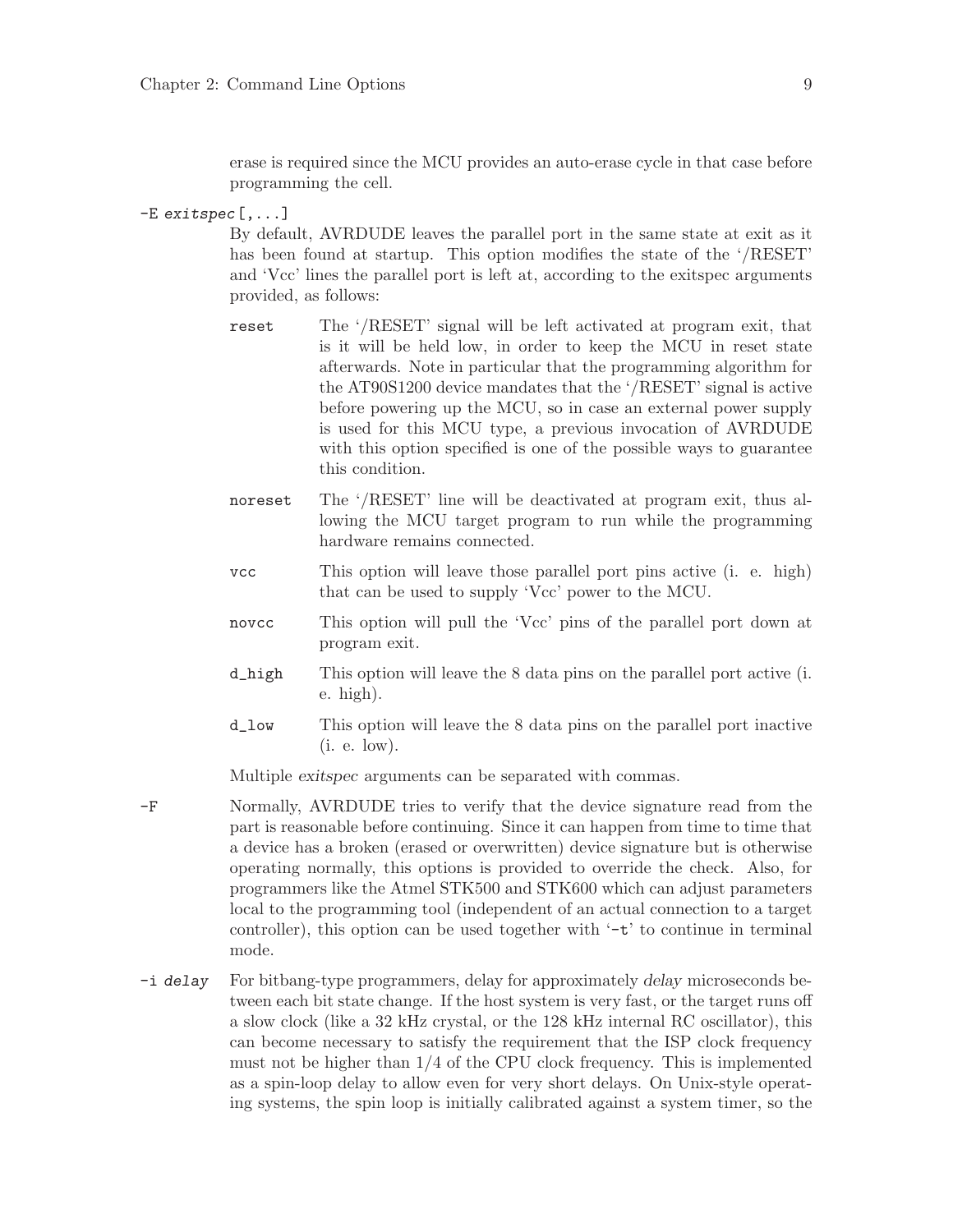number of microseconds might be rather realistic, assuming a constant system load while AVRDUDE is running. On Win32 operating systems, a preconfigured number of cycles per microsecond is assumed that might be off a bit for very fast or very slow machines.

-l logfile

Use logfile rather than stderr for diagnostics output. Note that initial diagnostic messages (during option parsing) are still written to stderr anyway.

- -n No-write disables actually writing data to the MCU (useful for debugging AVRDUDE).
- -O Perform a RC oscillator run-time calibration according to Atmel application note AVR053. This is only supported on the STK500v2, AVRISP mkII, and JTAG ICE mkII hardware. Note that the result will be stored in the EEPROM cell at address 0.
- $-P$  port Use port to identify the device to which the programmer is attached. Normally, the default parallel port is used, but if the programmer type normally connects to the serial port, the default serial port will be used. See Appendix A, Platform Dependent Information, to find out the default port names for your platform. If you need to use a different parallel or serial port, use this option to specify the alternate port name.

On Win32 operating systems, the parallel ports are referred to as lpt1 through lpt3, referring to the addresses 0x378, 0x278, and 0x3BC, respectively. If the parallel port can be accessed through a different address, this address can be specified directly, using the common C language notation (i. e., hexadecimal values are prefixed by  $0x$ ).

For the JTAG ICE mkII, if AVRDUDE has been built with libusb support, port may alternatively be specified as usb[:serialno]. In that case, the JTAG ICE mkII will be looked up on USB. If serialno is also specified, it will be matched against the serial number read from any JTAG ICE mkII found on USB. The match is done after stripping any existing colons from the given serial number, and right-to-left, so only the least significant bytes from the serial number need to be given. For a trick how to find out the serial numbers of all JTAG ICEs attached to USB, see [Section 2.3 \[Example Command Line Invocations\],](#page-20-0) [page 17.](#page-20-0)

As the AVRISP mkII device can only be talked to over USB, the very same method of specifying the port is required there.

For the USB programmer "AVR-Doper" running in HID mode, the port must be specified as avrdoper. Libusb support is required on Unix but not on Windows. For more information about AVR-Doper see <http://www.obdev.at/avrusb/avrdoper.html>.

For the USBtinyISP, which is a simplistic device not implementing serial numbers, multiple devices can be distinguished by their location in the USB hierarchy. See [Appendix B \[Troubleshooting\], page 39](#page-42-0), for examples.

For programmers that attach to a serial port using some kind of higher level protocol (as opposed to bit-bang style programmers), port can be specified as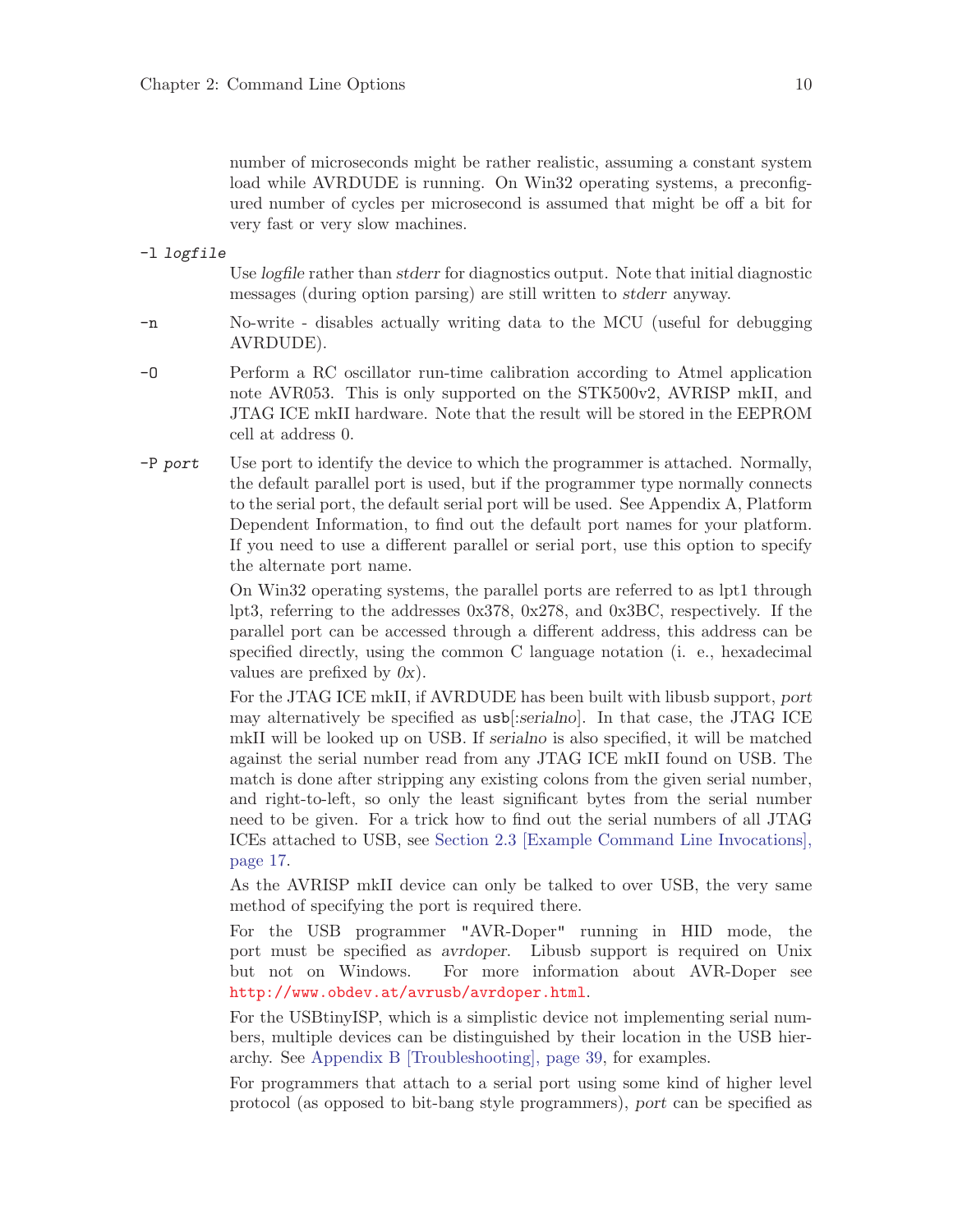net:host:port. In this case, instead of trying to open a local device, a TCP network connection to (TCP) port on host is established. The remote endpoint is assumed to be a terminal or console server that connects the network stream to a local serial port where the actual programmer has been attached to. The port is assumed to be properly configured, for example using a transparent 8-bit data connection without parity at 115200 Baud for a STK500.

- -q Disable (or quell) output of the progress bar while reading or writing to the device. Specify it a second time for even quieter operation.
- -u Disables the default behaviour of reading out the fuses three times before programming, then verifying at the end of programming that the fuses have not changed. If you want to change fuses you will need to specify this option, as avrdude will see the fuses have changed (even though you wanted to) and will change them back for your "safety". This option was designed to prevent cases of fuse bits magically changing (usually called safemode).

If one of the configuration files contains a line

default\_safemode = no;

safemode is disabled by default. The '-u' option's effect is negated in that case, i. e. it enables safemode.

Safemode is always disabled for AVR32, Xmega and TPI devices.

- -s Disable safemode prompting. When safemode discovers that one or more fuse bits have unintentionally changed, it will prompt for confirmation regarding whether or not it should attempt to recover the fuse bit(s). Specifying this flag disables the prompt and assumes that the fuse bit(s) should be recovered without asking for confirmation first.
- -t Tells AVRDUDE to enter the interactive "terminal" mode instead of up- or downloading files. See below for a detailed description of the terminal mode.

#### -U memtype:op:filename[:format]

Perform a memory operation. Multiple '-U' options can be specified in order to operate on multiple memories on the same command-line invocation. The memtype field specifies the memory type to operate on. Use the  $\rightarrow$  v' option on the command line or the part command from terminal mode to display all the memory types supported by a particular device. Typically, a device's memory configuration at least contains the memory types flash and eeprom. All memory types currently known are:

#### calibration

One or more bytes of RC oscillator calibration data.

eeprom The EEPROM of the device. efuse The extended fuse byte. flash The flash ROM of the device. fuse The fuse byte in devices that have only a single fuse byte. hfuse The high fuse byte.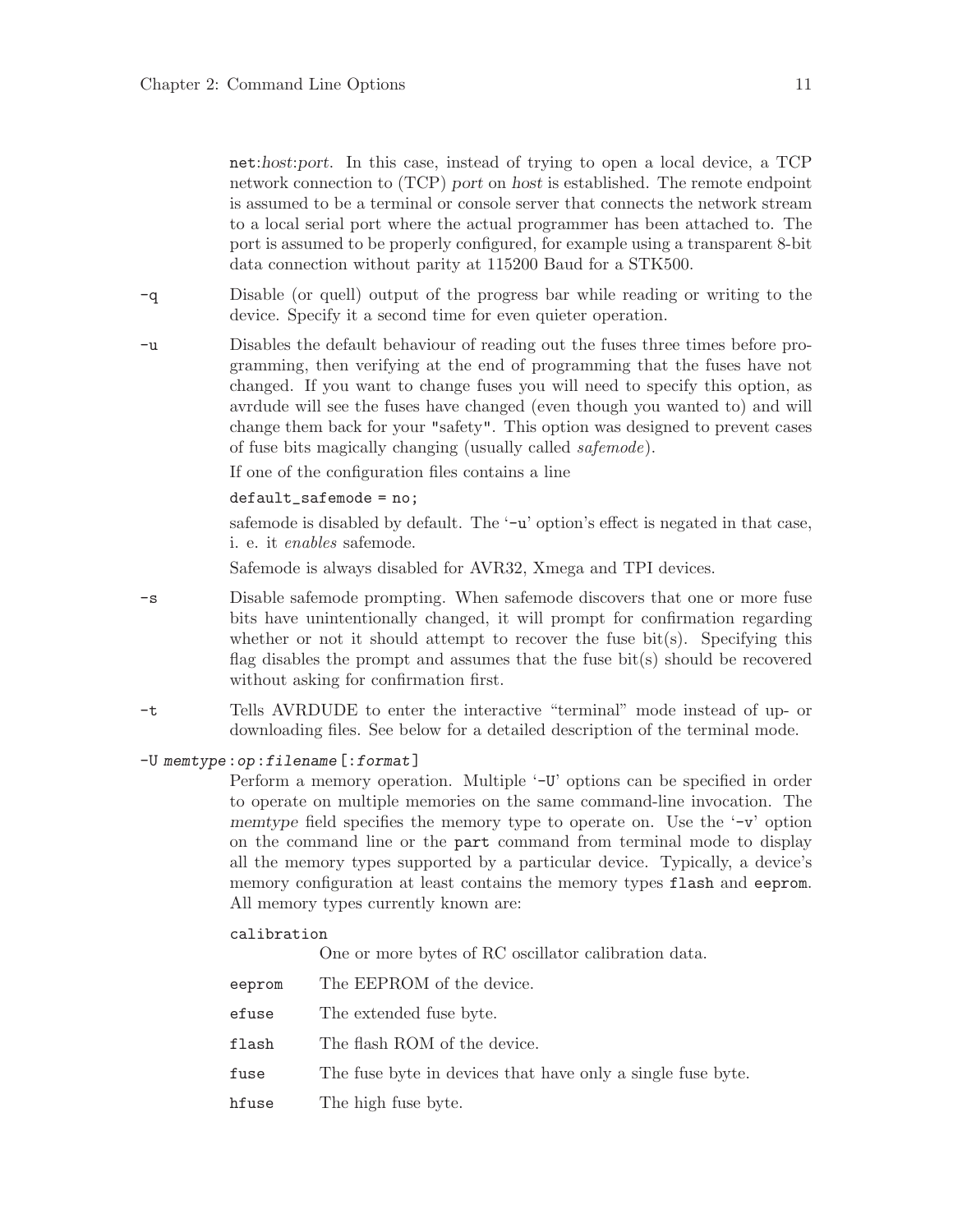| lfuse                                                                                                                                                                             | The low fuse byte.                                                                                                                                                                                                                                                                                                                                                                                                                                                                       |  |  |
|-----------------------------------------------------------------------------------------------------------------------------------------------------------------------------------|------------------------------------------------------------------------------------------------------------------------------------------------------------------------------------------------------------------------------------------------------------------------------------------------------------------------------------------------------------------------------------------------------------------------------------------------------------------------------------------|--|--|
| lock<br>The lock byte.                                                                                                                                                            |                                                                                                                                                                                                                                                                                                                                                                                                                                                                                          |  |  |
| signature                                                                                                                                                                         |                                                                                                                                                                                                                                                                                                                                                                                                                                                                                          |  |  |
|                                                                                                                                                                                   | The three device signature bytes (device ID).                                                                                                                                                                                                                                                                                                                                                                                                                                            |  |  |
| fuseN                                                                                                                                                                             | The fuse bytes of ATxmega devices, $N$ is an integer number for<br>each fuse supported by the device.                                                                                                                                                                                                                                                                                                                                                                                    |  |  |
| application                                                                                                                                                                       |                                                                                                                                                                                                                                                                                                                                                                                                                                                                                          |  |  |
|                                                                                                                                                                                   | The application flash area of ATxmega devices.                                                                                                                                                                                                                                                                                                                                                                                                                                           |  |  |
| apptable                                                                                                                                                                          | The application table flash area of ATxmega devices.                                                                                                                                                                                                                                                                                                                                                                                                                                     |  |  |
| boot                                                                                                                                                                              | The boot flash area of ATxmega devices.                                                                                                                                                                                                                                                                                                                                                                                                                                                  |  |  |
| prodsig                                                                                                                                                                           | The production signature (calibration) area of AT xmega devices.                                                                                                                                                                                                                                                                                                                                                                                                                         |  |  |
| usersig                                                                                                                                                                           | The user signature area of ATxmega devices.                                                                                                                                                                                                                                                                                                                                                                                                                                              |  |  |
|                                                                                                                                                                                   | The op field specifies what operation to perform:                                                                                                                                                                                                                                                                                                                                                                                                                                        |  |  |
| r                                                                                                                                                                                 | read the specified device memory and write to the specified file                                                                                                                                                                                                                                                                                                                                                                                                                         |  |  |
| W                                                                                                                                                                                 | read the specified file and write it to the specified device memory                                                                                                                                                                                                                                                                                                                                                                                                                      |  |  |
| V                                                                                                                                                                                 | read the specified device memory and the specified file and perform<br>a verify operation                                                                                                                                                                                                                                                                                                                                                                                                |  |  |
| The filename field indicates the name of the file to read or write. The format<br>field is optional and contains the format of the file to read or write. Possible<br>values are: |                                                                                                                                                                                                                                                                                                                                                                                                                                                                                          |  |  |
| i                                                                                                                                                                                 | Intel Hex                                                                                                                                                                                                                                                                                                                                                                                                                                                                                |  |  |
| s                                                                                                                                                                                 | Motorola S-record                                                                                                                                                                                                                                                                                                                                                                                                                                                                        |  |  |
| r                                                                                                                                                                                 | raw binary; little-endian byte order, in the case of the flash ROM<br>data                                                                                                                                                                                                                                                                                                                                                                                                               |  |  |
| e                                                                                                                                                                                 | ELF (Executable and Linkable Format), the final output file from<br>the linker; currently only accepted as an input file                                                                                                                                                                                                                                                                                                                                                                 |  |  |
| m                                                                                                                                                                                 | immediate mode; actual byte values specified on the command line,<br>separated by commas or spaces in place of the filename field of the<br>'-U' option. This is useful for programming fuse bytes without<br>having to create a single-byte file or enter terminal mode. If the<br>number specified begins with $0x$ , it is treated as a hex value. If<br>the number otherwise begins with a leading zero $(0)$ it is treated as<br>octal. Otherwise, the value is treated as decimal. |  |  |
| а                                                                                                                                                                                 | auto detect; valid for input only, and only if the input is not pro-<br>vided at stdin.                                                                                                                                                                                                                                                                                                                                                                                                  |  |  |
| d                                                                                                                                                                                 | decimal; this and the following formats are only valid on output.<br>They generate one line of output for the respective memory section,<br>forming a comma-separated list of the values. This can be partic-                                                                                                                                                                                                                                                                            |  |  |

ularly useful for subsequent processing, like for fuse bit settings.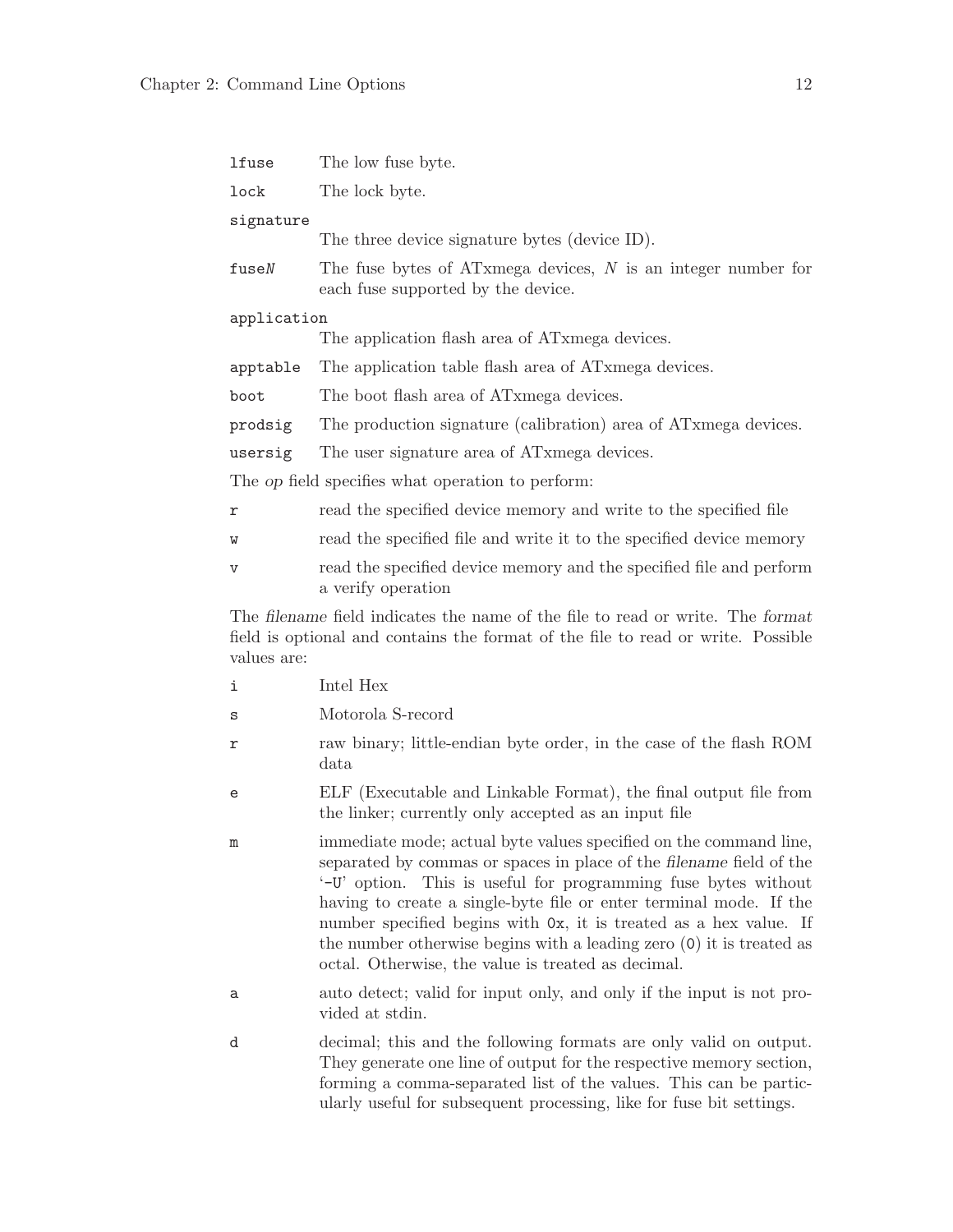- h hexadecimal; each value will get the string  $0x$  prepended.
- o cotal; each value will get a  $\theta$  prepended unless it is less than 8 in which case it gets no prefix.
- b binary; each value will get the string  $\theta b$  prepended.

The default is to use auto detection for input files, and raw binary format for output files.

Note that if filename contains a colon, the format field is no longer optional since the filename part following the colon would otherwise be misinterpreted as format.

When reading any kind of flash memory area (including the various sub-areas in Xmega devices), the resulting output file will be truncated to not contain trailing 0xFF bytes which indicate unprogrammed (erased) memory. Thus, if the entire memory is unprogrammed, this will result in an output file that has no contents at all.

As an abbreviation, the form -U filename is equivalent to specifying -U flash:w:filename:a. This will only work if filename does not have a colon in it.

- -v Enable verbose output. More -v options increase verbosity level.
- -V Disable automatic verify check when uploading data.

### -x extended\_param

Pass extended param to the chosen programmer implementation as an extended parameter. The interpretation of the extended parameter depends on the programmer itself. See below for a list of programmers accepting extended parameters.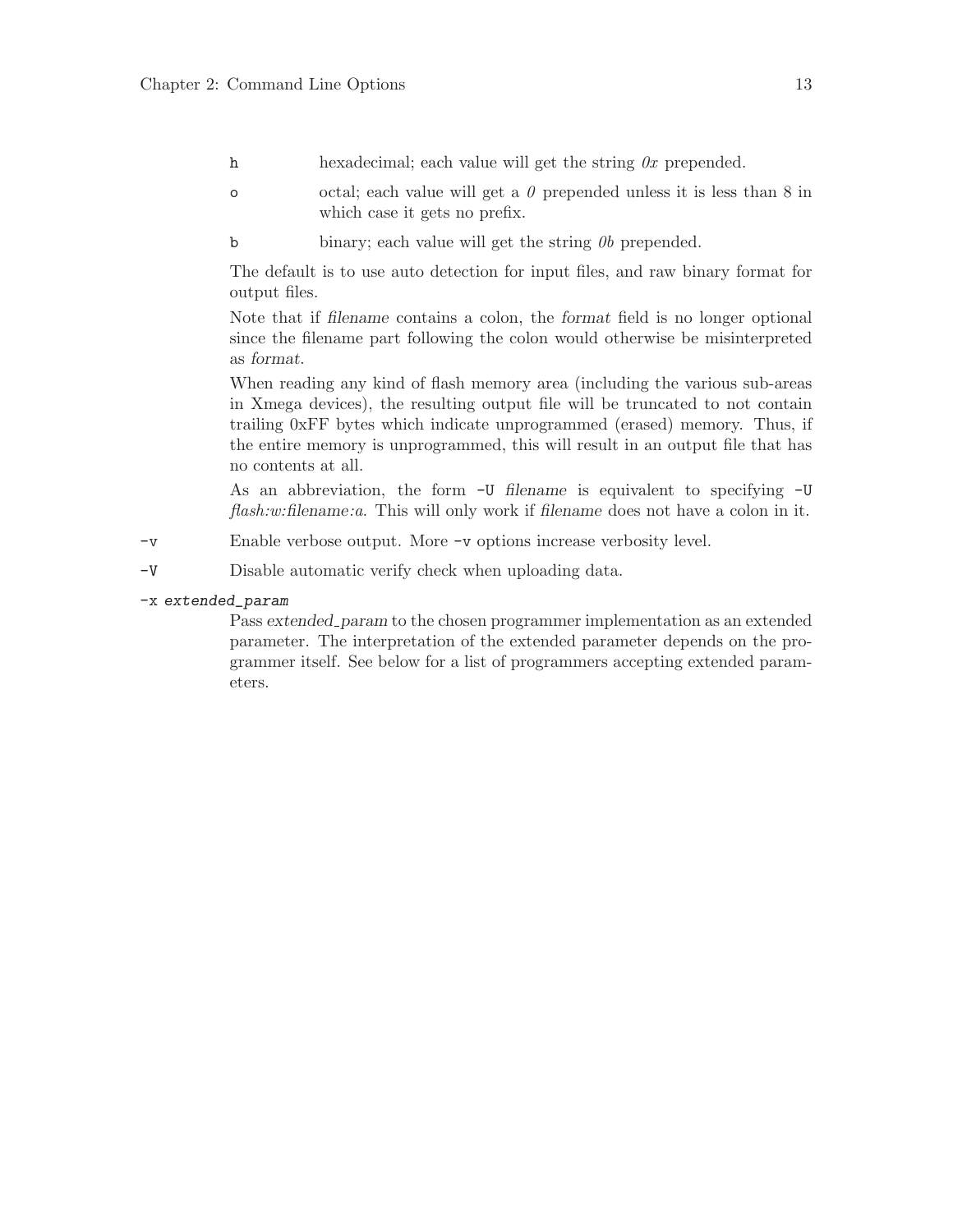## <span id="page-17-0"></span>2.2 Programmers accepting extended parameters

### JTAG ICE mkII/3

### AVR Dragon

When using the JTAG ICE mkII/3 or AVR Dragon in JTAG mode, the following extended parameter is accepted:

#### 'jtagchain=UB,UA,BB,BA'

Setup the JTAG scan chain for UB units before, UA units after, BB bits before, and BA bits after the target AVR, respectively. Each AVR unit within the chain shifts by 4 bits. Other JTAG units might require a different bit shift count.

#### AVR910

The AVR910 programmer type accepts the following extended parameter:

#### 'devcode=VALUE'

Override the device code selection by using VALUE as the device code. The programmer is not queried for the list of supported device codes, and the specified VALUE is not verified but used directly within the T command sent to the programmer. VALUE can be specified using the conventional number notation of the C programming language.

#### 'no\_blockmode'

Disables the default checking for block transfer capability. Use 'no\_blockmode' only if your 'AVR910' programmer creates errors during initial sequence.

#### BusPirate

The BusPirate programmer type accepts the following extended parameters:

#### 'reset=cs,aux,aux2'

The default setup assumes the BusPirate's CS output pin connected to the RESET pin on AVR side. It is however possible to have multiple AVRs connected to the same BP with MISO, MOSI and SCK lines common for all of them. In such a case one AVR should have its RESET connected to BusPirate's CS pin, second AVR's RESET connected to BusPirate's AUX pin and if your BusPirate has an *AUX2* pin (only available on BusPirate version v1a with firmware 3.0 or newer) use that to activate RESET on the third AVR.

It may be a good idea to decouple the BusPirate and the AVR's SPI buses from each other using a 3-state bus buffer. For example 74HC125 or 74HC244 are some good candidates with the latches driven by the appropriate reset pin (cs, aux or aux2). Otherwise the SPI traffic in one active circuit may interfere with programming the AVR in the other design.

$$
's \texttt{pifreq=0..7'}
$$

0 30 kHz (default)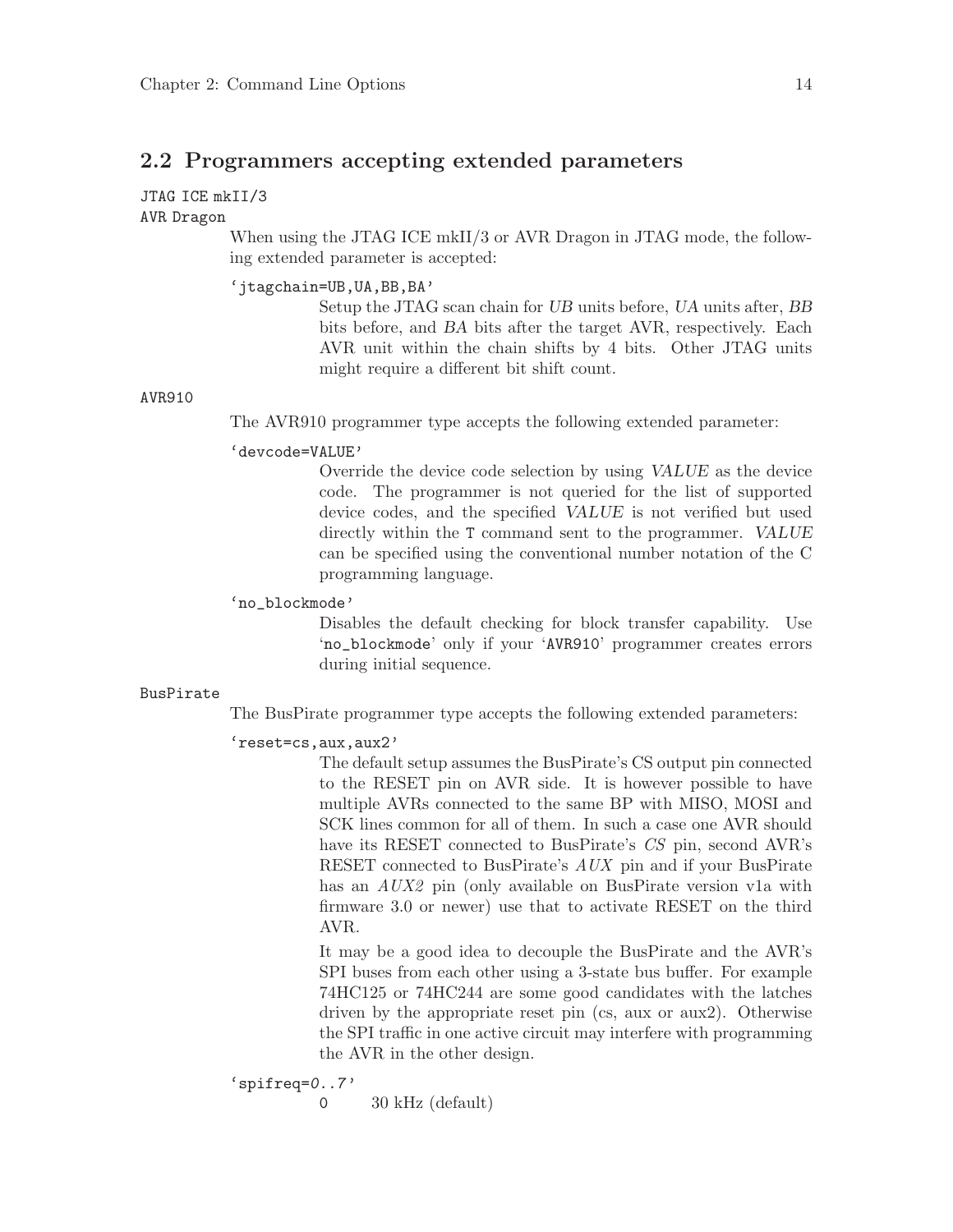| 1 | $125 \text{ kHz}$ |
|---|-------------------|
| 2 | 250 kHz           |
| 3 | 1 MHz             |
| 4 | 2 MHz             |
| 5 | 2.6 MHz           |
| 6 | 4 MHz             |
| 7 | 8 MHz             |
|   |                   |

#### 'rawfreq=0..3'

Sets the SPI speed and uses the Bus Pirate's binary "raw-wire" mode instead of the default binary SPI mode:

- $0$  5 kHz 1 50 kHz
- 2  $100 \text{ kHz}$  (Firmware v4.2+ only)
- 3  $400 \text{ kHz} (v4.2+)$

The only advantage of the "raw-wire" mode is that different SPI frequencies are available. Paged writing is not implemented in this mode.

'ascii' Attempt to use ASCII mode even when the firmware supports Bin-Mode (binary mode). BinMode is supported in firmware 2.7 and newer, older FW's either don't have BinMode or their BinMode is buggy. ASCII mode is slower and makes the above 'reset=', 'spifreq=' and 'rawfreq=' parameters unavailable. Be aware that ASCII mode is not guaranteed to work with newer firmware versions, and is retained only to maintain compatibility with older firmware versions.

#### 'nopagedwrite'

Firmware versions 5.10 and newer support a binary mode SPI command that enables whole pages to be written to AVR flash memory at once, resulting in a significant write speed increase. If use of this mode is not desirable for some reason, this option disables it.

#### 'nopagedread'

Newer firmware versions support in binary mode SPI command some AVR Extended Commands. Using the "Bulk Memory Read from Flash" results in a significant read speed increase. If use of this mode is not desirable for some reason, this option disables it.

## 'cpufreq=125..4000'

This sets the AUX pin to output a frequency of n kHz. Connecting the AUX pin to the XTAL1 pin of your MCU, you can provide it a clock, for example when it needs an external clock because of wrong fuses settings. Make sure the CPU frequency is at least four times the SPI frequency.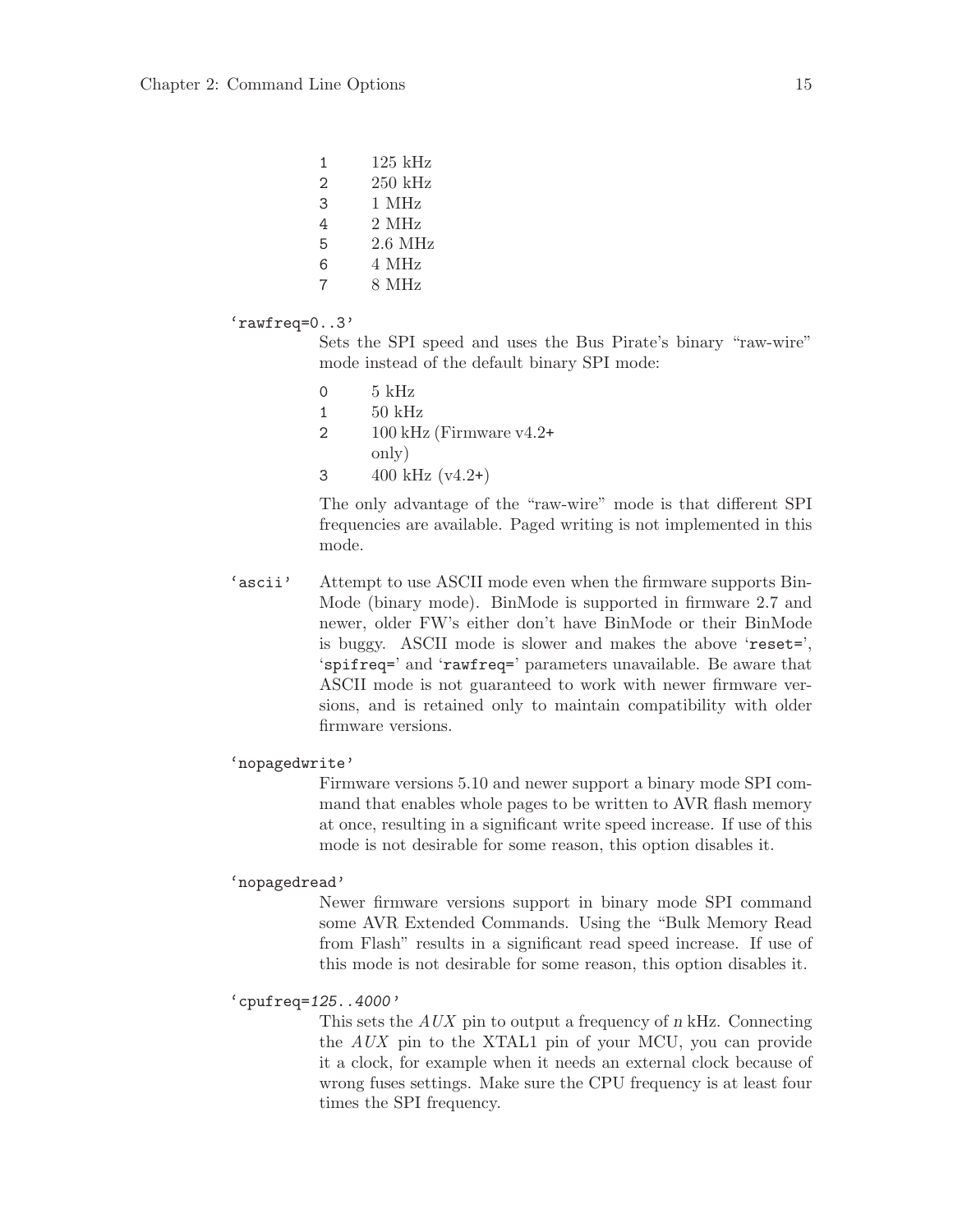'serial\_recv\_timeout=1...'

This sets the serial receive timeout to the given value. The timeout happens every time avrdude waits for the BusPirate prompt. Especially in ascii mode this happens very often, so setting a smaller value can speed up programming a lot. The default value is 100ms. Using 10ms might work in most cases.

#### Wiring

When using the Wiring programmer type, the following optional extended parameter is accepted:

'snooze=0..32767'

After performing the port open phase, AVRDUDE will wait/snooze for snooze milliseconds before continuing to the protocol sync phase. No toggling of DTR/RTS is performed if  $\text{snooze} > 0$ .

PICkit2 Connection to the PICkit2 programmer:

- (AVR) (PICkit2)
- RST VPP/MCLR (1)
- VDD VDD Target (2) possibly optional if AVR self powered
- GND GND (3)
- MISO PGD (4)
- SCLK PDC (5)
- OSI AUX (6)

Extended command line parameters:

'clockrate=rate'

Sets the SPI clocking rate in Hz (default is 100kHz). Alternately the -B or -i options can be used to set the period.

'timeout=usb-transaction-timeout'

Sets the timeout for USB reads and writes in milliseconds (default is 1500 ms).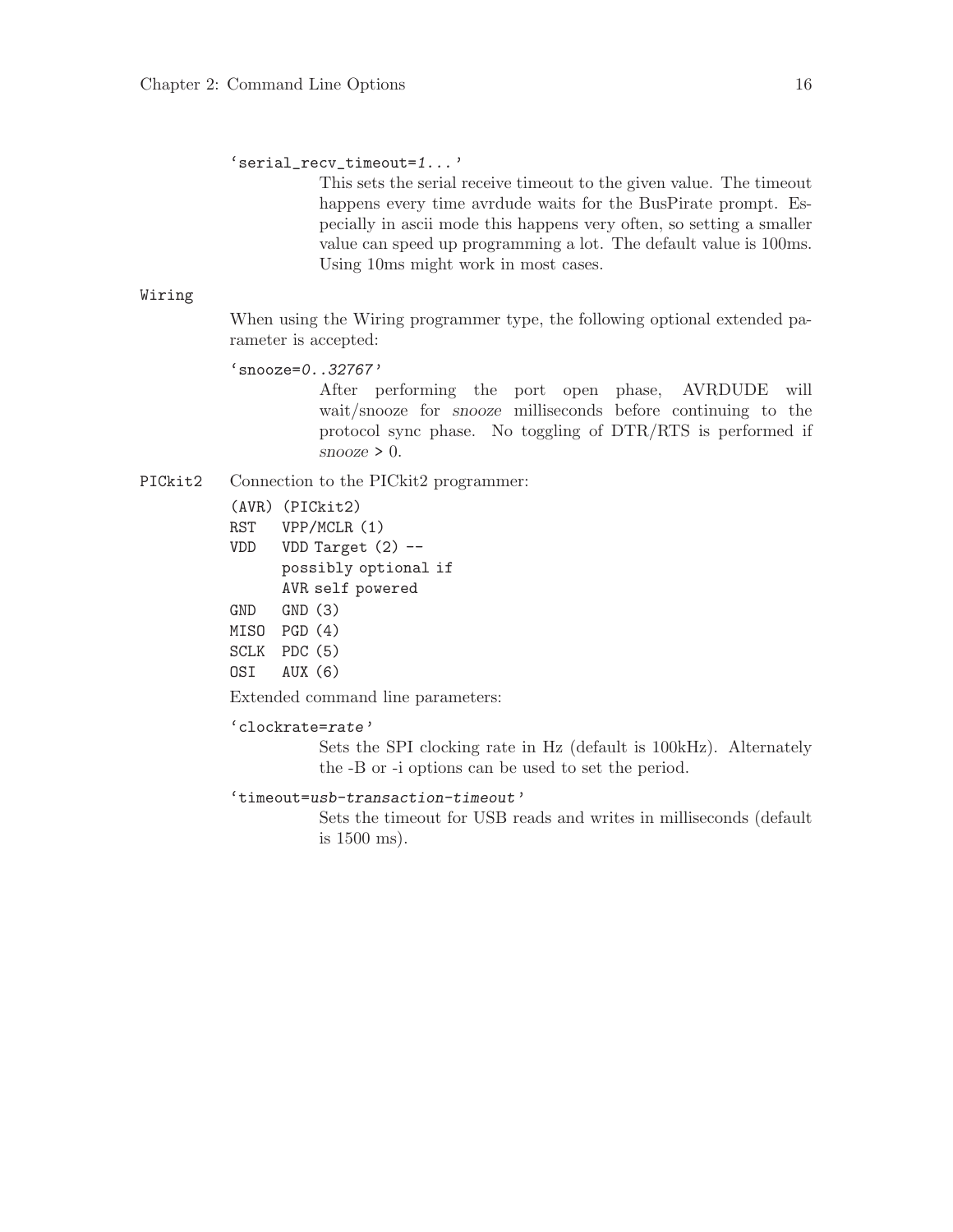# <span id="page-20-0"></span>2.3 Example Command Line Invocations

Download the file diag.hex to the ATmega128 chip using the STK500 programmer connected to the default serial port:

 $\sqrt{2\pi}$ 

```
% avrdude -p m128 -c stk500 -e -U flash:w:diag.hex
avrdude: AVR device initialized and ready to accept instructions
Reading | ################################################## | 100% 0.03s
avrdude: Device signature = 0x1e9702
avrdude: erasing chip
avrdude: done.
avrdude: performing op: 1, flash, 0, diag.hex
avrdude: reading input file "diag.hex"
avrdude: input file diag.hex auto detected as Intel Hex
avrdude: writing flash (19278 bytes):
Writing | ################################################## | 100% 7.60s
avrdude: 19456 bytes of flash written
avrdude: verifying flash memory against diag.hex:
avrdude: load data flash data from input file diag.hex:
avrdude: input file diag.hex auto detected as Intel Hex
avrdude: input file diag.hex contains 19278 bytes
avrdude: reading on-chip flash data:
Reading | ################################################## | 100% 6.83s
avrdude: verifying ...
avrdude: 19278 bytes of flash verified
avrdude: safemode: Fuses OK
avrdude done. Thank you.
%
```
✡ ✠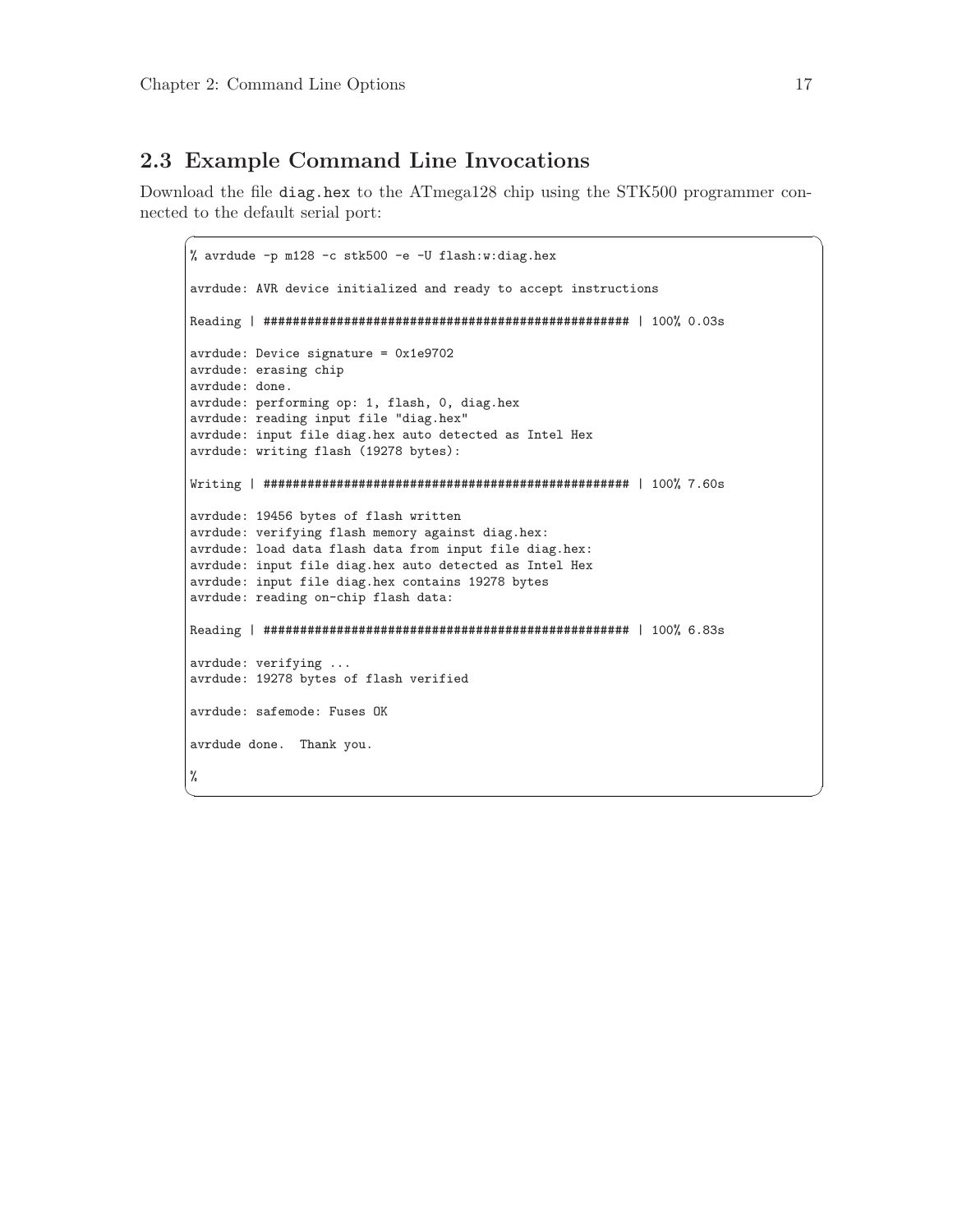Upload the flash memory from the ATmega128 connected to the STK500 programmer and save it in raw binary format in the file named  $c$ :/diag flash.bin:

 $\sqrt{2\pi}$ 

```
% avrdude -p m128 -c stk500 -U flash:r:"c:/diag flash.bin":r
avrdude: AVR device initialized and ready to accept instructions
Reading | ################################################## | 100% 0.03s
avrdude: Device signature = 0x1e9702
avrdude: reading flash memory:
Reading | ################################################## | 100% 46.10s
avrdude: writing output file "c:/diag flash.bin"
avrdude: safemode: Fuses OK
avrdude done. Thank you.
%
✡ ✠
```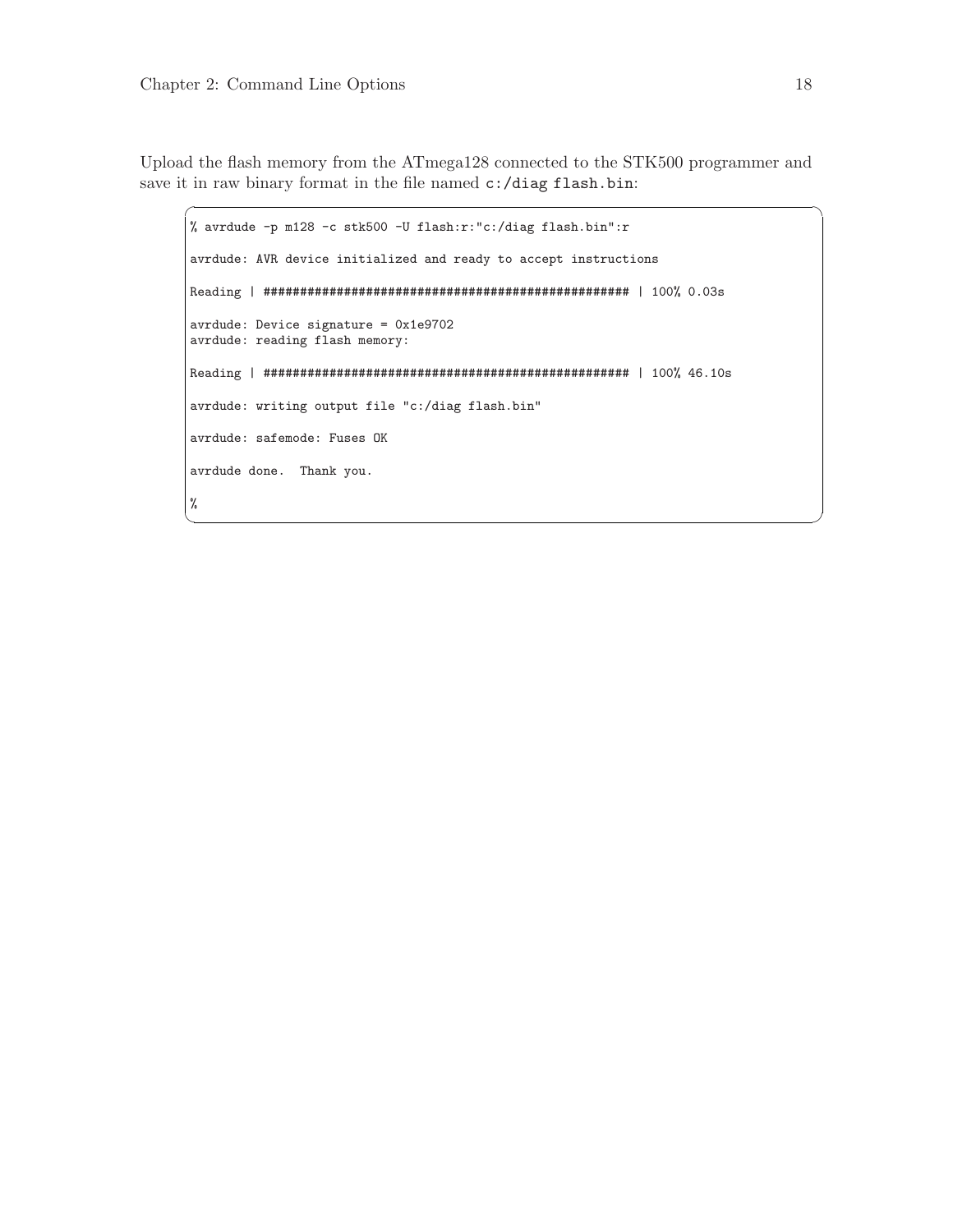Using the default programmer, download the file diag.hex to flash, eeprom.hex to EEP-ROM, and set the Extended, High, and Low fuse bytes to 0xff, 0x89, and 0x2e respectively:

 $\sqrt{2\pi}$ 

```
% avrdude -p m128 -u -U flash:w:diag.hex \
> -U eeprom:w:eeprom.hex \<br>> -U efuse:w:0xff:m \
> -U efuse:w:0xff:m \rightarrow -U efuse:w:0x89:m \rightarrow> -U hfuse:w:0x89:m<br>> -U lfuse:w:0x2e:m
                  > -U lfuse:w:0x2e:m
avrdude: AVR device initialized and ready to accept instructions
Reading | ################################################## | 100% 0.03s
avrdude: Device signature = 0x1e9702
avrdude: NOTE: FLASH memory has been specified, an erase cycle will be performed
         To disable this feature, specify the -D option.
avrdude: erasing chip
avrdude: reading input file "diag.hex"
avrdude: input file diag.hex auto detected as Intel Hex
avrdude: writing flash (19278 bytes):
Writing | ################################################## | 100% 7.60s
avrdude: 19456 bytes of flash written
avrdude: verifying flash memory against diag.hex:
avrdude: load data flash data from input file diag.hex:
avrdude: input file diag.hex auto detected as Intel Hex
avrdude: input file diag.hex contains 19278 bytes
avrdude: reading on-chip flash data:
Reading | ################################################## | 100% 6.84s
avrdude: verifying ...
avrdude: 19278 bytes of flash verified
[ ... other memory status output skipped for brevity ... ]
avrdude done. Thank you.
%
```
✡ ✠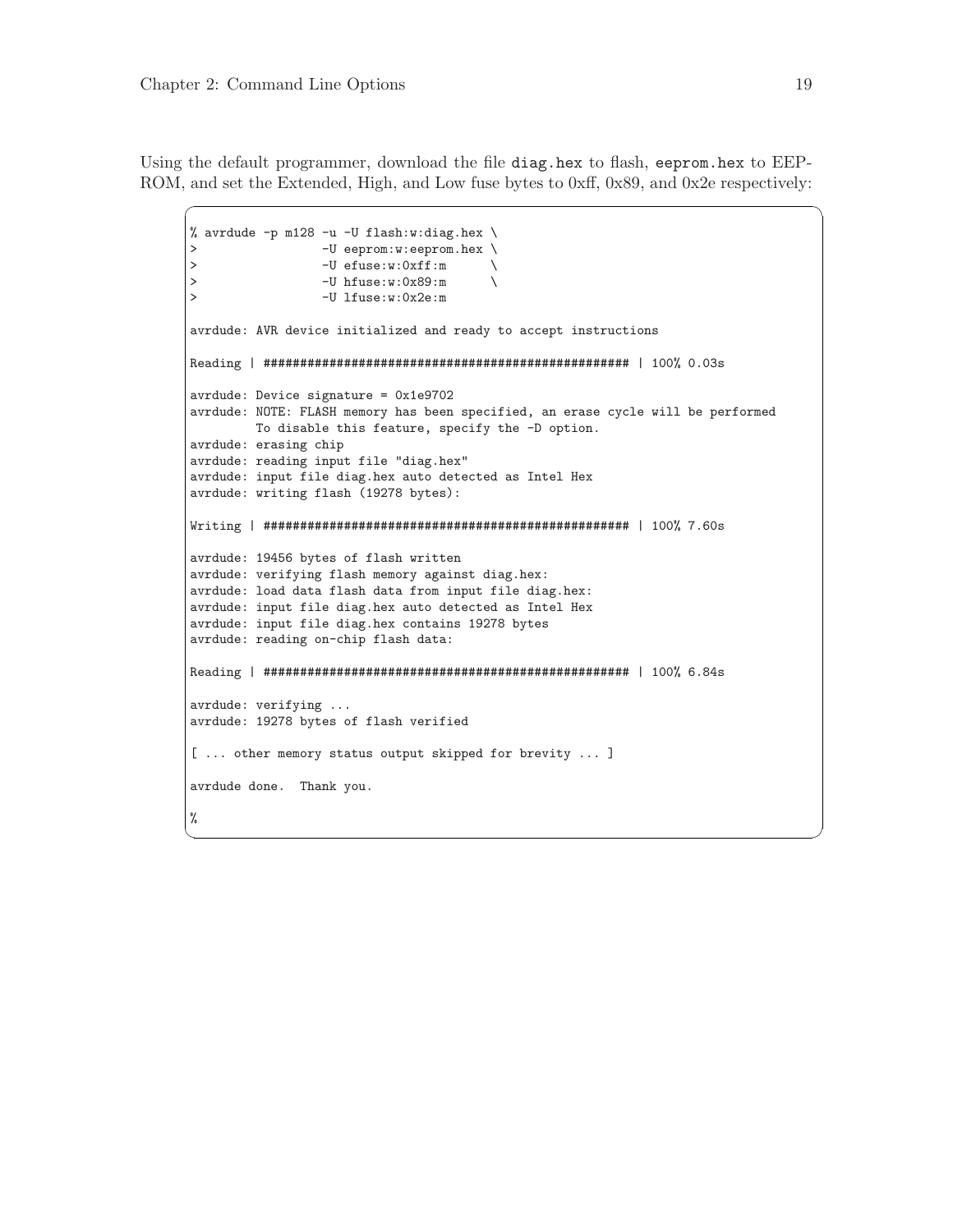Connect to the JTAG ICE mkII which serial number ends up in 1C37 via USB, and enter terminal mode:

 $\sqrt{2\pi}$ 

```
% avrdude -c jtag2 -p m649 -P usb:1c:37 -t
avrdude: AVR device initialized and ready to accept instructions
Reading | ################################################## | 100% 0.03s
avrdude: Device signature = 0x1e9603
[ ... terminal mode output skipped for brevity ... ]
avrdude done. Thank you.
```
List the serial numbers of all JTAG ICEs attached to USB. This is done by specifying an invalid serial number, and increasing the verbosity level.

✡ ✠

 $\sqrt{2\pi}$ 

✡ ✠

```
% avrdude -c jtag2 -p m128 -P usb:xx -v
[...]
        Using Port : usb:xxx
        Using Programmer : jtag2
avrdude: usbdev_open(): Found JTAG ICE, serno: 00A000001C6B
avrdude: usbdev_open(): Found JTAG ICE, serno: 00A000001C3A
avrdude: usbdev_open(): Found JTAG ICE, serno: 00A000001C30
avrdude: usbdev_open(): did not find any (matching) USB device "usb:xxx"
```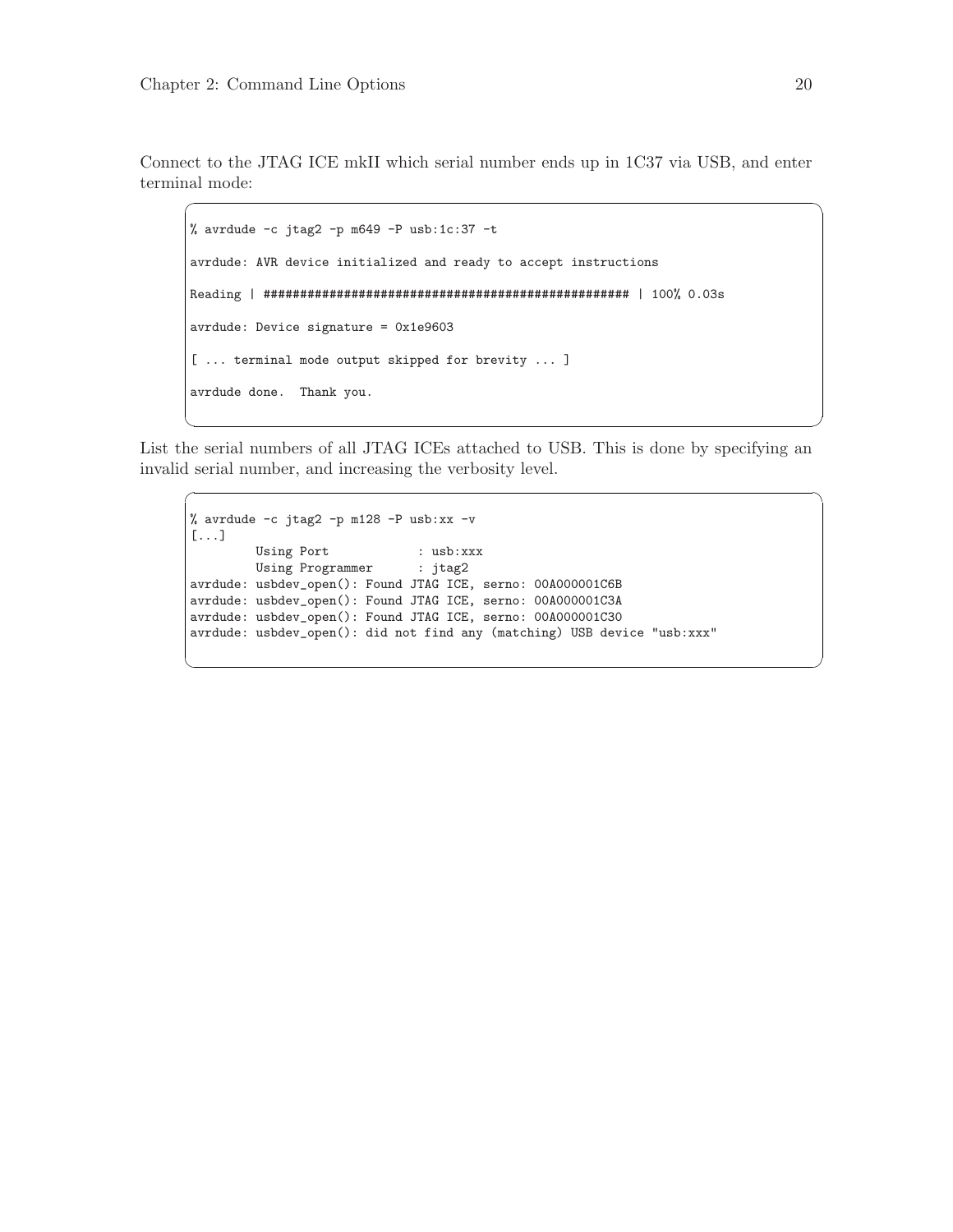# <span id="page-24-0"></span>3 Terminal Mode Operation

AVRDUDE has an interactive mode called terminal mode that is enabled by the '-t' option. This mode allows one to enter interactive commands to display and modify the various device memories, perform a chip erase, display the device signature bytes and part parameters, and to send raw programming commands. Commands and parameters may be abbreviated to their shortest unambiguous form. Terminal mode also supports a command history so that previously entered commands can be recalled and edited.

## 3.1 Terminal Mode Commands

The following commands are implemented:

dump memtype addr nbytes

Read nbytes from the specified memory area, and display them in the usual hexadecimal and ASCII form.

- dump Continue dumping the memory contents for another *nbytes* where the previous dump command left off.
- write memtype addr byte1 ... byteN

Manually program the respective memory cells, starting at address addr, using the values byte1 through byteN. This feature is not implemented for bankaddressed memories such as the flash memory of ATMega devices.

- erase Perform a chip erase.
- send b1 b2 b3 b4

Send raw instruction codes to the AVR device. If you need access to a feature of an AVR part that is not directly supported by AVRDUDE, this command allows you to use it, even though AVRDUDE does not implement the command. When using direct SPI mode, up to 3 bytes can be omitted.

- sig Display the device signature bytes.
- spi Enter direct SPI mode. The *pgmled* pin acts as slave select. Only supported on parallel bitbang programmers.
- part Display the current part settings and parameters. Includes chip specific information including all memory types supported by the device, read/write timing, etc.
- pgm Return to programming mode (from direct SPI mode).

#### verbose [level]

Change (when level is provided), or display the verbosity level. The initial verbosity level is controlled by the number of -v options given on the command line.

?

- help Give a short on-line summary of the available commands.
- quit Leave terminal mode and thus AVRDUDE.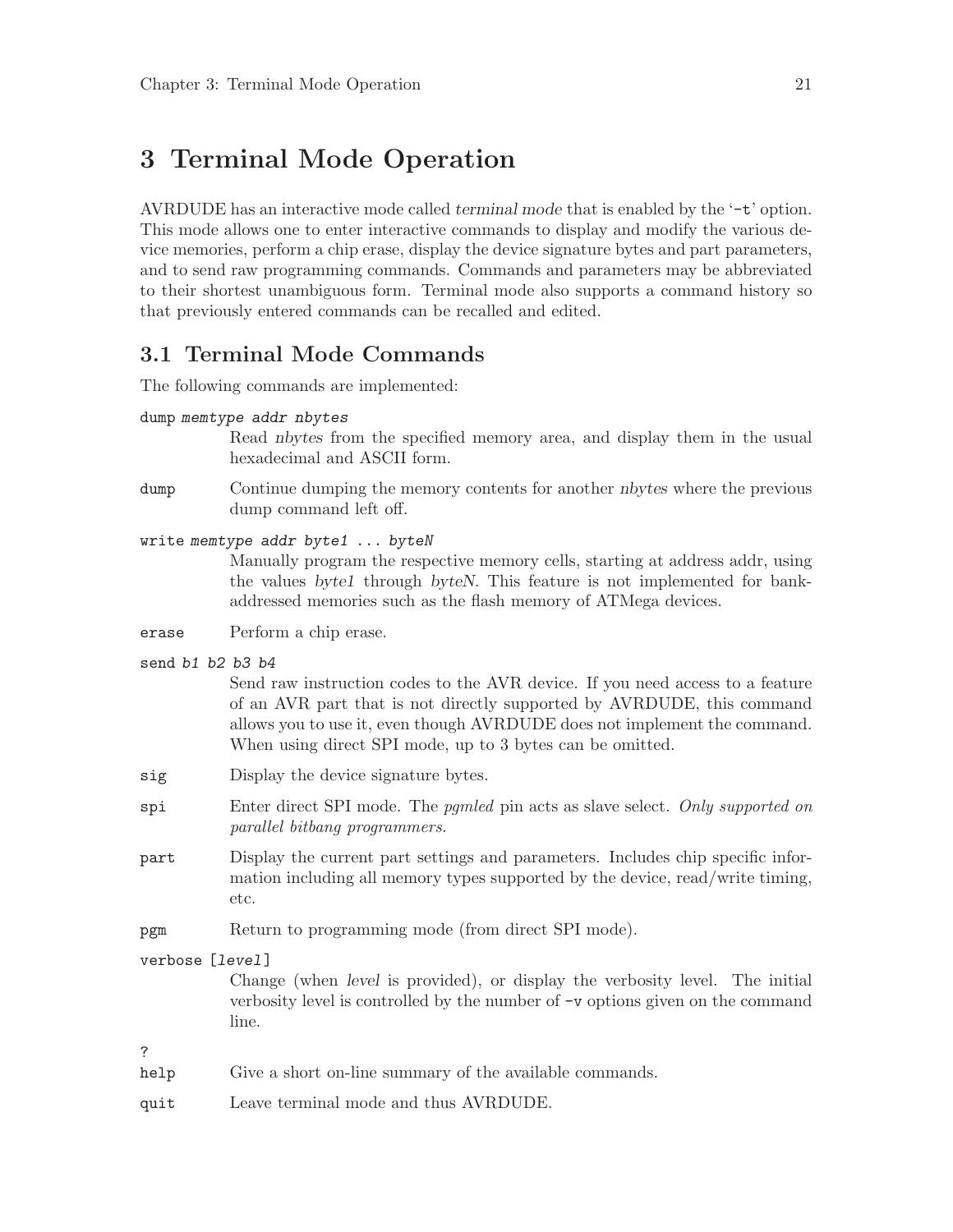<span id="page-25-0"></span>In addition, the following commands are supported on the STK500 and STK600 programmer:

#### vtarg voltage

Set the target's supply voltage to voltage Volts.

#### varef [channel] voltage

Set the adjustable voltage source to voltage Volts. This voltage is normally used to drive the target's Aref input on the STK500 and STK600. The STK600 offers two reference voltages, which can be selected by the optional parameter channel (either 0 or 1).

#### fosc freq[M|k]

Set the master oscillator to freq Hz. An optional trailing letter M multiplies by 1E6, a trailing letter k by 1E3.

fosc off Turn the master oscillator off.

#### sck period

STK500 and STK600 only: Set the SCK clock period to period microseconds.

JTAG ICE only: Set the JTAG ICE bit clock period to period microseconds. Note that unlike STK500 settings, this setting will be reverted to its default value (approximately 1 microsecond) when the programming software signs off from the JTAG ICE. This parameter can also be used on the JTAG ICE mkII/3 to specify the ISP clock period when operating the ICE in ISP mode.

parms STK500 and STK600 only: Display the current voltage and master oscillator parameters.

> JTAG ICE only: Display the current target supply voltage and JTAG bit clock rate/period.

## 3.2 Terminal Mode Examples

Display part parameters, modify eeprom cells, perform a chip erase: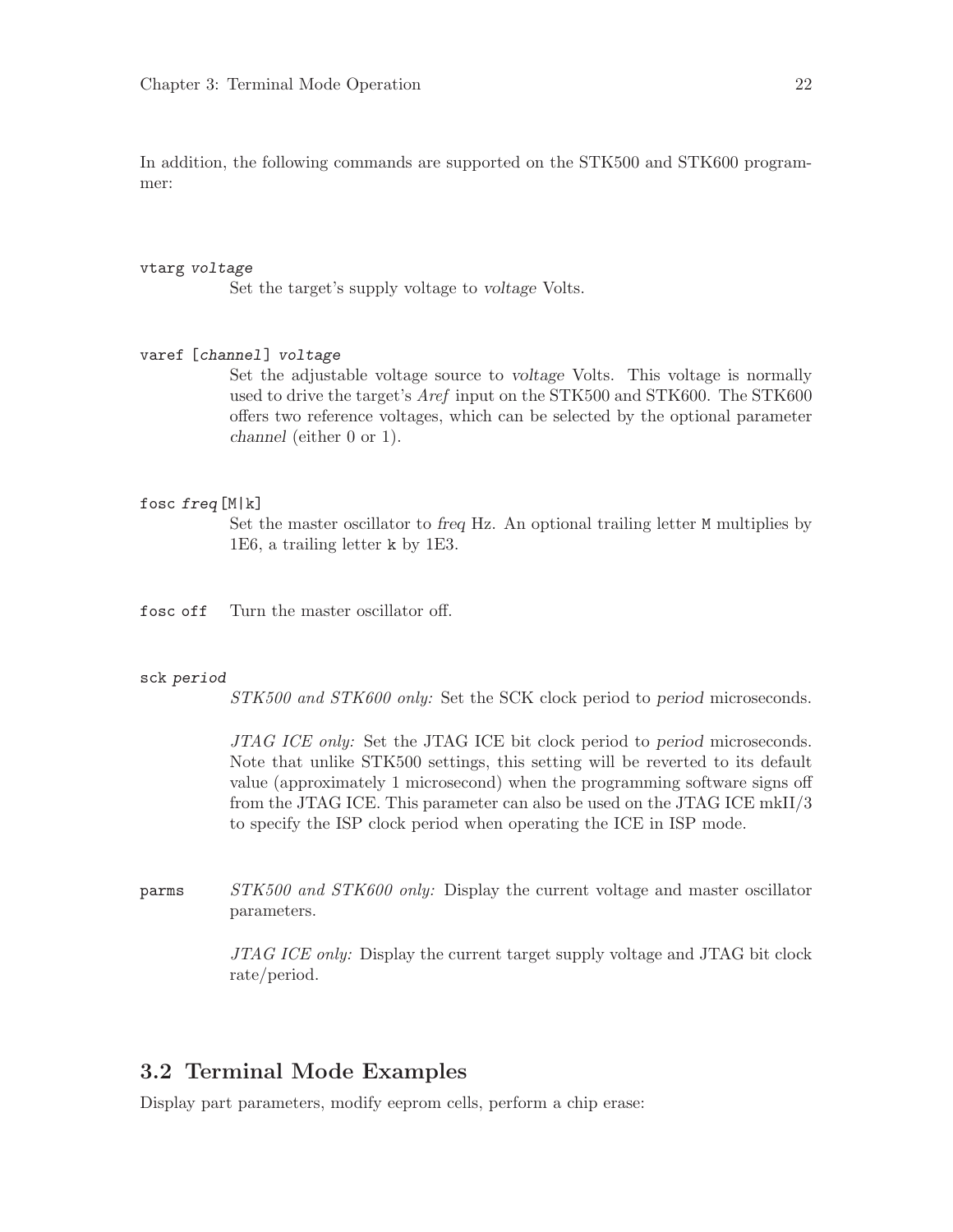```
% avrdude -p m128 -c stk500 -t
avrdude: AVR device initialized and ready to accept instructions
avrdude: Device signature = 0x1e9702
avrdude: current erase-rewrite cycle count is 52 (if being tracked)
avrdude> part
>>> part
AVR Part : ATMEGA128
Chip Erase delay : 9000 us
PAGEL : PD7
BS2 : PAO
RESET disposition : dedicated
RETRY pulse : SCK
serial program mode : yes
parallel program mode : yes
Memory Detail :
                        Page Polled
 Memory Type Paged Size Size #Pages MinW MaxW ReadBack
 ----------- ------ ------ ---- ------ ----- ----- ---------
  eeprom no 4096 8 0 9000 9000 0xff 0xff
  flash yes 131072 256 512 4500 9000 0xff 0x00
  lfuse no 1 0 0 0 0 0x00 0x00
  hfuse no 1 0 0 0 0 0x00 0x00
 \begin{tabular}{lcccccc} efuse & no & 1 & 0 & 0 & 0 & 0 & 0x00 & 0x00 \\ 10ck & no & 1 & 0 & 0 & 0 & 0 & 0x00 & 0x00 \end{tabular}lock no 1 0 0 0 0 0x00 0x00
  calibration no 1 0 0 0 0 0x00 0x00
  signature no 3 0 0 0 0 0x00 0x00
avrdude> dump eeprom 0 16
>>> dump eeprom 0 16
0000 ff ff ff ff ff ff ff ff ff ff ff ff ff ff ff ff |................|
avrdude> write eeprom 0 1 2 3 4
>>> write eeprom 0 1 2 3 4
avrdude> dump eeprom 0 16
>>> dump eeprom 0 16
0000 01 02 03 04 ff ff ff ff ff ff ff ff ff ff ff ff |................|
avrdude> erase
>>> erase
avrdude: erasing chip
avrdude> dump eeprom 0 16
>>> dump eeprom 0 16
0000 ff ff ff ff ff ff ff ff ff ff ff ff ff ff ff ff |................|
avrdude>
```
 $\sqrt{2\pi}$ 

Program the fuse bits of an ATmega128 (disable M103 compatibility, enable high speed external crystal, enable brown-out detection, slowly rising power). Note since we are working with fuse bits the -u (unsafe) option is specified, which allows you to modify the fuse bits. First display the factory defaults, then reprogram:

✡ ✠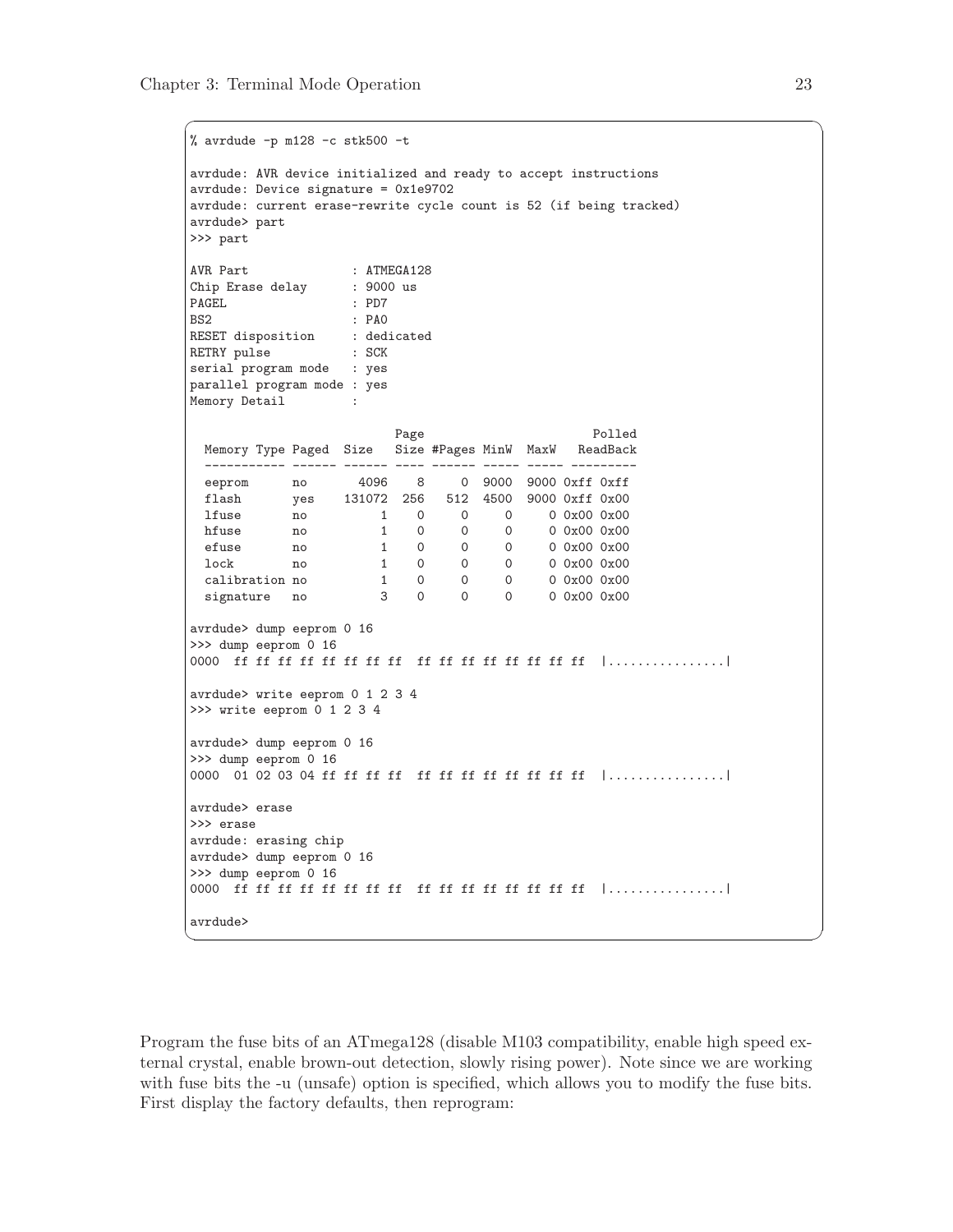```
% avrdude -p m128 -u -c stk500 -tavrdude: AVR device initialized and ready to accept instructions
avrdude: Device signature = 0x1e9702
avrdude: current erase-rewrite cycle count is 52 (if being tracked)
avrdude> d efuse
>>> d efuse
0000 fd |. |
avrdude> d hfuse
>>> d hfuse
0000 99 |. |
avrdude> d lfuse
>>> d lfuse
0000 e1 |. |
avrdude> w efuse 0 0xff
>>> w efuse 0 0xff
avrdude> w hfuse 0 0x89
>>> w hfuse 0 0x89
avrdude> w lfuse 0 0x2f
>>> w lfuse 0 0x2f
avrdude>
```
✡ ✠

 $\sqrt{2\pi}$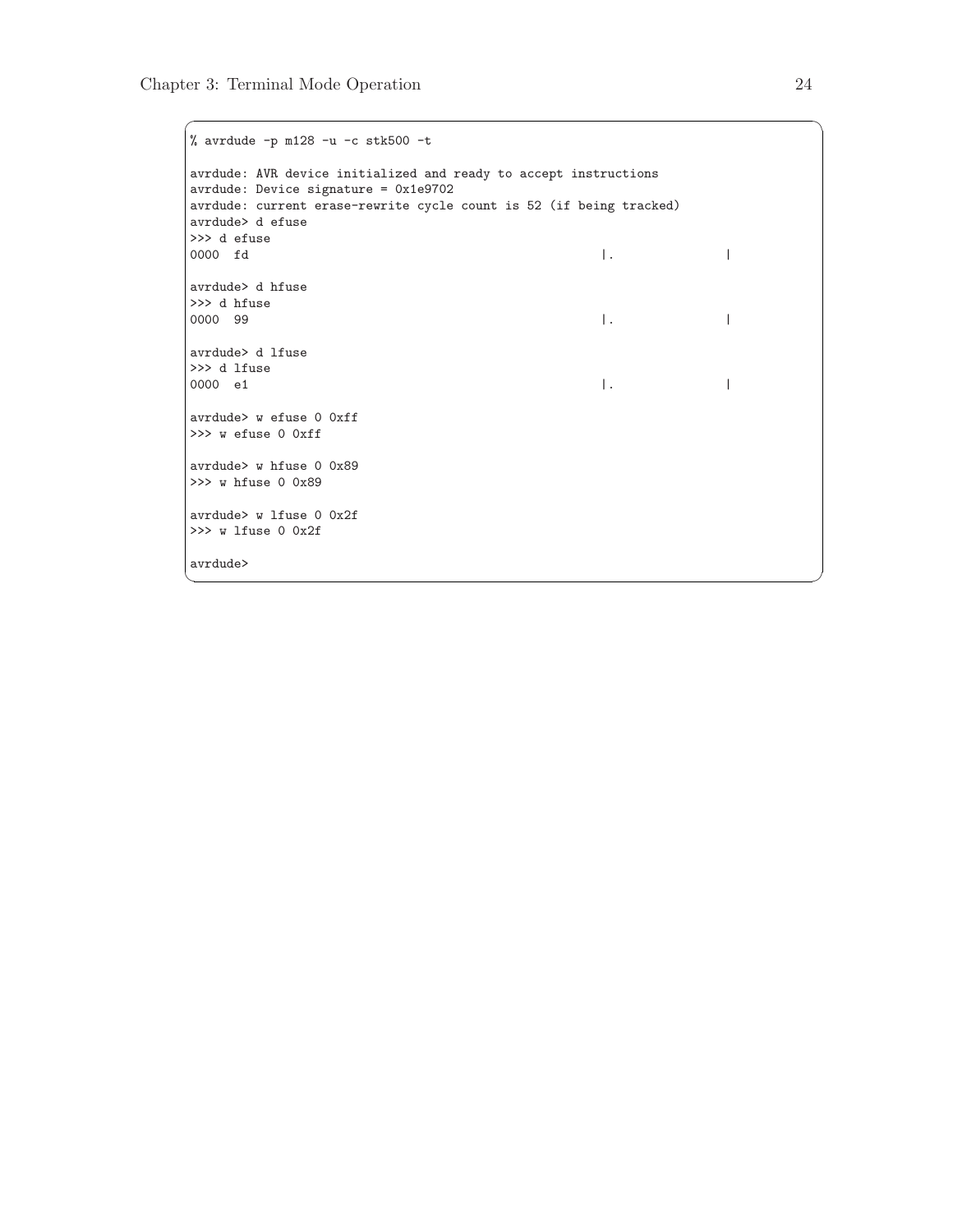# <span id="page-28-0"></span>4 Configuration File

AVRDUDE reads a configuration file upon startup which describes all of the parts and programmers that it knows about. The advantage of this is that if you have a chip that is not currently supported by AVRDUDE, you can add it to the configuration file without waiting for a new release of AVRDUDE. Likewise, if you have a parallel port programmer that is not supported by AVRDUDE, chances are good that you can copy and existing programmer definition, and with only a few changes, make your programmer work with AVRDUDE.

AVRDUDE first looks for a system wide configuration file in a platform dependent location. On Unix, this is usually /usr/local/etc/avrdude.conf, while on Windows it is usually in the same location as the executable file. The name of this file can be changed using the '-C' command line option. After the system wide configuration file is parsed, AVRDUDE looks for a per-user configuration file to augment or override the system wide defaults. On Unix, the per-user file is .avrduderc within the user's home directory. On Windows, this file is the avrdude.rc file located in the same directory as the executable.

## 4.1 AVRDUDE Defaults

```
default_parallel = "default-parallel-device";
```
Assign the default parallel port device. Can be overridden using the '-P' option.

```
default_serial = "default-serial-device";
```
Assign the default serial port device. Can be overridden using the '-P' option.

```
default_programmer = "default-programmer-id";
```
Assign the default programmer id. Can be overridden using the '-c' option.

```
default_bitclock = "default-bitclock";
```
Assign the default bitclock value. Can be overridden using the '-B' option.

## 4.2 Programmer Definitions

The format of the programmer definition is as follows:

```
programmer
```

```
parent <id> * <id> * <id> * <id> * <id> * <id> * <id> * <id> * <id> * <id> * <id> * <id> * <id> * <id> * <id> * + * <id * + * + * + * + * + * + * + * + * + * + * + * 
id = \langle i \text{d}1 \rangle [, \langle i \text{d}2 \rangle [, \langle i \text{d}3 \rangle] ...]; # \langle i \text{d}N \rangle are quoted strings
desc = \triangleleft escription>; # quoted string<br>type = "par" | "stk500" | ...; # programmer typ
type = "par" | "stk500" | ...; # programmer type (see below for a list)<br>baudrate = \langle \text{num} \rangle; # baudrate for serial ports
                                                                # baudrate for serial ports
vcc = \timesnum1> [, \timesnum2> ...]; # pin number(s)<br>buff = \timesnum1> [, \timesnum2> ...]; # pin number(s)
buff = \langle \text{num1} \rangle [, \langle \text{num2} \rangle ... ];
reset = \tanh ; <br> sck = \tanh ; <br> \theta = \tanh ; <br> \theta = \tanh ; <br> \theta = \tanh ; <br> \theta = \tanh ; <br> \theta = \tanh ; <br> \theta = \tanh ; <br> \theta = \tanh ; <br> \theta = \tanh ; <br> \theta = \tanh ; <br> \theta = \tanh ; <br> \theta = \tanh ; <br> \theta = \tanh ;
sck = \langle num \rangle;<br>mosi = \langle num \rangle;<br># pin number
mosi = \langle num \rangle; # pin number
miso = <num> ; # pin number
erried = \langle num \rangle; \qquad # pin numberrdyled = <num> ; # pin number
pgmled = \langle num \rangle; # pin number
vfyled = \langle num \rangle; # pin number
usbvid = \langlehexnum>; \qquad \qquad # USB VID (Vendor ID)
usbpid = \langlehexnum> [, \langlehexnum> ...]; # USB PID (Product ID)
```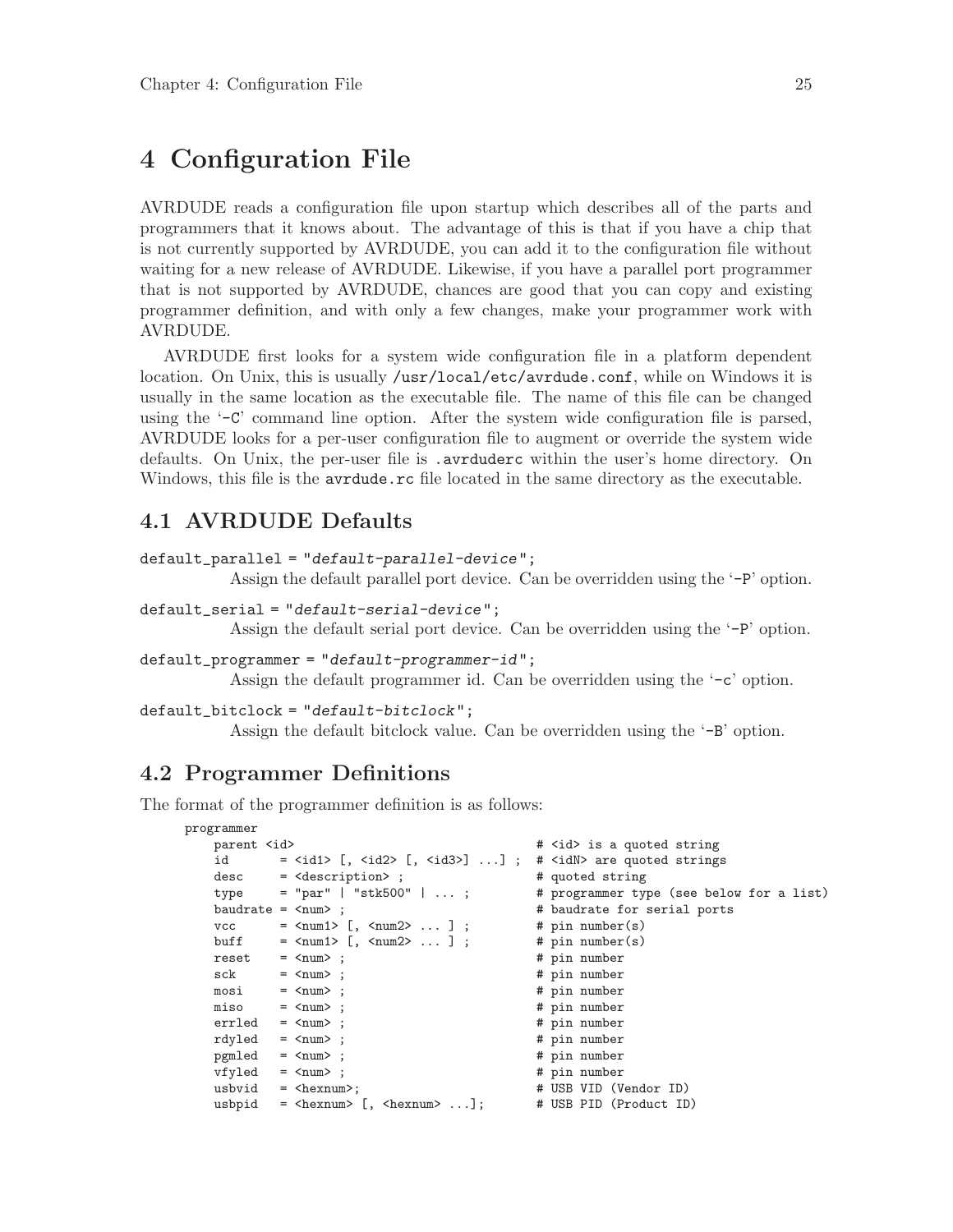;

```
usbdev = <interface>; \qquad # USB interface or other device info
usbvendor = \langle vendor name \rangle;usbproduct = <productname>;
usbuev - sincerials.<br>
usbyendor = <vendorname>; # USB Vendor Name<br>
usbyroduct = <productname>; # USB Product Name<br>
usbsn = <serialno>; # USB Serial Number
```
If a parent is specified, all settings of it (except its ids) are used for the new programmer. These values can be changed by new setting them for the new programmer.

To invert a bit in the pin definitions, use  $=$   $\sim$   $\epsilon$   $\sim$   $\epsilon$ .

Not all programmer types can handle a list of USB PIDs.

Following programmer types are currently implemented:

## 4.3 Part Definitions

```
part
   id = <i>i</i>d> ; \qquad # quoted string
   desc = <description> ; # quoted string
   has_jtag = <yes/no> ; # part has JTAG i/f
   has_debugwire = <yes/no> ; # part has debugWire i/f
   has_pdi = <yes/no> ; # part has PDI i/f
   has_tpi = <yes/no> ; # part has TPI i/f
   devicecode = <num> ; # numeric
   stk500_devcode = <num> ; # numeric
   avr910_devcode = <num> ; # numeric
   signature = <num> <num> <num> ; # signature bytes
   usbpid = <num> ; # DFU USB PID
   \texttt{reset} = dedicated | io;
   retry_pulse = reset | sck;
   pgm_enable = <instruction format> ;
   chip_erase = <instruction format> ;
   chip_erase_delay = <num> ; # micro-seconds
   # STK500 parameters (parallel programming IO lines)
   pagel = <num> ; # pin name in hex, i.e., 0xD7
   bs2 = <num> ; # pin name in hex, i.e., 0xA0
   serial = <yes/no> ; # can use serial downloading
   parallel = <yes/no/pseudo>; # can use par. programming
   # STK500v2 parameters, to be taken from Atmel's XML files
   timeout = \langle num \rangle;
   stabdelay = \langle num \rangle;
   cmdexedelay = <num> ;
   synchloops = \langle num \rangle;
   bytedelay = <num> ;
   pollvalue = <num> ;
   pollindex = \langle num \rangle;
   predelay = <num> ;
   postdelay = <num> ;
   pollmethod = <num> ;
   \text{mode} = \text{cnum} ;
   delay = \langlenum\rangle;
   blocksize = <num> ;
   \texttt{readsize} = \texttt{qnum};
   hvspcmdexedelay = \langlenum> ;
   # STK500v2 HV programming parameters, from XML
   pp\_controlstack = \langle num \rangle, \langle num \rangle, ...; # PP only
   hvsp_controlstack = \langle \text{num} \rangle, \langle \text{num} \rangle, ...; # HVSP only
```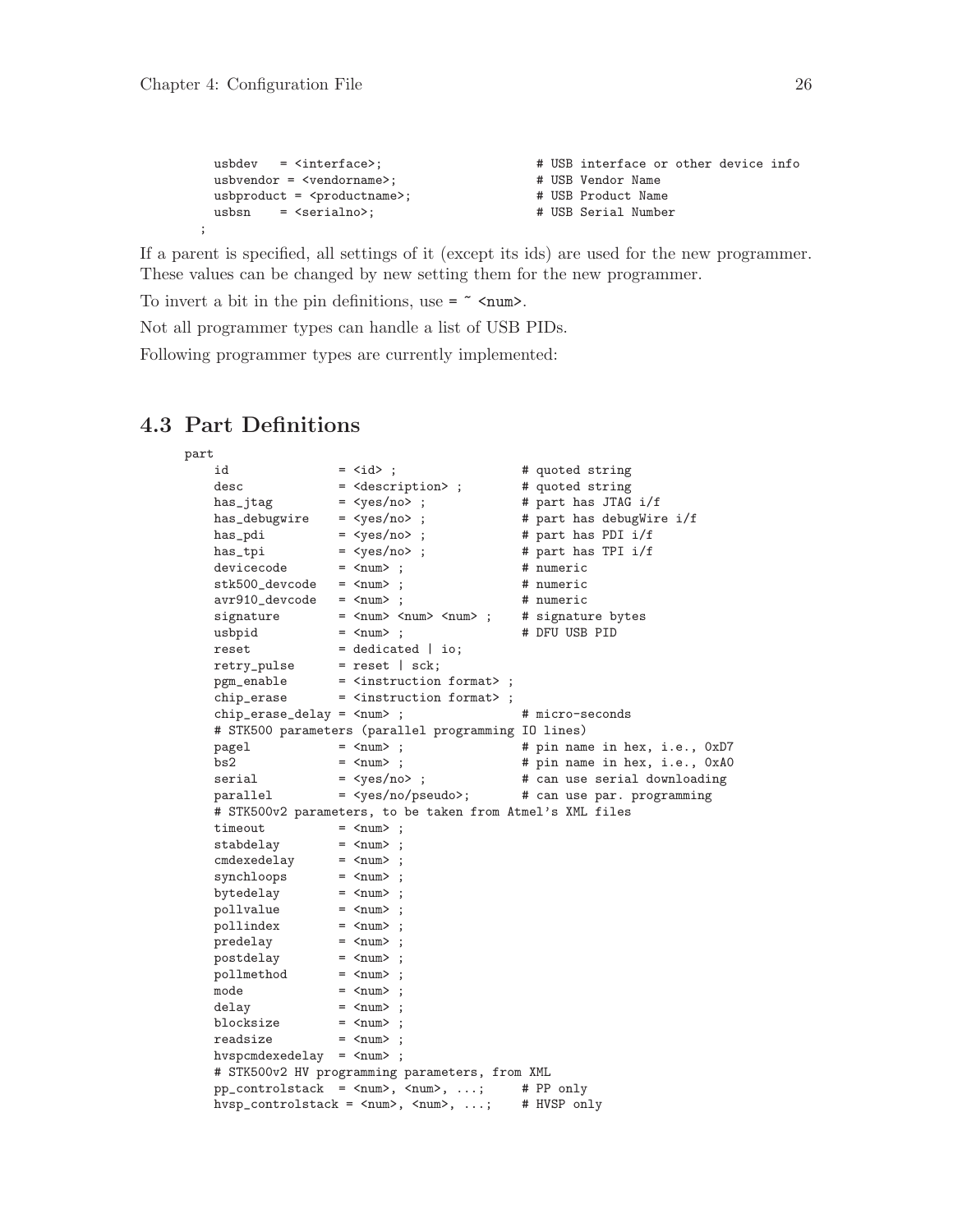```
hventerstabdelay = <num>;
progmodedelay = <num>; # PP only
latchcycles = <num>;
\begin{array}{lll} \texttt{program} & \texttt{if} & \texttt{if} \\ \texttt{latchcycles} & = & \texttt{Shum} \cdot \\ & \texttt{if} & \texttt{if} & \texttt{if} \\ & & \texttt{if} & \texttt{if} \\ \end{array}\texttt{power} \texttt{offdelay} \quad = \texttt{ {\sf \;} } \texttt{num} \texttt{~};resetdelayms = <num>;
resetdelayus = <num>;
hvleavestabdelay = <num>;
resetdelay = \langlenum>;<br>svnchcvcles = \langlenum>;
synchcycles = <num>; # HVSP only<br>chiperasepulsewidth = <num>; # PP only
chiperasepulsewidth = \langlenum>;
chiperasepolltimeout = <num>;
chiperasetime = <num>;    # HVSP only<br>programfusepulsewidth = <num>;    # PP only
programfusepulsewidth = <num;
programfusepolltimeout = <num>;
programlockpulsewidth = \langle num \rangle; # PP only
programlockpolltimeout = <num>;
# JTAG ICE mkII parameters, also from XML files
allowfullpagebitstream = <yes/no> ;
enablepageprogramming = <yes/no> ;<br>idr = <num> ;
idx = \langle num \rangle; \qquad \qquad # \text{ IO addr of IDR (OCD) reg.}rampz = \langle num \rangle; \qquad \qquad # IO addr of RAMPZ reg.
{\tt spmcr} \qquad \qquad = \ {\tt \langle num \rangle} \quad ; \qquad \qquad {\tt \#} \quad {\tt mem} \quad {\tt addr} \ \ {\tt of} \ \ {\tt SPMC[S]} \ {\tt R} \ \ {\tt reg}.\begin{array}{lll} \text{eecr} & = & \text{enum} \geq 1, \\ \text{then} & = & \text{when} \end{array}# (only when != 0x3c)
is\_at90s1200 = ; # AT90S1200 part<br>is\_avr32 = <i>yes/no</i>; # AVR32 part
is\_avr32 = <yes/no>; # AVR32 part
memory <memtype>
     \begin{tabular}{lllllll} \bf page d & = & \verb|<yes/no>| &  # yes / no \\ \bf size & = & \verb|<num>| &  &  # bytes \\ \end{tabular}\begin{tabular}{lllllll} \texttt{size} & = & & & & \texttt{ $\uparrow$} & \texttt{ $\updownarrow$} & \texttt{bytes} \\ \texttt{page\_size} & = & & & & \texttt{ $\uparrow$} & \texttt{https} \\ \texttt{num\_pages} & = & & & & \texttt{ $\updownarrow$} & \texttt{https} \\ \end{tabular}page_size = <num> ; # bytes
      num_pages = <num> ; # numeric
     min_write_delay = <num>;<br>
min_write_delay = <num>;<br>
max_write_delay = <num>;<br>
max_write_delay = <num>;<br>
micro-seconds<br>
readback_p1 = <num>;<br>
# byte value
     max\_write\_delay = <num>;
     readback_p1 = <num> ;<br>readback_p1 = <num> ;<br>readback_p2 = <num> ;
      readback_p2 = <num> ; # byte value
      pwroff_after_write = <yes/no> ; # yes / no
     read = <instruction format> ;
      write = <instruction format> ;
      read_lo = <instruction format> ;
      read_hi = <instruction format> ;
      write_lo = <instruction format> ;
      write_hi = <instruction format> ;
      loadpage_lo = <instruction format> ;
      loadpage_hi = <instruction format> ;
      writepage = <instruction format> ;
   ;
```
### 4.3.1 Parent Part

;

Parts can also inherit parameters from previously defined parts using the following syntax. In this case specified integer and string values override parameter values from the parent part. New memory definitions are added to the definitions inherited from the parent.

part parent <id>  $\qquad \qquad$  # quoted string  $id = *id*$  ;  $# quoted string$ <any set of other parameters from the list above>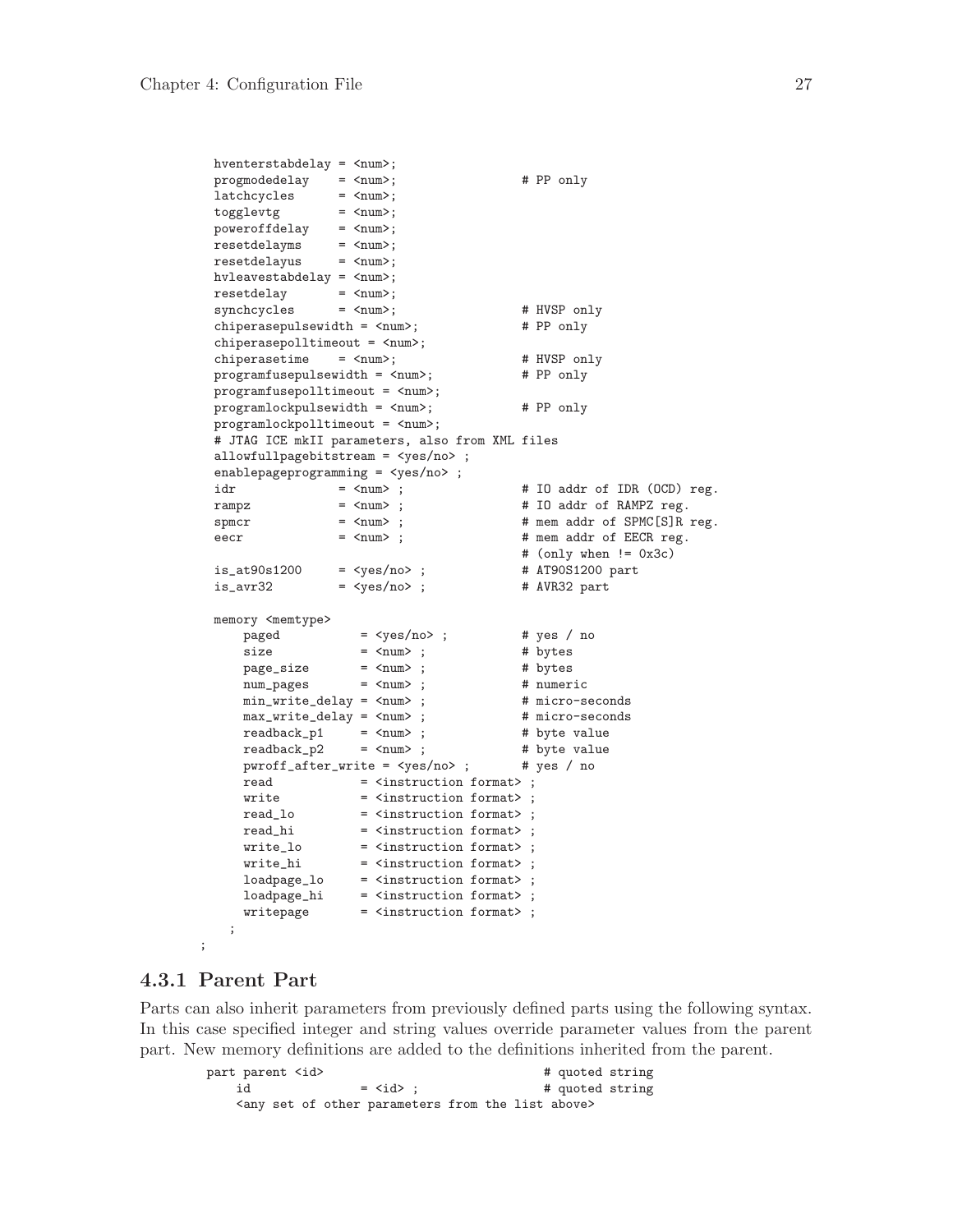;

## <span id="page-31-0"></span>4.3.2 Instruction Format

Instruction formats are specified as a comma separated list of string values containing information (bit specifiers) about each of the 32 bits of the instruction. Bit specifiers may be one of the following formats:

- 1 The bit is always set on input as well as output
- 0 the bit is always clear on input as well as output
- x the bit is ignored on input and output
- a the bit is an address bit, the bit-number matches this bit specifier's position within the current instruction byte
- aN the bit is the Nth address bit, bit-number  $= N$ , i.e., a12 is address bit 12 on input, a0 is address bit 0.
- i the bit is an input data bit
- o the bit is an output data bit

Each instruction must be composed of 32 bit specifiers. The instruction specification closely follows the instruction data provided in Atmel's data sheets for their parts. For example, the EEPROM read and write instruction for an AT90S2313 AVR part could be encoded as:

read = "1 0 1 0 0 0 0 0 x x x x x x x x x", "x a6 a5 a4 a3 a2 a1 a0 o o o o o o o o"; write = "1 1 0 0 0 0 0 0 0 x x x x x x x x", "x a6 a5 a4 a3 a2 a1 a0 i i i i i i i i";

## 4.4 Other Notes

- The device code parameter is the device code used by the STK500 and is obtained from the software section (avr061.zip) of Atmel's AVR061 application note available from [http://www.atmel.com/dyn/resources/prod\\_documents/doc2525.pdf](http://www.atmel.com/dyn/resources/prod_documents/doc2525.pdf).
- Not all memory types will implement all instructions.
- AVR Fuse bits and Lock bits are implemented as a type of memory.
- Example memory types are: flash, eeprom, fuse, lfuse (low fuse), hfuse (high fuse), efuse (extended fuse), signature, calibration, lock.
- The memory type specified on the AVRDUDE command line must match one of the memory types defined for the specified chip.
- The pwroff\_after\_write flag causes AVRDUDE to attempt to power the device off and back on after an unsuccessful write to the affected memory area if VCC programmer pins are defined. If VCC pins are not defined for the programmer, a message indicating that the device needs a power-cycle is printed out. This flag was added to work around a problem with the at90s4433/2333's; see the at90s4433 errata at:

[http://www.atmel.com/dyn/resources/prod\\_documents/doc1280.pdf](http://www.atmel.com/dyn/resources/prod_documents/doc1280.pdf)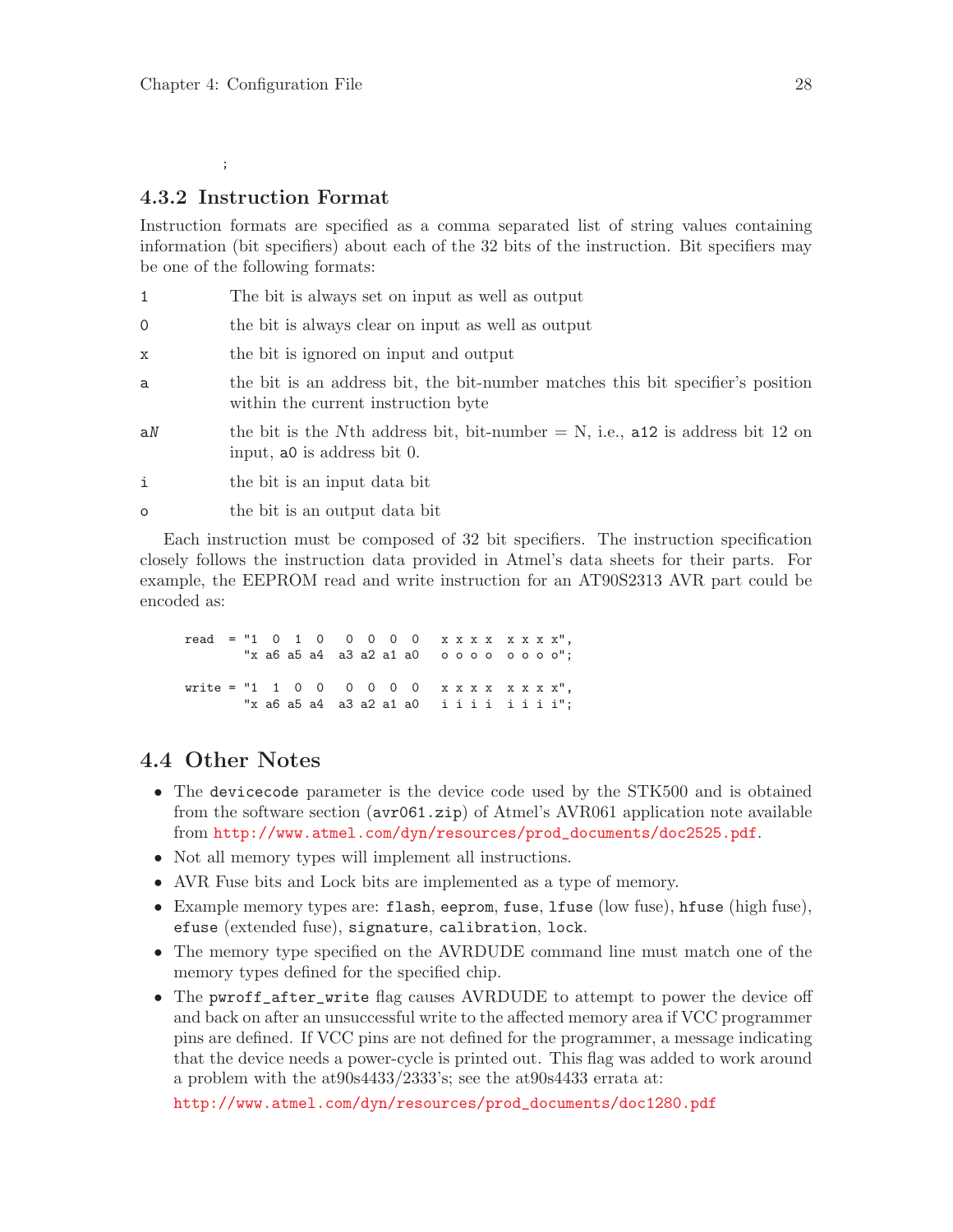• The boot loader from application note AVR109 (and thus also the AVR Butterfly) does not support writing of fuse bits. Writing lock bits is supported, but is restricted to the boot lock bits (BLBxx). These are restrictions imposed by the underlying SPM instruction that is used to program the device from inside the boot loader. Note that programming the boot lock bits can result in a "shoot-into-your-foot" scenario as the only way to unprogram these bits is a chip erase, which will also erase the boot loader code.

The boot loader implements the "chip erase" function by erasing the flash pages of the application section.

Reading fuse and lock bits is fully supported.

Note that due to the inability to write the fuse bits, the safemode functionality does not make sense for these boot loaders.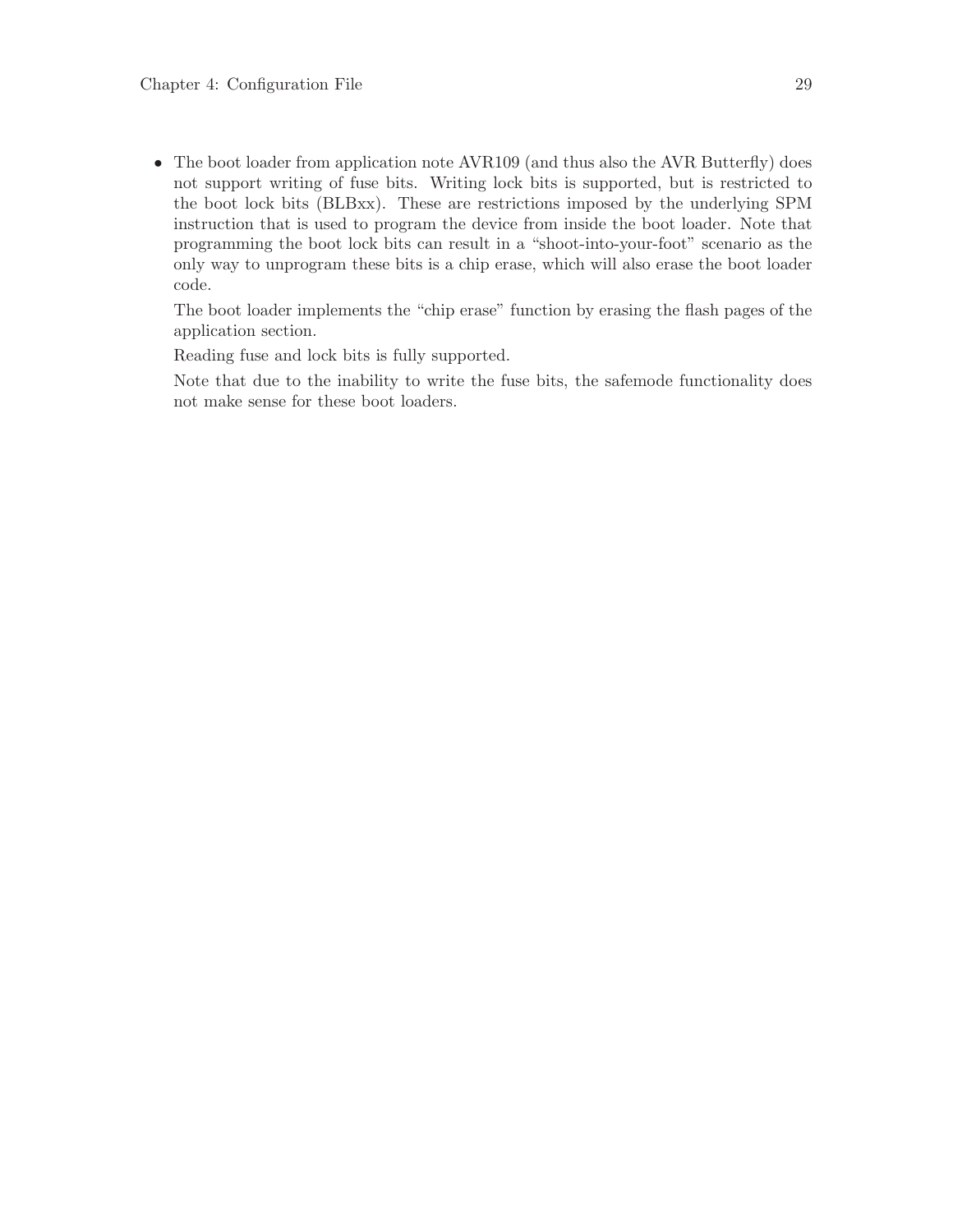# <span id="page-33-0"></span>5 Programmer Specific Information

# 5.1 Atmel STK600

The following devices are supported by the respective STK600 routing and socket card:

| Routing card     | Socket card                                                     | <b>Devices</b>                                                           |
|------------------|-----------------------------------------------------------------|--------------------------------------------------------------------------|
|                  | STK600-ATTINY10                                                 | ATtiny4 ATtiny5 ATtiny9 ATtiny10                                         |
| STK600-RC008T-2  | STK600-DIP                                                      | ATtiny11 ATtiny12 ATtiny13 ATtiny13A                                     |
|                  |                                                                 | ATtiny25 ATtiny45 ATtiny85                                               |
| STK600-RC008T-7  | STK600-DIP                                                      | ATtiny15                                                                 |
| STK600-RC014T-42 | STK600-SOIC                                                     | ATtiny20                                                                 |
| STK600-RC020T-1  | STK600-DIP                                                      | ATtiny2313 ATtiny2313A ATtiny4313                                        |
|                  | STK600-TinyX3U                                                  | ATtiny43U                                                                |
| STK600-RC014T-12 | STK600-DIP<br>ATtiny24 ATtiny44 ATtiny84 ATtiny24A<br>ATtiny44A |                                                                          |
| STK600-RC020T-8  | STK600-DIP                                                      | ATtiny26 ATtiny261 ATtiny261A<br>$AT-$                                   |
|                  |                                                                 | tiny461 ATtiny861 ATtiny861A                                             |
| STK600-RC020T-43 | STK600-SOIC                                                     | ATtiny261 ATtiny261A ATtiny461<br>$AT-$<br>tiny461A ATtiny861 ATtiny861A |
| STK600-RC020T-23 | STK600-SOIC                                                     | ATtiny87 ATtiny167                                                       |
| STK600-RC028T-3  | STK600-DIP                                                      | ATtiny28                                                                 |
| STK600-RC028M-6  | STK600-DIP                                                      | ATtiny48 ATtiny88 ATmega8 ATmega8A                                       |
|                  |                                                                 | ATmega48 ATmega88 ATmega168 AT-                                          |
|                  |                                                                 | mega48P ATmega48PA ATmega88P AT-                                         |
|                  |                                                                 | mega88PA ATmega168P ATmega168PA                                          |
|                  |                                                                 | ATmega328P                                                               |
|                  | QT600-ATTINY88-                                                 | ATtiny88                                                                 |
|                  | QT8                                                             |                                                                          |
| STK600-RC040M-4  | STK600-DIP                                                      | ATmega8515 ATmega162                                                     |
| STK600-RC044M-30 | STK600-TQFP44                                                   | ATmega8515 ATmega162                                                     |
| STK600-RC040M-5  | STK600-DIP                                                      | ATmega8535 ATmega16 ATmega16A AT-                                        |
|                  |                                                                 | mega32 ATmega32A ATmega164P AT-                                          |
|                  |                                                                 | mega164PA ATmega324P ATmega324PA                                         |
|                  |                                                                 | ATmega644 ATmega644P ATmega644PA                                         |
|                  |                                                                 | ATmega1284P                                                              |
| STK600-RC044M-31 | STK600-TQFP44                                                   | ATmega8535 ATmega16 ATmega16A AT-                                        |
|                  |                                                                 | mega32 ATmega32A ATmega164P AT-                                          |
|                  |                                                                 | mega164PA ATmega324P ATmega324PA                                         |
|                  |                                                                 | ATmega644 ATmega644P ATmega644PA                                         |
|                  |                                                                 | ATmega1284P                                                              |
|                  | QT600-ATMEGA324-                                                | ATmega324PA                                                              |
|                  | QM64                                                            |                                                                          |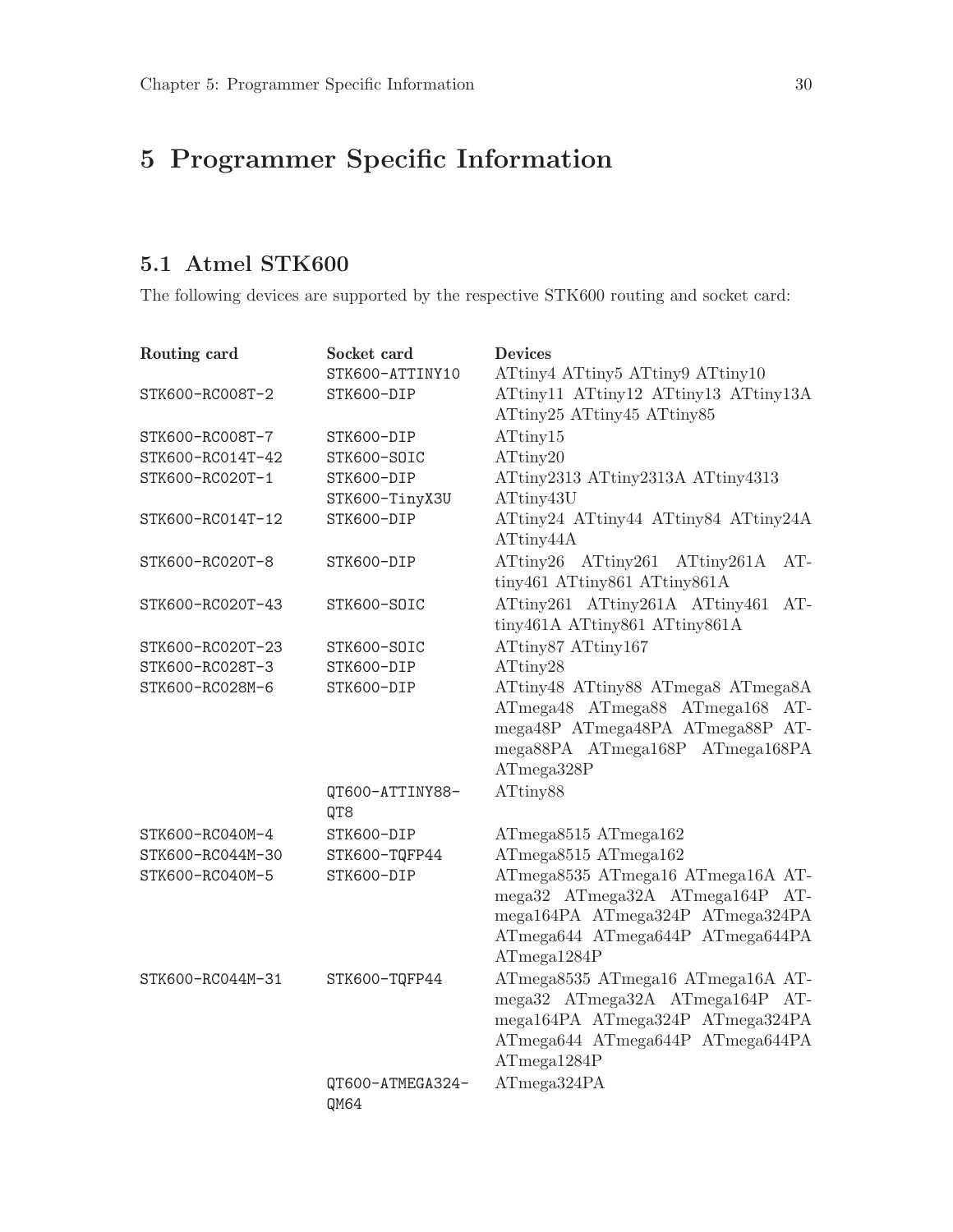| STK600-RC032M-29 | STK600-TQFP32  | ATmega8<br>ATmega8A                | ATmega48     |
|------------------|----------------|------------------------------------|--------------|
|                  |                | ATmega168<br>ATmega88              | ATmega48P    |
|                  |                | ATmega48PA ATmega88P ATmega88PA    |              |
|                  |                | ATmega168P ATmega168PA ATmega328P  |              |
| STK600-RC064M-9  | STK600-TQFP64  | ATmega64A<br>ATmega64              | ATmega128    |
|                  |                | ATmega128A ATmega1281 ATmega2561   |              |
|                  |                | AT90CAN32 AT90CAN64 AT90CAN128     |              |
| STK600-RC064M-10 | STK600-TQFP64  | ATmega165 ATmega165P ATmega169 AT- |              |
|                  |                | mega169P ATmega169PA ATmega325 AT- |              |
|                  |                | mega325P ATmega329 ATmega329P AT-  |              |
|                  |                | mega645 ATmega649 ATmega649P       |              |
| STK600-RC100M-11 | STK600-TQFP100 | ATmega640 ATmega1280 ATmega2560    |              |
|                  | STK600-        | ATmega2560                         |              |
|                  | ATMEGA2560     |                                    |              |
| STK600-RC100M-18 | STK600-TQFP100 | ATmega3250 ATmega3250P ATmega3290  |              |
|                  |                | ATmega3290P ATmega6450 ATmega6490  |              |
| STK600-RC032U-20 | STK600-TQFP32  | AT90USB82 AT90USB162 ATmega8U2     |              |
|                  |                | ATmega16U2 ATmega32U2              |              |
| STK600-RC044U-25 | STK600-TQFP44  | ATmega16U4 ATmega32U4              |              |
| STK600-RC064U-17 | STK600-TQFP64  | ATmega32U6 AT90USB646 AT90USB1286  |              |
|                  |                | AT90USB647 AT90USB1287             |              |
| STK600-RCPWM-22  | STK600-TQFP32  | ATmega32C1 ATmega64C1 ATmega16M1   |              |
|                  |                | ATmega32M1 ATmega64M1              |              |
| STK600-RCPWM-19  | STK600-SOIC    | AT90PWM2 AT90PWM3 AT90PWM2B        |              |
|                  |                | AT90PWM3B                          | AT90PWM216   |
|                  |                | AT90PWM316                         |              |
| STK600-RCPWM-26  | STK600-SOIC    | AT90PWM81                          |              |
| STK600-RC044M-24 | STK600-TSS0P44 | ATmega16HVB ATmega32HVB            |              |
|                  | STK600-HVE2    | ATmega64HVE                        |              |
|                  | STK600-        | ATmega128RFA1                      |              |
|                  | ATMEGA128RFA1  |                                    |              |
| STK600-RC100X-13 | STK600-TQFP100 | ATxmega64A1                        | ATxmega128A1 |
|                  |                | ATxmega128A1_revD ATxmega128A1U    |              |
|                  | STK600-        | ATxmega128A1                       |              |
|                  | ATXMEGA1281A1  |                                    |              |
|                  | QT600-         | ATxmega128A1                       |              |
|                  | ATXMEGA128A1-  |                                    |              |
|                  | QT16           |                                    |              |
| STK600-RC064X-14 | STK600-TQFP64  | ATxmega64A3                        | ATxmega128A3 |
|                  |                | ATxmega256A3                       | ATxmega64D3  |
|                  |                | ATxmega128D3                       | ATxmega192D3 |
|                  |                | ATxmega256D3                       |              |
| STK600-RC064X-14 | STK600-MLF64   | ATxmega256A3B                      |              |
| STK600-RC044X-15 | STK600-TQFP44  | ATxmega32A4                        | ATxmega16A4  |
|                  |                | ATxmega16D4 ATxmega32D4            |              |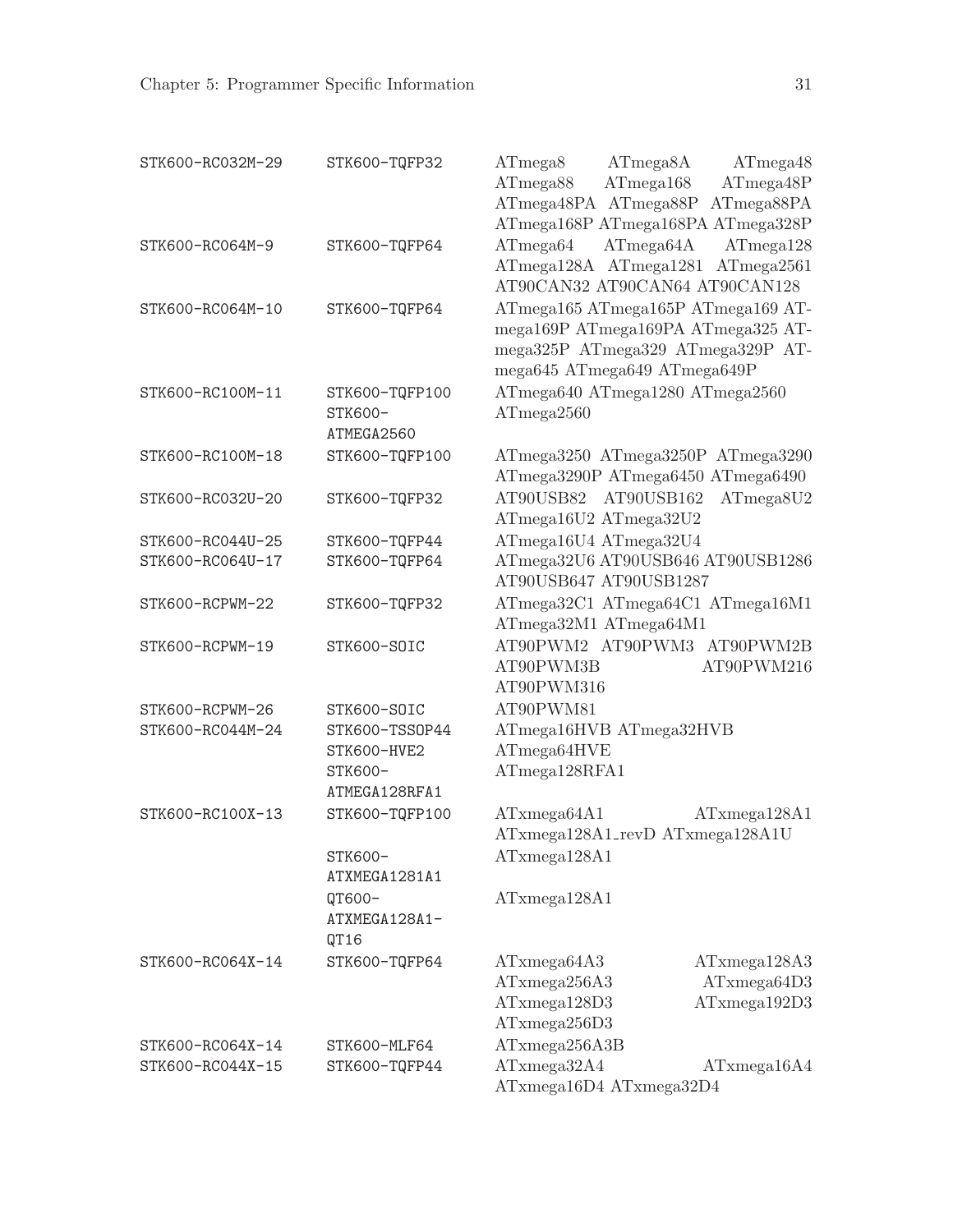|                    | STK600-ATXMEGAT0 | ATxmega32T0                   |                  |
|--------------------|------------------|-------------------------------|------------------|
|                    | STK600-uC3-144   | AT32UC3A0512                  | AT32UC3A0256     |
|                    |                  | AT32UC3A0128                  |                  |
| STK600-RCUC3A144-  | STK600-TQFP144   | AT32UC3A0512                  | AT32UC3A0256     |
| 33                 |                  | AT32UC3A0128                  |                  |
| STK600-RCuC3A100-  | STK600-TQFP100   | AT32UC3A1512                  | AT32UC3A1256     |
| 28                 |                  | AT32UC3A1128                  |                  |
| STK600-RCuC3B0-21  | STK600-TQFP64-2  | AT32UC3B0256                  | AT32UC3B0512RevC |
|                    |                  | AT32UC3B0512                  | AT32UC3B0128     |
|                    |                  | AT32UC3B064 AT32UC3D1128      |                  |
| STK600-RCuC3B48-27 | STK600-TQFP48    | AT32UC3B1256 AT32UC3B164      |                  |
| STK600-RCUC3A144-  | STK600-TQFP144   | $\operatorname{AT32UC3A3512}$ | AT32UC3A3256     |
| 32                 |                  | AT32UC3A3128                  | AT32UC3A364      |
|                    |                  | AT32UC3A3256S                 | AT32UC3A3128S    |
|                    |                  | AT32UC3A364S                  |                  |
| STK600-RCUC3C0-36  | STK600-TQFP144   | AT32UC3C0512                  | AT32UC3C0256     |
|                    |                  | AT32UC3C0128 AT32UC3C064      |                  |
| STK600-RCUC3C1-38  | STK600-TQFP100   | AT32UC3C1512                  | AT32UC3C1256     |
|                    |                  | AT32UC3C1128 AT32UC3C164      |                  |
| STK600-RCUC3C2-40  | STK600-TQFP64-2  | AT32UC3C2512                  | AT32UC3C2256     |
|                    |                  | AT32UC3C2128 AT32UC3C264      |                  |
| STK600-RCUC3C0-37  | STK600-TQFP144   | AT32UC3C0512                  | AT32UC3C0256     |
|                    |                  | AT32UC3C0128 AT32UC3C064      |                  |
| STK600-RCUC3C1-39  | STK600-TQFP100   | AT32UC3C1512                  | AT32UC3C1256     |
|                    |                  | AT32UC3C1128 AT32UC3C164      |                  |
| STK600-RCUC3C2-41  | STK600-TQFP64-2  | AT32UC3C2512                  | AT32UC3C2256     |
|                    |                  | AT32UC3C2128 AT32UC3C264      |                  |
| STK600-RCUC3L0-34  | STK600-TQFP48    | AT32UC3L064                   | AT32UC3L032      |
|                    |                  | AT32UC3L016                   |                  |
|                    | QT600-AT32UC3L-  | AT32UC3L064                   |                  |
|                    | QM64             |                               |                  |

Ensure the correct socket and routing card are mounted before powering on the STK600. While the STK600 firmware ensures the socket and routing card mounted match each other (using a table stored internally in nonvolatile memory), it cannot handle the case where a wrong routing card is used, e. g. the routing card STK600-RC040M-5 (which is meant for 40-pin DIP AVRs that have an ADC, with the power supply pins in the center of the package) was used but an ATmega8515 inserted (which uses the "industry standard" pinout with Vcc and GND at opposite corners).

Note that for devices that use the routing card STK600-RC008T-2, in order to use ISP mode, the jumper for AREF0 must be removed as it would otherwise block one of the ISP signals. High-voltage serial programming can be used even with that jumper installed.

The ISP system of the STK600 contains a detection against shortcuts and other wiring errors. AVRDUDE initiates a connection check before trying to enter ISP programming mode, and display the result if the target is not found ready to be ISP programmed.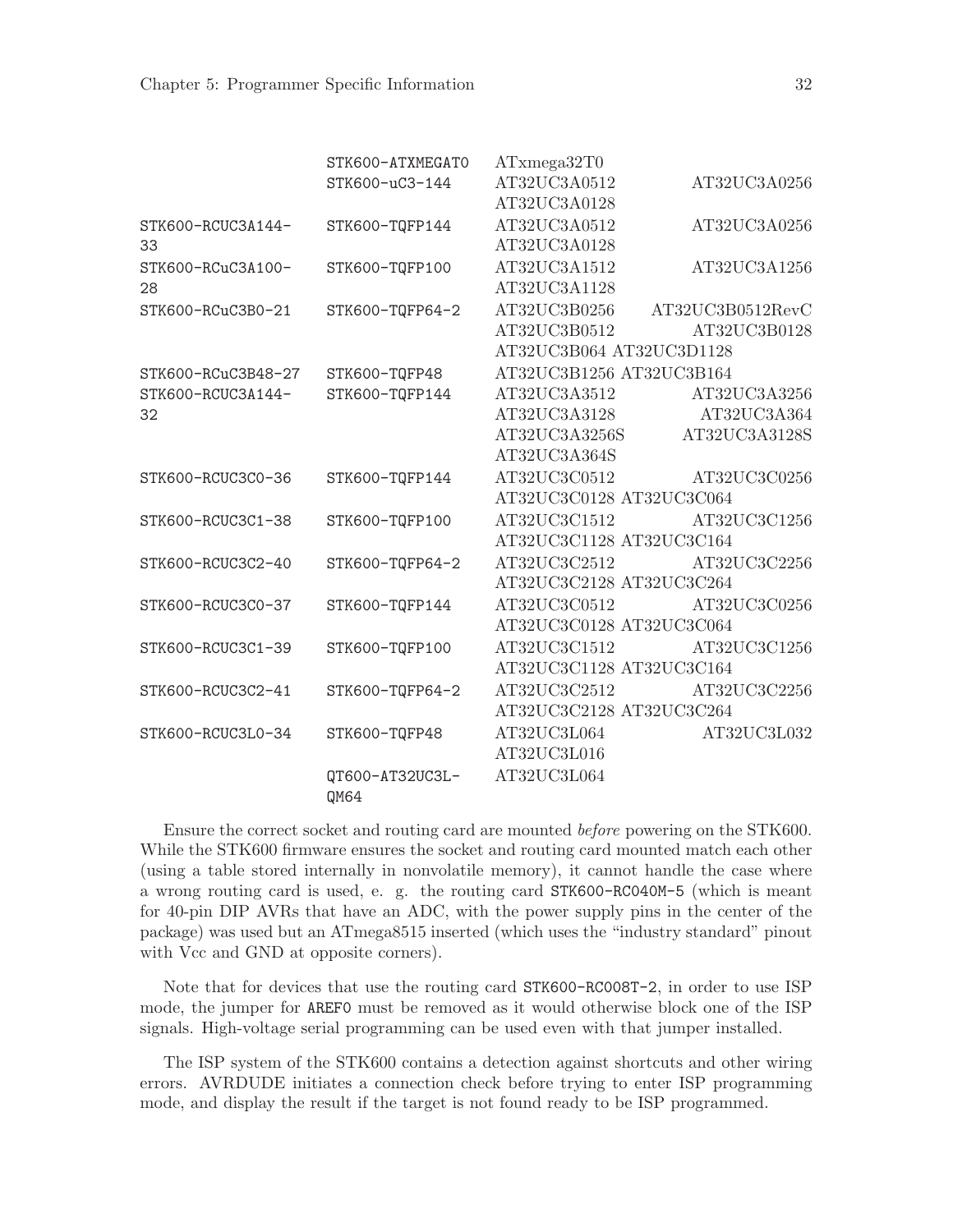<span id="page-36-0"></span>High-voltage programming requires the target voltage to be set to at least 4.5 V in order to work. This can be done using *Terminal Mode*, see [Chapter 3 \[Terminal Mode Operation\],](#page-24-0) [page 21](#page-24-0).

# 5.2 Atmel DFU bootloader using FLIP version 1

Bootloaders using the FLIP protocol version 1 experience some very specific behaviour.

These bootloaders have no option to access memory areas other than Flash and EEP-ROM.

When the bootloader is started, it enters a *security mode* where the only acceptable access is to query the device configuration parameters (which are used for the signature on AVR devices). The only way to leave this mode is a *chip erase*. As a chip erase is normally implied by the '-U' option when reprogramming the flash, this peculiarity might not be very obvious immediately.

Sometimes, a bootloader with security mode already disabled seems to no longer respond with sensible configuration data, but only 0xFF for all queries. As these queries are used to obtain the equivalent of a signature, AVRDUDE can only continue in that situation by forcing the signature check to be overridden with the '-F' option.

A chip erase might leave the EEPROM unerased, at least on some versions of the bootloader.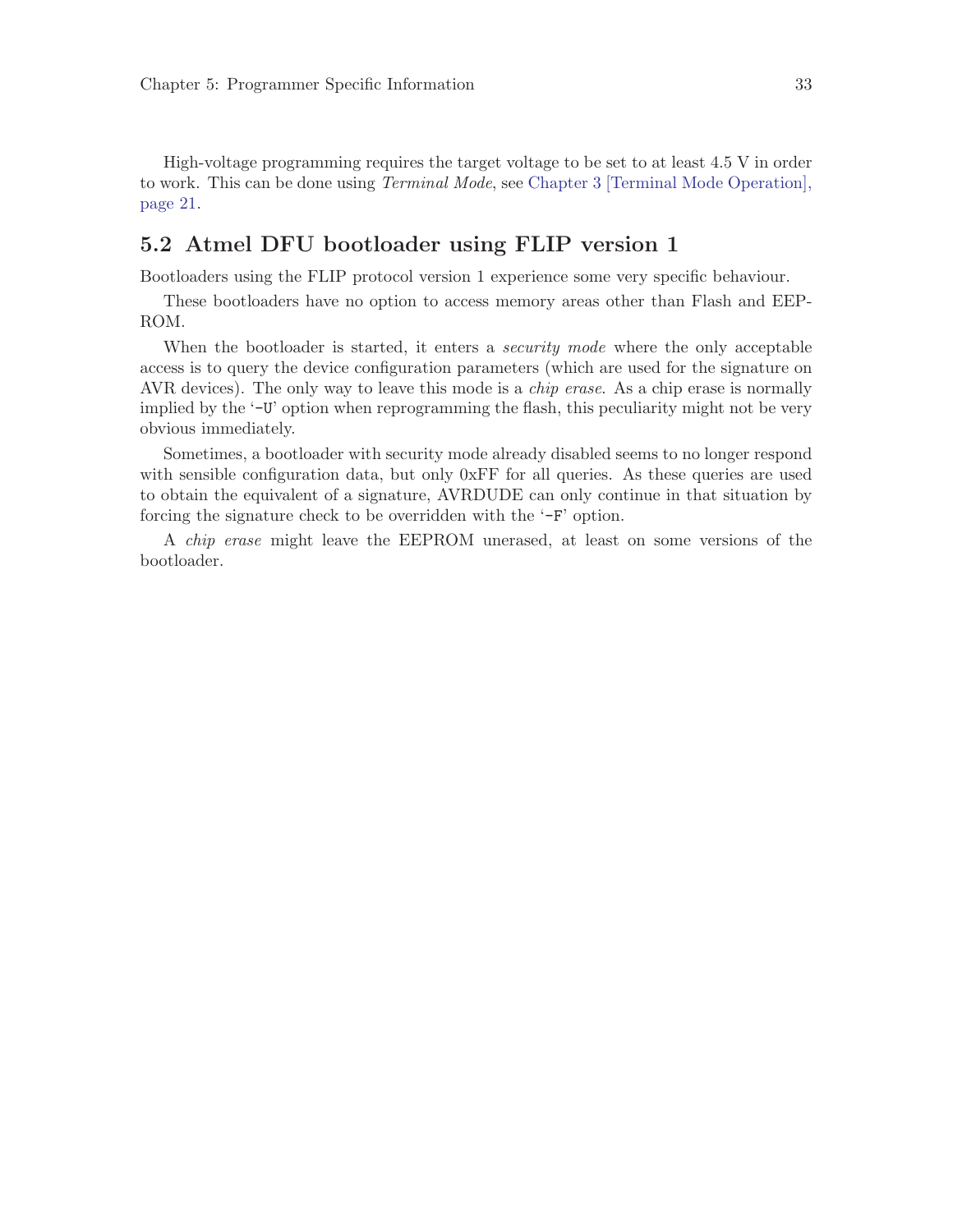# <span id="page-37-0"></span>Appendix A Platform Dependent Information

# A.1 Unix

## A.1.1 Unix Installation

To build and install from the source tarball on Unix like systems:

```
\text{\$ gunzip -c avrdude-6.3.tar.gz | tar xf -
$ cd avrdude-6.3
$ ./configure
$ make
$ su root -c 'make install'
```
The default location of the install is into /usr/local so you will need to be sure that /usr/local/bin is in your PATH environment variable.

If you do not have root access to your system, you can do the following instead:

```
\text{\$ gunzip -c avrdude-6.3.tar.gz | tar xf -
$ cd avrdude-6.3
$ ./configure --prefix=$HOME/local
$ make
$ make install
```
## A.1.1.1 FreeBSD Installation

AVRDUDE is installed via the FreeBSD Ports Tree as follows:

```
% su - root
# cd /usr/ports/devel/avrdude
# make install
```
If you wish to install from a pre-built package instead of the source, you can use the following instead:

% su - root # pkg\_add -r avrdude

Of course, you must be connected to the Internet for these methods to work, since that is where the source as well as the pre-built package is obtained.

## A.1.1.2 Linux Installation

On rpm based Linux systems (such as RedHat, SUSE, Mandrake, etc.), you can build and install the rpm binaries directly from the tarball:

```
$ su - root
# rpmbuild -tb avrdude-6.3.tar.gz
# rpm -Uvh /usr/src/redhat/RPMS/i386/avrdude-6.3-1.i386.rpm
```
Note that the path to the resulting rpm package, differs from system to system. The above example is specific to RedHat.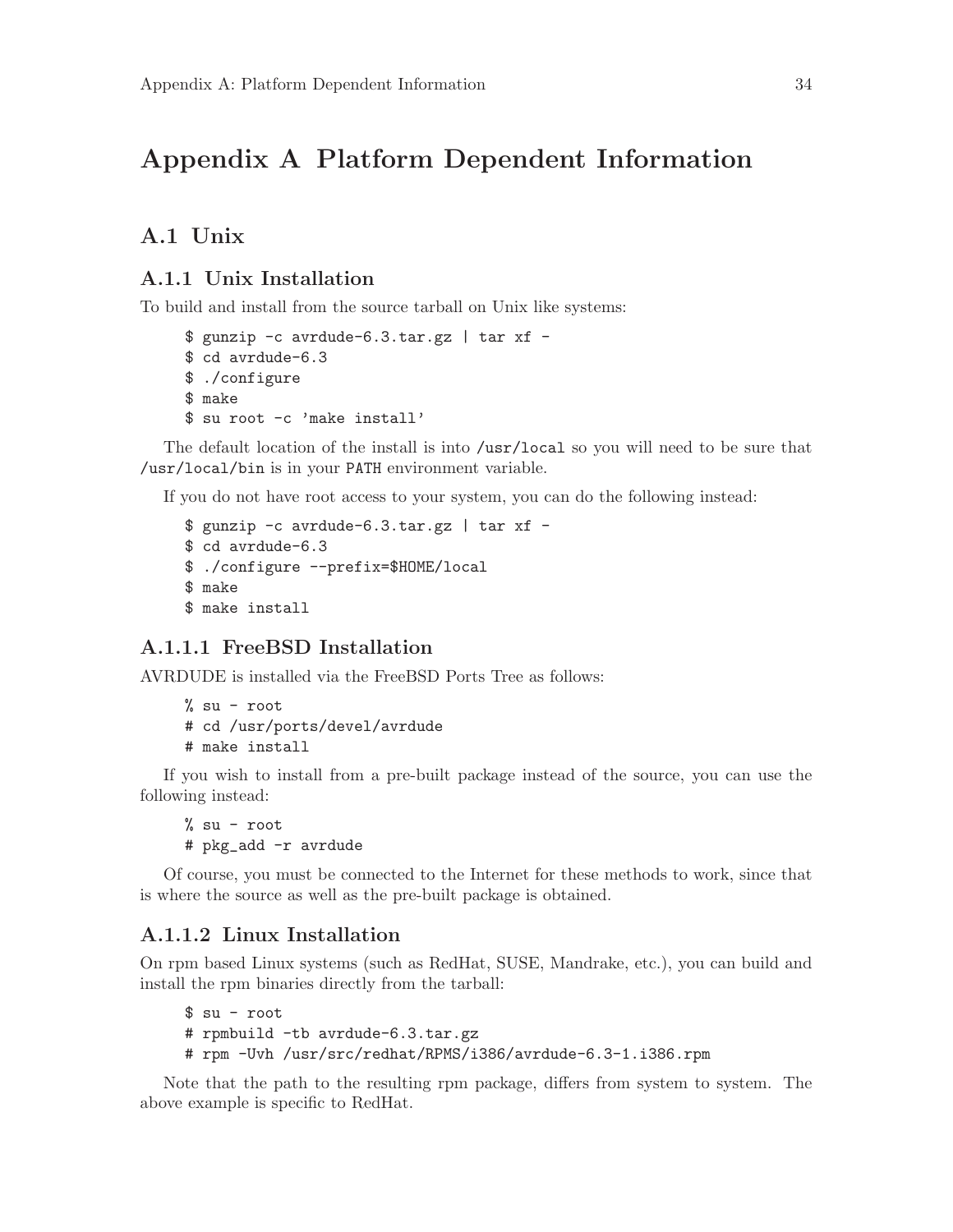## <span id="page-38-0"></span>A.1.2 Unix Configuration Files

When AVRDUDE is build using the default '--prefix' configure option, the default configuration file for a Unix system is located at /usr/local/etc/avrdude.conf. This can be overridden by using the '-C' command line option. Additionally, the user's home directory is searched for a file named . avrduderc, and if found, is used to augment the system default configuration file.

### A.1.2.1 FreeBSD Configuration Files

When AVRDUDE is installed using the FreeBSD ports system, the system configuration file is always /usr/local/etc/avrdude.conf.

## A.1.2.2 Linux Configuration Files

When AVRDUDE is installed using from an rpm package, the system configuration file will be always be /etc/avrdude.conf.

## A.1.3 Unix Port Names

The parallel and serial port device file names are system specific. The following table lists the default names for a given system.

| System  | Default Parallel Port | Default Serial Port |
|---------|-----------------------|---------------------|
| FreeBSD | /dev/ppi0             | /dev/cuad0          |
| Linux   | /dev/parport0         | /dev/ttyS0          |
| Solaris | /dev/printers/0       | /dev/term/a         |

On FreeBSD systems, AVRDUDE uses the ppi(4) interface for accessing the parallel port and the sio(4) driver for serial port access.

On Linux systems, AVRDUDE uses the ppdev interface for accessing the parallel port and the tty driver for serial port access.

On Solaris systems, AVRDUDE uses the ecpp(7D) driver for accessing the parallel port and the asy(7D) driver for serial port access.

### A.1.4 Unix Documentation

AVRDUDE installs a manual page as well as info, HTML and PDF documentation. The manual page is installed in /usr/local/man/man1 area, while the HTML and PDF documentation is installed in /usr/local/share/doc/avrdude directory. The info manual is installed in /usr/local/info/avrdude.info.

Note that these locations can be altered by various configure options such as '--prefix'.

## A.2 Windows

### A.2.1 Installation

A Windows executable of avrdude is included in WinAVR which can be found at <http://sourceforge.net/projects/winavr>. WinAVR is a suite of executable, open source software development tools for the AVR for the Windows platform.

There are two options to build avrdude from source under Windows. The first one is to use Cygwin (<http://www.cygwin.com/>).

To build and install from the source tarball for Windows (using Cygwin):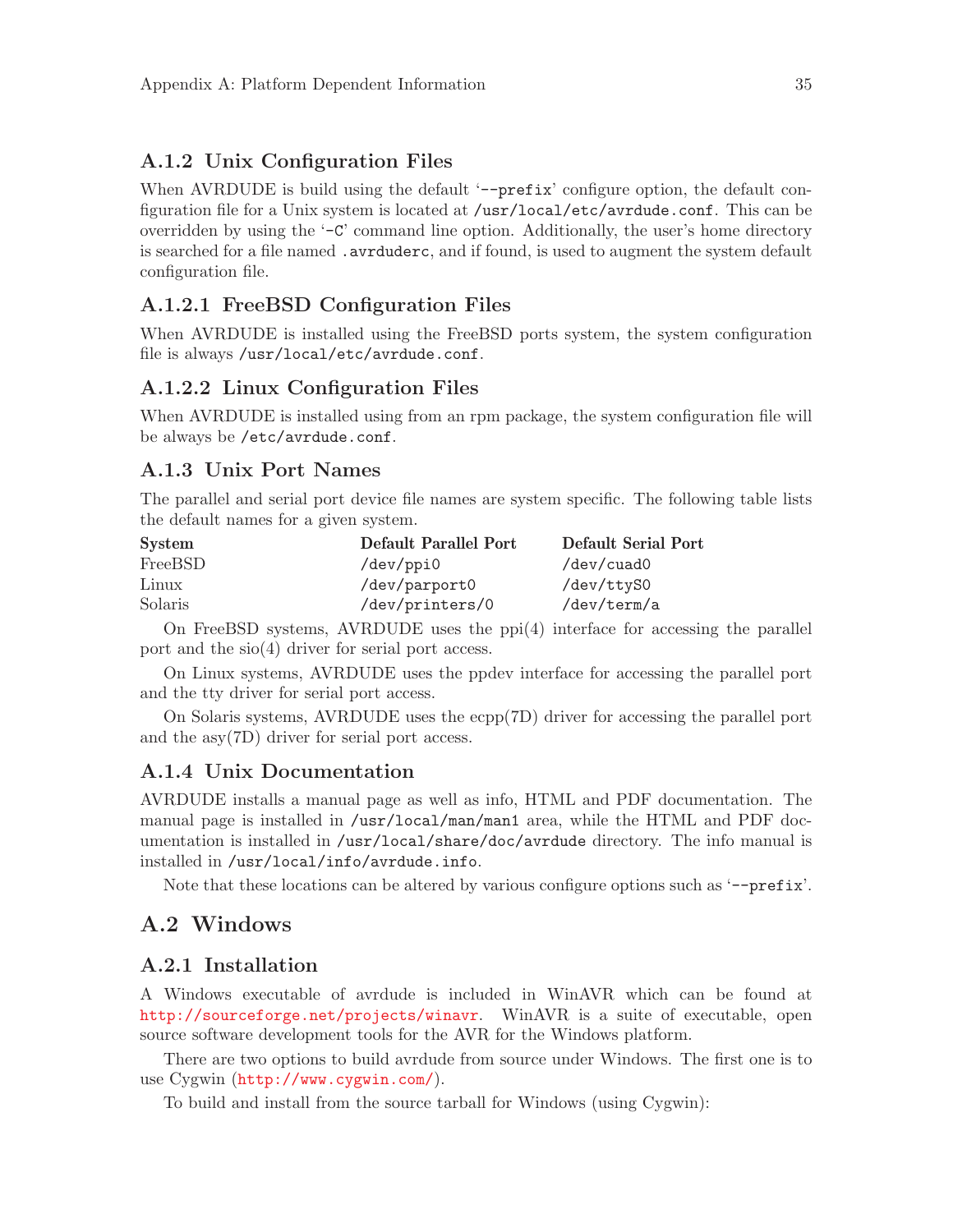```
$ set PREFIX=<your install directory path>
$ export PREFIX
$ gunzip -c avrdude-6.3.tar.gz | tar xf -
$ cd avrdude-6.3
$ ./configure LDFLAGS="-static" --prefix=$PREFIX --datadir=$PREFIX
--sysconfdir=$PREFIX/bin --enable-versioned-doc=no
$ make
$ make install
```
Note that recent versions of Cygwin (starting with 1.7) removed the MinGW support from the compiler that is needed in order to build a native Win32 API binary that does not require to install the Cygwin library cygwin1.dll at run-time. Either try using an older compiler version that still supports MinGW builds, or use MinGW (<http://www.mingw.org/>) directly.

## A.2.2 Configuration Files

## A.2.2.1 Configuration file names

AVRDUDE on Windows looks for a system configuration file name of avrdude.conf and looks for a user override configuration file of avrdude.rc.

## A.2.2.2 How AVRDUDE finds the configuration files.

AVRDUDE on Windows has a different way of searching for the system and user configuration files. Below is the search method for locating the configuration files:

- 1. The directory from which the application loaded.
- 2. The current directory.
- 3. The Windows system directory. On Windows NT, the name of this directory is SYSTEM32.
- 4. Windows NT: The 16-bit Windows system directory. The name of this directory is SYSTEM.
- 5. The Windows directory.
- 6. The directories that are listed in the PATH environment variable.

## A.2.3 Port Names

## A.2.3.1 Serial Ports

When you select a serial port (i.e. when using an STK500) use the Windows serial port device names such as: com1, com2, etc.

## A.2.3.2 Parallel Ports

AVRDUDE will accept 3 Windows parallel port names: lpt1, lpt2, or lpt3. Each of these names corresponds to a fixed parallel port base address:

| 1pt1 | 0x378 |
|------|-------|
| 1pt2 | 0x278 |
| 1pt3 | 0x3BC |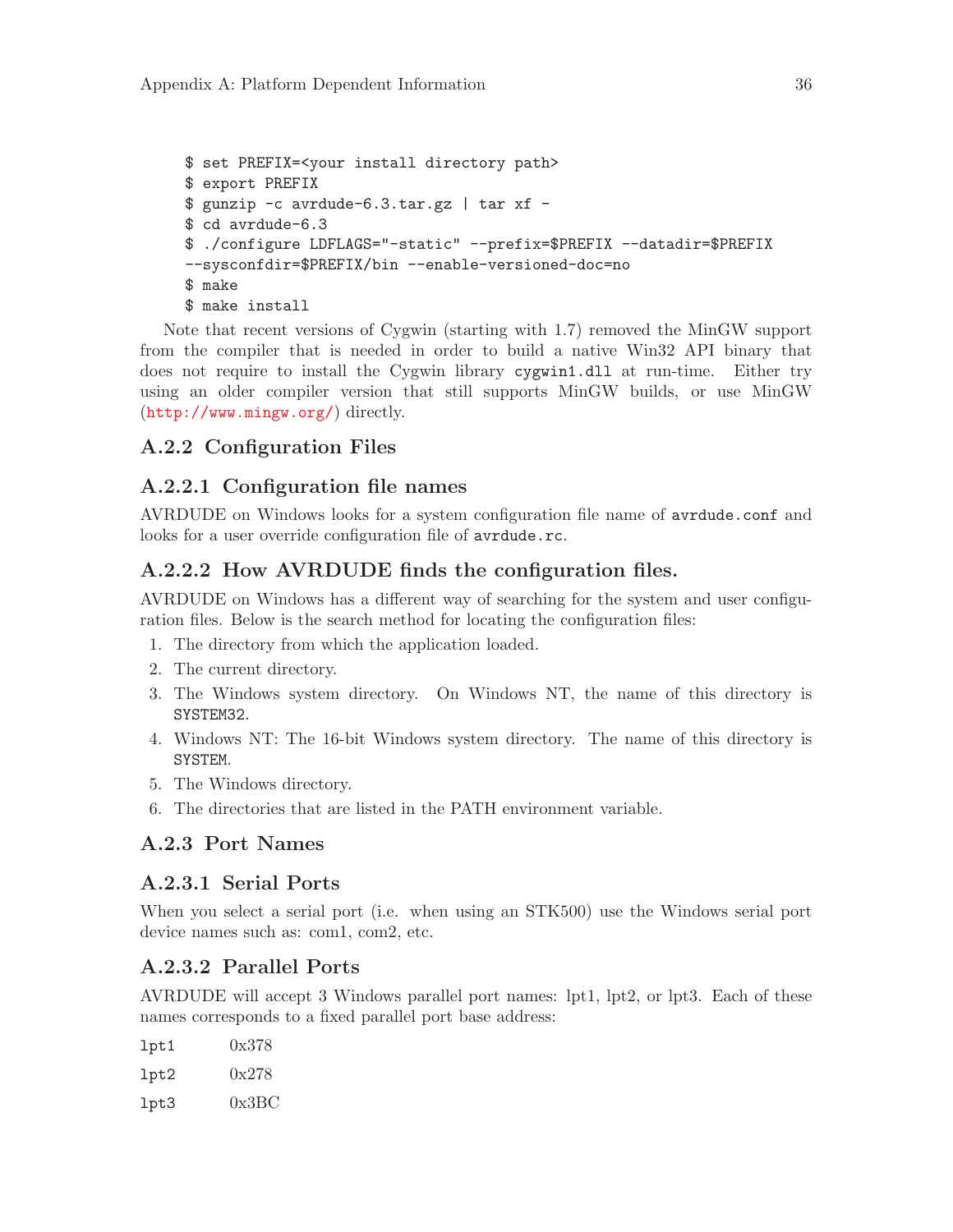<span id="page-40-0"></span>On your desktop PC, lpt1 will be the most common choice. If you are using a laptop, you might have to use lpt3 instead of lpt1. Select the name of the port the corresponds to the base address of the parallel port that you want.

If the parallel port can be accessed through a different address, this address can be specified directly, using the common C language notation (i. e., hexadecimal values are prefixed by 0x).

### A.2.4 Using the parallel port

## A.2.4.1 Windows NT/2K/XP

On Windows NT, 2000, and XP user applications cannot directly access the parallel port. However, kernel mode drivers can access the parallel port. giveio.sys is a driver that can allow user applications to set the state of the parallel port pins.

Before using AVRDUDE, the giveio.sys driver must be loaded. The accompanying command-line program, loaddrv.exe, can do just that.

To make things even easier there are 3 batch files that are also included:

- 1. install giveio.bat Install and start the giveio driver.
- 2. status giveio.bat Check on the status of the giveio driver.
- 3. remove giveio.bat Stop and remove the giveio driver from memory.

These 3 batch files calls the loaddrv program with various options to install, start, stop, and remove the driver.

When you first execute install giveio.bat, loaddrv.exe and giveio.sys must be in the current directory. When install giveio.bat is executed it will copy giveio.sys from your current directory to your Windows directory. It will then load the driver from the Windows directory. This means that after the first time install giveio is executed, you should be able to subsequently execute the batch file from any directory and have it successfully start the driver.

Note that you must have administrator privilege to load the giveio driver.

#### A.2.4.2 Windows 95/98

On Windows 95 and 98 the giveio.sys driver is not needed.

### A.2.5 Documentation

AVRDUDE installs a manual page as well as info, HTML and PDF documentation. The manual page is installed in /usr/local/man/man1 area, while the HTML and PDF documentation is installed in /usr/local/share/doc/avrdude directory. The info manual is installed in /usr/local/info/avrdude.info.

Note that these locations can be altered by various configure options such as '--prefix' and '--datadir'.

## A.2.6 Credits.

Thanks to:

- Dale Roberts for the give io driver.
- Paula Tomlinson for the loaddry sources.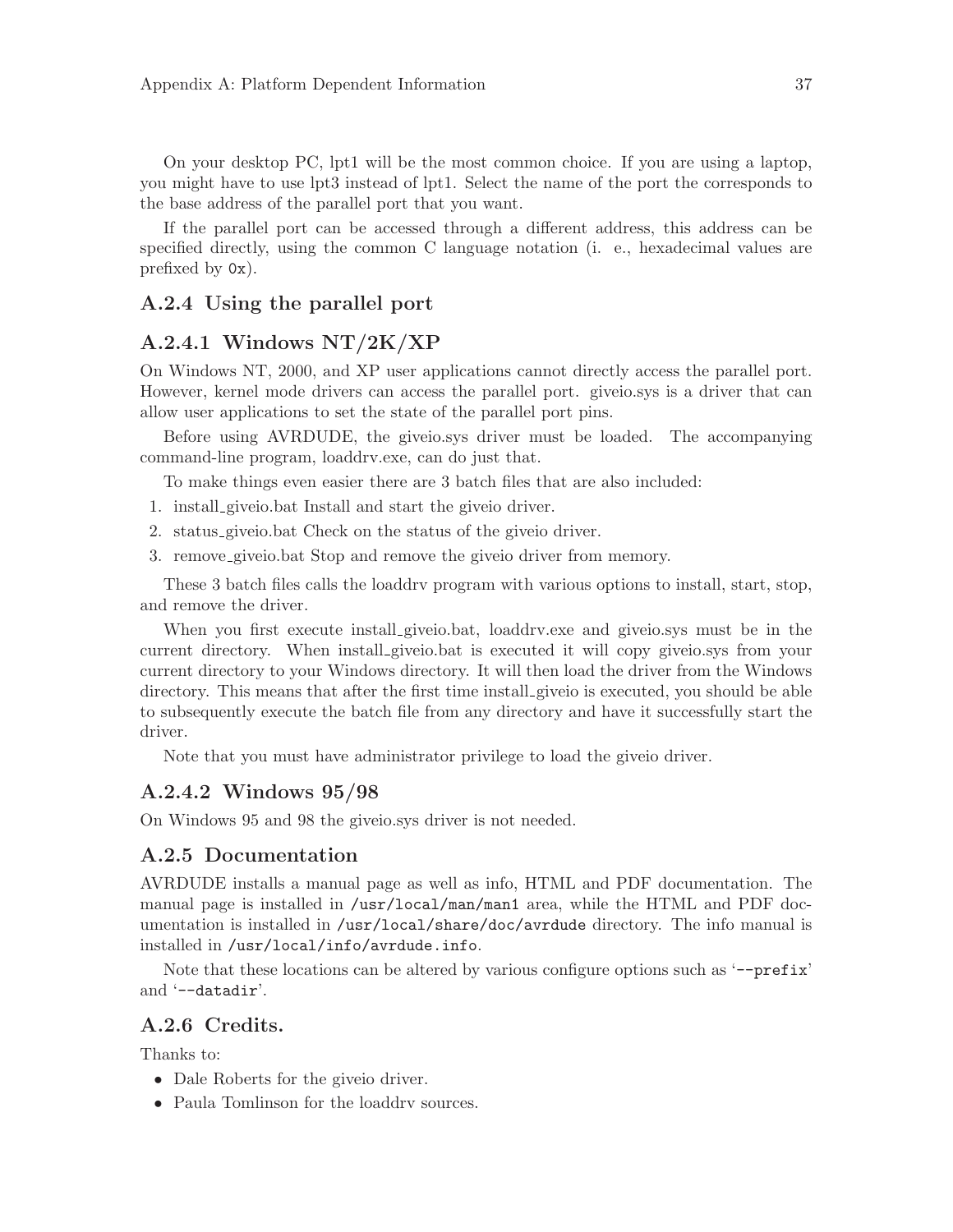$\bullet~$  Chris Liechti $<$ cliechti@gmx.net> for modifying loaddrv to be command line driven and for writing the batch files.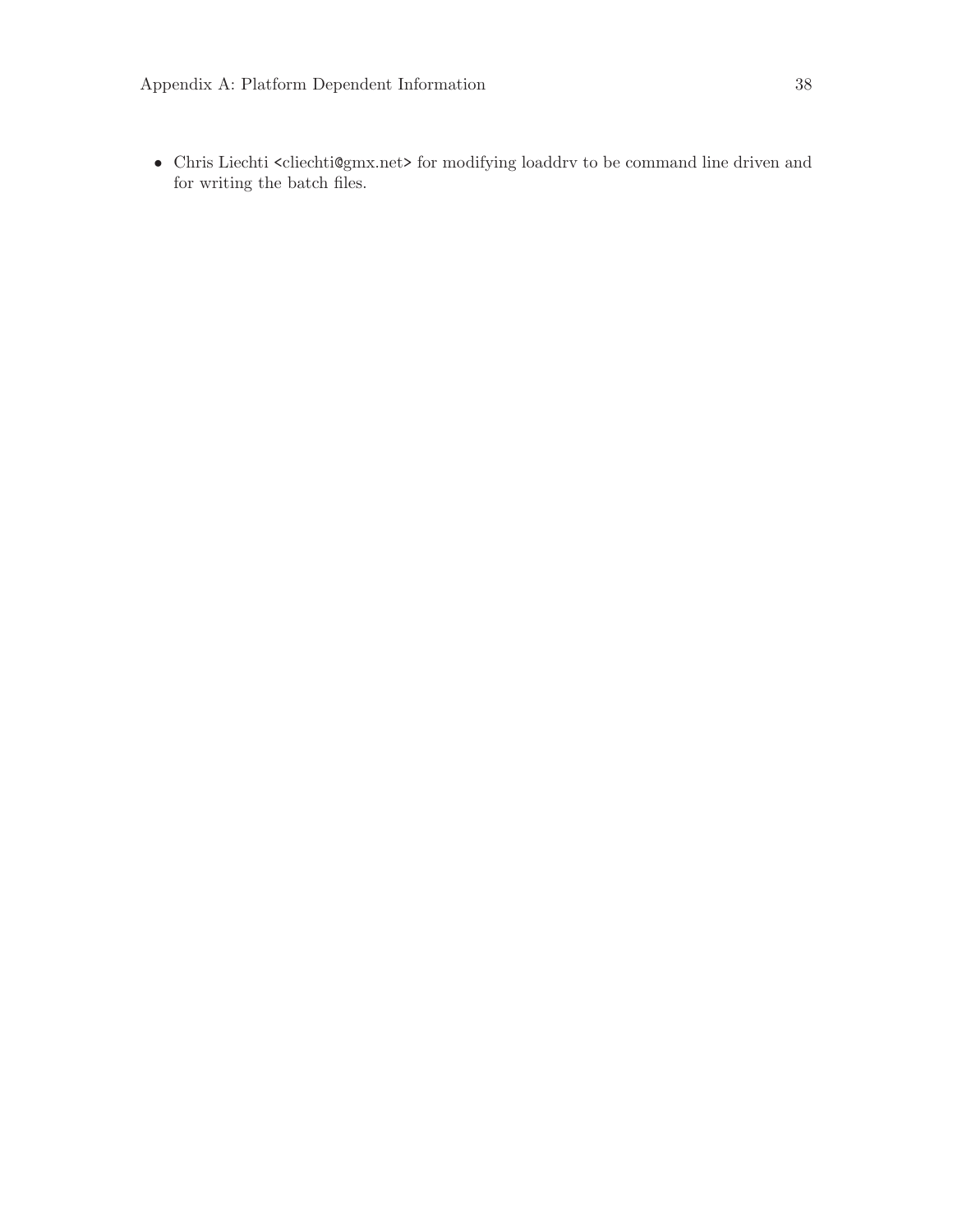# <span id="page-42-0"></span>Appendix B Troubleshooting

## In general, please report any bugs encountered via <http://savannah.nongnu.org/bugs/?group=avrdude>.

• Problem: I'm using a serial programmer under Windows and get the following error:

avrdude: serial\_open(): can't set attributes for device "com1",

Solution: This problem seems to appear with certain versions of Cygwin. Specifying "/dev/com1" instead of "com1" should help.

• Problem: I'm using Linux and my AVR910 programmer is really slow.

Solution (short): setserial port low\_latency

Solution (long): There are two problems here. First, the system may wait some time before it passes data from the serial port to the program. Under Linux the following command works around this (you may need root privileges for this).

#### setserial port low\_latency

Secondly, the serial interface chip may delay the interrupt for some time. This behaviour can be changed by setting the FIFO-threshold to one. Under Linux this can only be done by changing the kernel source in drivers/char/serial.c. Search the file for UART\_FCR\_TRIGGER\_8 and replace it with UART\_FCR\_TRIGGER\_1. Note that overall performance might suffer if there is high throughput on serial lines. Also note that you are modifying the kernel at your own risk.

• Problem: I'm not using Linux and my AVR910 programmer is really slow.

Solutions: The reasons for this are the same as above. If you know how to work around this on your OS, please let us know.

• Problem: Updating the flash ROM from terminal mode does not work with the JTAG ICEs.

Solution: None at this time. Currently, the JTAG ICE code cannot write to the flash ROM one byte at a time.

• Problem: Page-mode programming the EEPROM (using the -U option) does not erase EEPROM cells before writing, and thus cannot overwrite any previous value  $!= 0$ xff.

Solution: None. This is an inherent feature of the way JTAG EEPROM programming works, and is documented that way in the Atmel AVR datasheets. In order to successfully program the EEPROM that way, a prior chip erase (with the EESAVE fuse unprogrammed) is required. This also applies to the STK500 and STK600 in high-voltage programming mode.

• Problem: How do I turn off the *DWEN* fuse?

Solution: If the DWEN (debugWire enable) fuse is activated, the /RESET pin is not functional anymore, so normal ISP communication cannot be established. There are two options to deactivate that fuse again: high-voltage programming, or getting the JTAG ICE mkII talk debugWire, and prepare the target AVR to accept normal ISP communication again.

The first option requires a programmer that is capable of high-voltage programming (either serial or parallel, depending on the AVR device), for example the STK500. In high-voltage programming mode, the /RESET pin is activated initially using a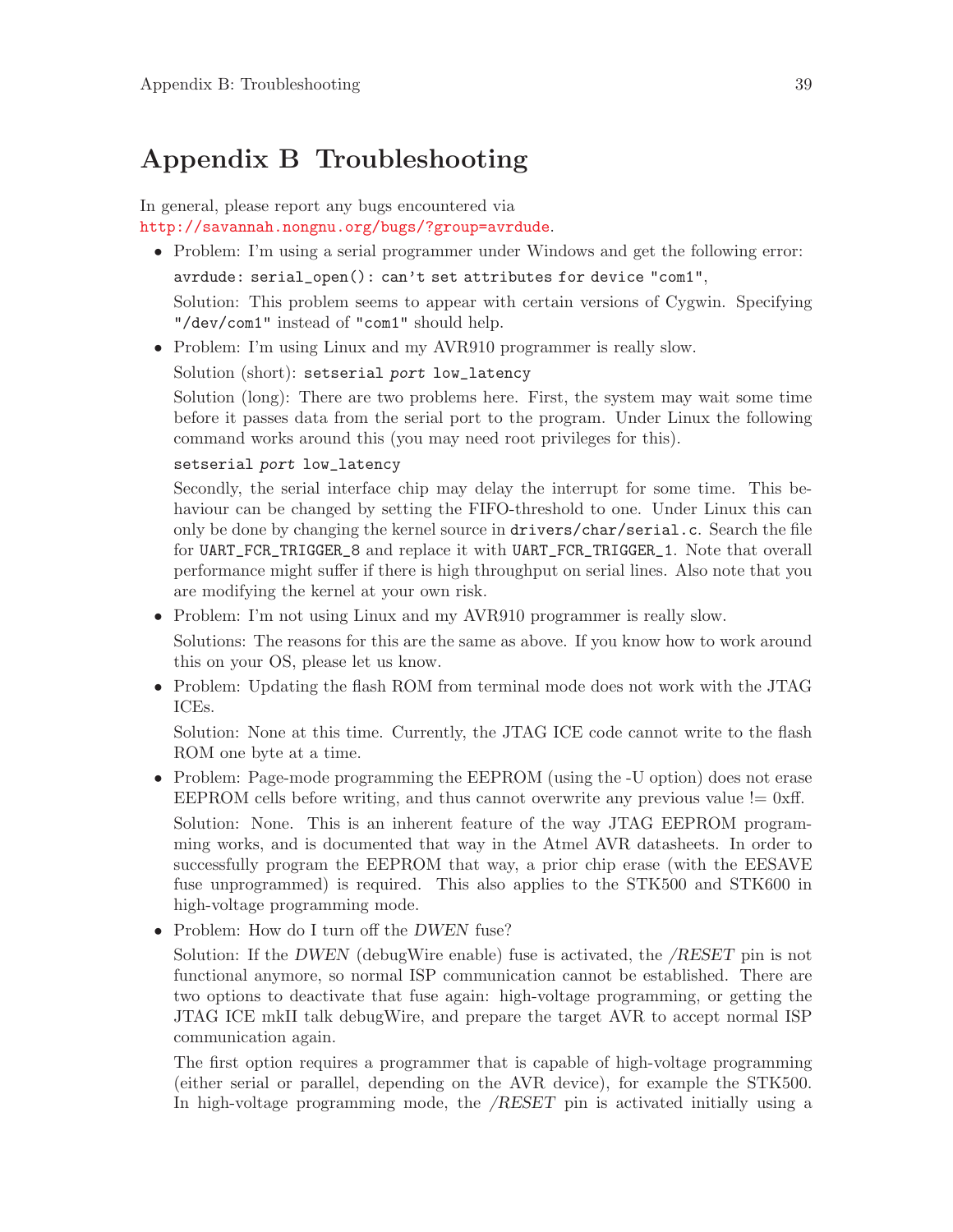12 V pulse (thus the name high voltage), so the target AVR can subsequently be reprogrammed, and the DWEN fuse can be cleared. Typically, this operation cannot be performed while the AVR is located in the target circuit though.

The second option requires a JTAG ICE mkII that can talk the debugWire protocol. The ICE needs to be connected to the target using the JTAG-to-ISP adapter, so the JTAG ICE mkII can be used as a debugWire initiator as well as an ISP programmer. AVRDUDE will then be activated using the jtag2isp programmer type. The initial ISP communication attempt will fail, but AVRDUDE then tries to initiate a debugWire reset. When successful, this will leave the target AVR in a state where it can accept standard ISP communication. The ICE is then signed off (which will make it signing off from the USB as well), so AVRDUDE has to be called again afterwards. This time, standard ISP communication can work, so the DWEN fuse can be cleared.

The pin mapping for the JTAG-to-ISP adapter is:

| JTAG pin       | ISP pin |
|----------------|---------|
| 1              | 3       |
| $\overline{2}$ | 6       |
| 3              | 1       |
|                | 2       |
| 6              | 5       |
|                |         |
|                |         |

• Problem: Multiple USBasp or USBtinyISP programmers connected simultaneously are not found.

Solution: The USBtinyISP code supports distinguishing multiple programmers based on their bus:device connection tuple that describes their place in the USB hierarchy on a specific host. This tuple can be added to the -P usb option, similar to adding a serial number on other USB-based programmers.

The actual naming convention for the bus and device names is operating-system dependent; AVRDUDE will print out what it found on the bus when running it with (at least) one -v option. By specifying a string that cannot match any existing device (for example, -P usb:xxx), the scan will list all possible candidate devices found on the bus. Examples:

```
avrdude -c usbtiny -p atmega8 -P usb:003:025 (Linux)
avrdude -c usbtiny -p atmega8 -P usb:/dev/usb:/dev/ugen1.3 (FreeBSD 8+)
avrdude -c usbtiny -p atmega8 \
 -P usb:bus-0:\\.\libusb0-0001--0x1781-0x0c9f (Windows)
```
• Problem: I cannot do ... when the target is in debugWire mode.

Solution: debugWire mode imposes several limitations.

The debugWire protocol is Atmel's proprietary one-wire (plus ground) protocol to allow an in-circuit emulation of the smaller AVR devices, using the /RESET line. DebugWire mode is initiated by activating the DWEN fuse, and then power-cycling the target. While this mode is mainly intended for debugging/emulation, it also offers limited programming capabilities. Effectively, the only memory areas that can be read or programmed in this mode are flash ROM and EEPROM. It is also possible to read out the signature. All other memory areas cannot be accessed. There is no chip erase functionality in debugWire mode; instead, while reprogramming the flash ROM, each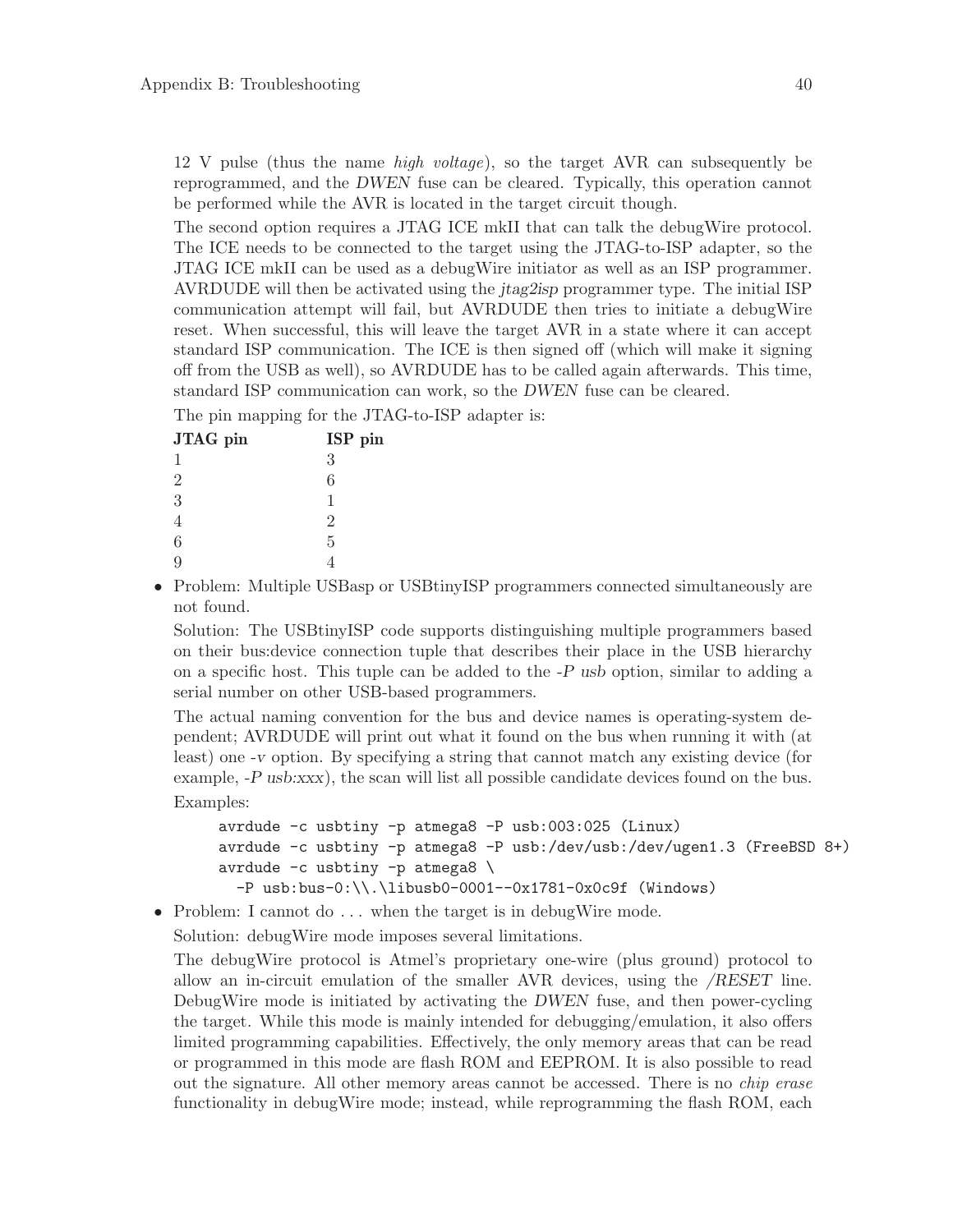flash ROM page is erased right before updating it. This is done transparently by the JTAG ICE mkII (or AVR Dragon). The only way back from debugWire mode is to initiate a special sequence of commands to the JTAG ICE mkII (or AVR Dragon), so the debugWire mode will be temporarily disabled, and the target can be accessed using normal ISP programming. This sequence is automatically initiated by using the JTAG ICE mkII or AVR Dragon in ISP mode, when they detect that ISP mode cannot be entered.

• Problem: I want to use my JTAG ICE mkII to program an Xmega device through PDI. The documentation tells me to use the XMEGA PDI adapter for JTAGICE mkII that is supposed to ship with the kit, yet I don't have it.

| <b>JTAGICE</b>         | <b>Target</b> | Squid cab- | PDI            |
|------------------------|---------------|------------|----------------|
| mkII probe             | pins          | le colors  | header         |
| $1$ (TCK)              |               | Black      |                |
| $2$ (GND)              | <b>GND</b>    | White      | 6              |
| 3(TDO)                 |               | Grey       |                |
| $4$ (VTref)            | <b>VTref</b>  | Purple     | $\overline{2}$ |
| $5$ (TMS)              |               | Blue       |                |
| $6$ ( $nS\text{RST}$ ) | PDI_CLK       | Green      | 5              |
| 7(N.C.)                |               | Yellow     |                |
| $8$ (nTRST)            |               | Orange     |                |
| 9(TDI)                 | PDI_DATA      | Red        |                |
| 10 (GND)               |               | Brown      |                |

Solution: Use the following pin mapping:

• Problem: I want to use my AVR Dragon to program an Xmega device through PDI. Solution: Use the 6 pin ISP header on the Dragon and the following pin mapping:

| <b>Dragon</b>     | <b>Target</b>  |
|-------------------|----------------|
| <b>ISP</b> Header | pins           |
| $1$ (MISO)        | PDI_DATA       |
| $2$ (VCC)         | <b>VCC</b>     |
| 3(SCK)            |                |
| 4 (MOSI)          |                |
| $5$ (RESET)       | <b>PDI_CLK</b> |
|                   | <b>RST</b>     |
| $6$ (GND)         | <b>GND</b>     |

• Problem: I want to use my AVRISP mkII to program an ATtiny4/5/9/10 device through TPI. How to connect the pins?

Solution: Use the following pin mapping:

| <b>AVRISP</b> | <b>Target</b>  | <b>ATtiny</b> |
|---------------|----------------|---------------|
| connector     | pins           | pin#          |
| $1$ (MISO)    | <b>TPIDATA</b> |               |
| $2$ (VTref)   | <b>Vcc</b>     | 5             |
| $3$ (SCK)     | <b>TPICLK</b>  | 3             |
| 4 (MOSI)      |                |               |
| $5$ (RESET)   | /RESET         | 6             |
| (GND)         | GND            | 9             |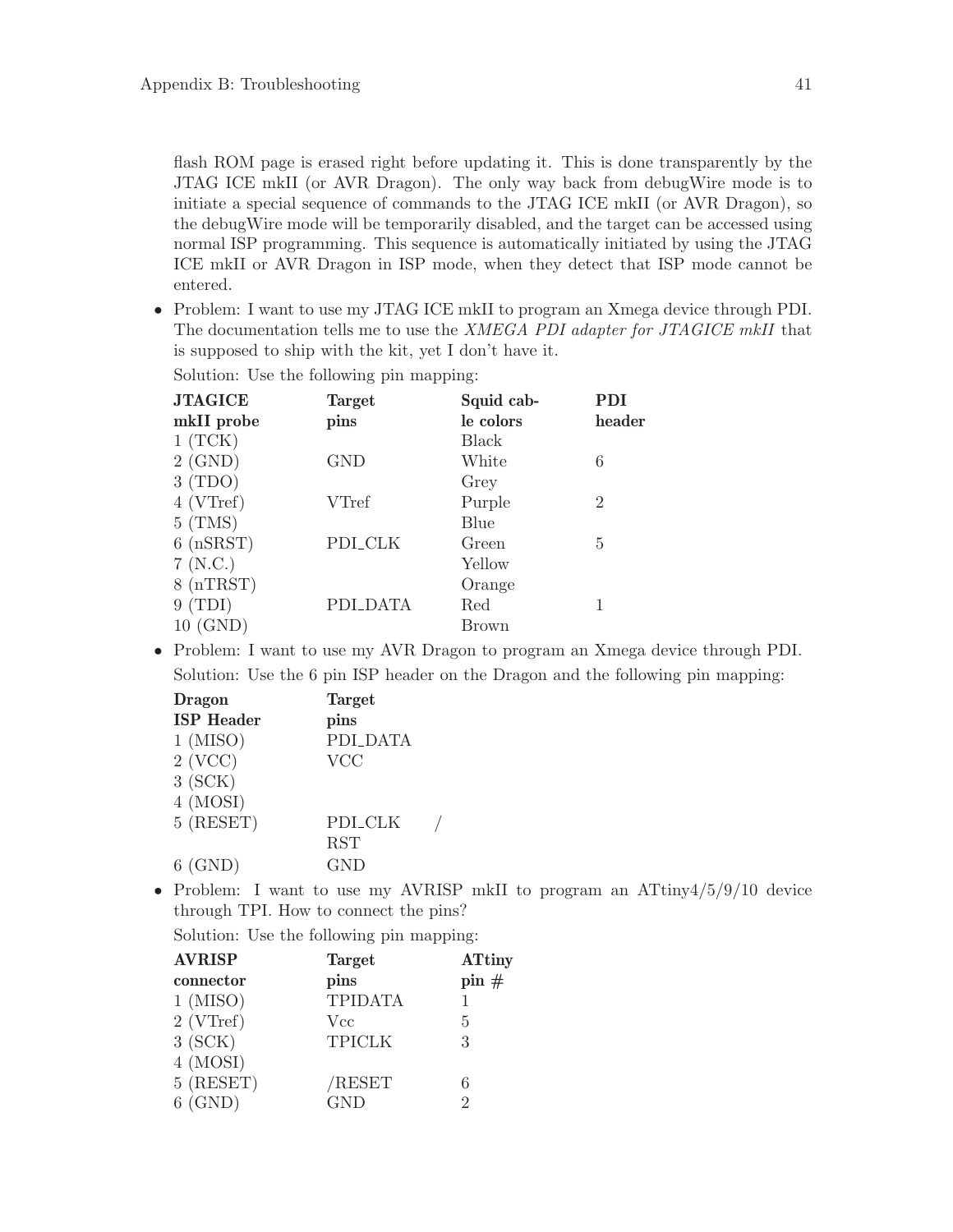• Problem: I want to program an ATtiny4/5/9/10 device using a serial/parallel bitbang programmer. How to connect the pins?

Solution: Since TPI has only 1 pin for bi-directional data transfer, both MISO and MOSI pins should be connected to the TPIDATA pin on the ATtiny device. However, a 1K resistor should be placed between the MOSI and TPIDATA. The MISO pin connects to TPIDATA directly. The SCK pin is connected to TPICLK.

In addition, the Vcc, /RESET and GND pins should be connected to their respective ports on the ATtiny device.

• Problem: How can I use a FTDI FT232R USB-to-Serial device for bitbang programming?

Solution: When connecting the FT232 directly to the pins of the target Atmel device, the polarity of the pins defined in the programmer definition should be inverted by prefixing a tilde. For example, the dasa programmer would look like this when connected via a FT232R device (notice the tildes in front of pins 7, 4, 3 and 8):

```
programmer
  id = "dasa_ftdi";
 desc = "serial port banging, reset=rts sck=dtr mosi=txd miso=cts";
  type = serbb;
 reset = 7;sck = 4;most = 3;misso = 8;;
```
Note that this uses the FT232 device as a normal serial port, not using the FTDI drivers in the special bitbang mode.

• Problem: My  $\text{Artiny4/5/9/10}$  reads out fine, but any attempt to program it (through TPI) fails. Instead, the memory retains the old contents.

Solution: Mind the limited programming supply voltage range of these devices.

In-circuit programming through TPI is only guaranteed by the datasheet at  $Vec = 5$ V.

• Problem: My ATxmega... $A1/A2/A3$  cannot be programmed through PDI with my AVR Dragon. Programming through a JTAG ICE mkII works though, as does programming through JTAG.

Solution: None by this time (2010 Q1).

It is said that the AVR Dragon can only program devices from the A4 Xmega subfamily.

• Problem: when programming with an AVRISPmkII or STK600, AVRDUDE hangs when programming files of a certain size (e.g. 246 bytes). Other (larger or smaller) sizes work though.

Solution: This is a bug caused by an incorrect handling of zero-length packets (ZLPs) in some versions of the libusb 0.1 API wrapper that ships with libusb 1.x in certain Linux distributions. All Linux systems with kernel versions  $\leq 2.6.31$  and libush  $\geq$ 1.0.0 < 1.0.3 are reported to be affected by this.

See also: <http://www.libusb.org/ticket/6>